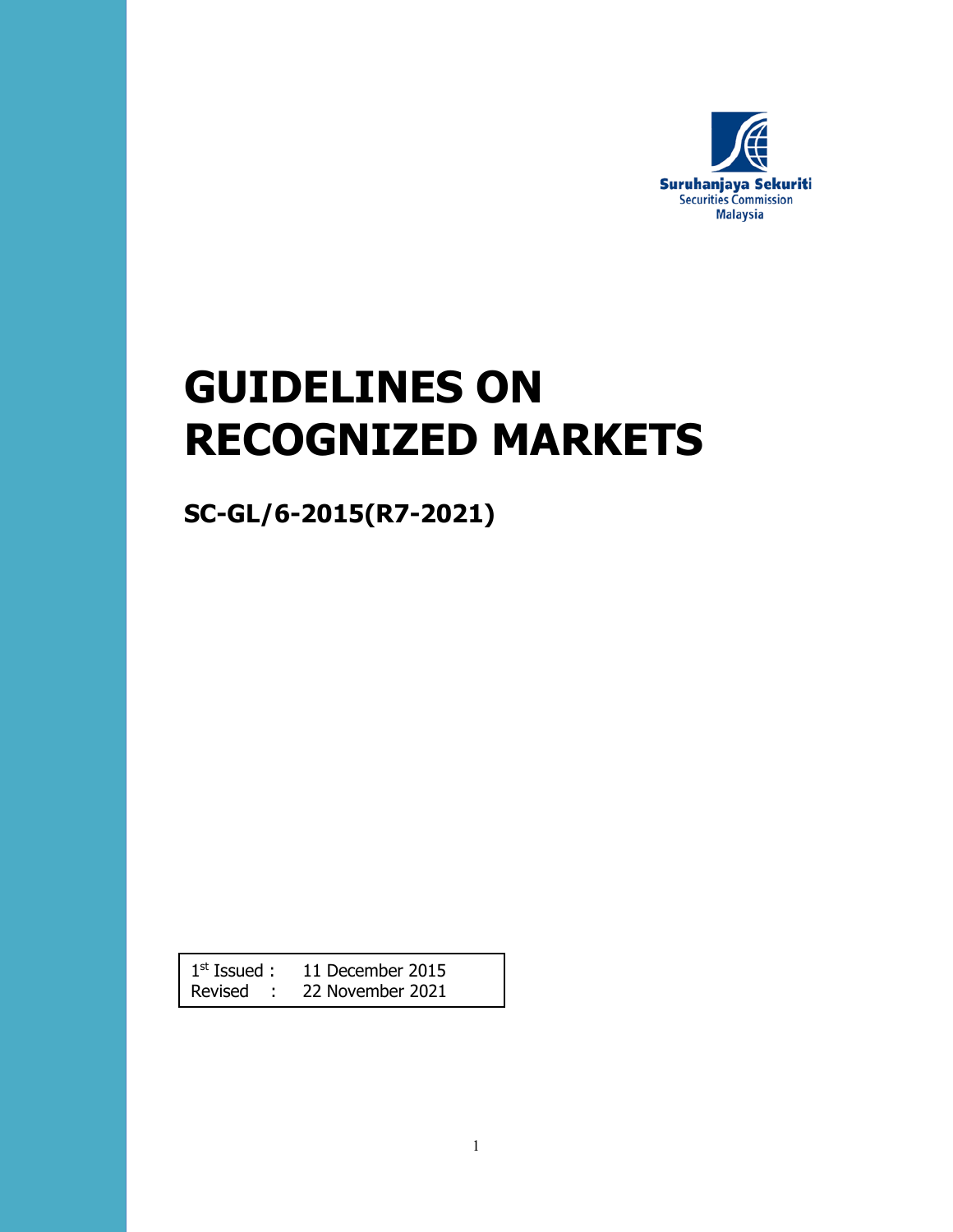# **GUIDELINES ON RECOGNIZED MARKETS**

| <b>Revision</b><br><b>Series</b> | <b>Revision</b><br><b>Date</b> | <b>Effective Date of</b><br><b>Revision</b> | <b>Series Number</b>   |
|----------------------------------|--------------------------------|---------------------------------------------|------------------------|
| 1 <sup>st</sup> Revision         | 13.04.2016                     | 02.05.2016                                  | SC-GL/6-2015 (R1-2016) |
| 2 <sup>nd</sup> Revision         | 25.01.2019                     | 31.01.2019                                  | SC-GL/6-2015 (R2-2019) |
| 3 <sup>rd</sup> Revision         | 17.05.2019                     | 17.05.2019                                  | SC-GC/6-2015 (R3-2019) |
| 4 <sup>th</sup> Revision         | 16.04.2020                     | 16.04.2020                                  | SC-GC/6-2015 (R4-2020) |
| 5 <sup>th</sup> Revision         | 05.05.2020                     | 05.05.20201                                 | SC-GC/6-2015 (R5-2020) |
| 6 <sup>th</sup> Revision         | 06.01.2021                     | 06.01.2021                                  | SC-GC/6-2015 (R6-2021) |
| 7 <sup>th</sup> Revision         | 22.11.2021                     | 22.11.2021                                  | SC-GC/6-2015(R7-2021)  |

# **List of Revisions**

 $\overline{a}$ 

<span id="page-1-0"></span> $<sup>1</sup>$  Save for the requirement to have policies and procedures on anti-corruption and whistleblowing under</sup> subparagraph 6.02(d)(ii) of these Guidelines, which will take effect on 1 June 2020.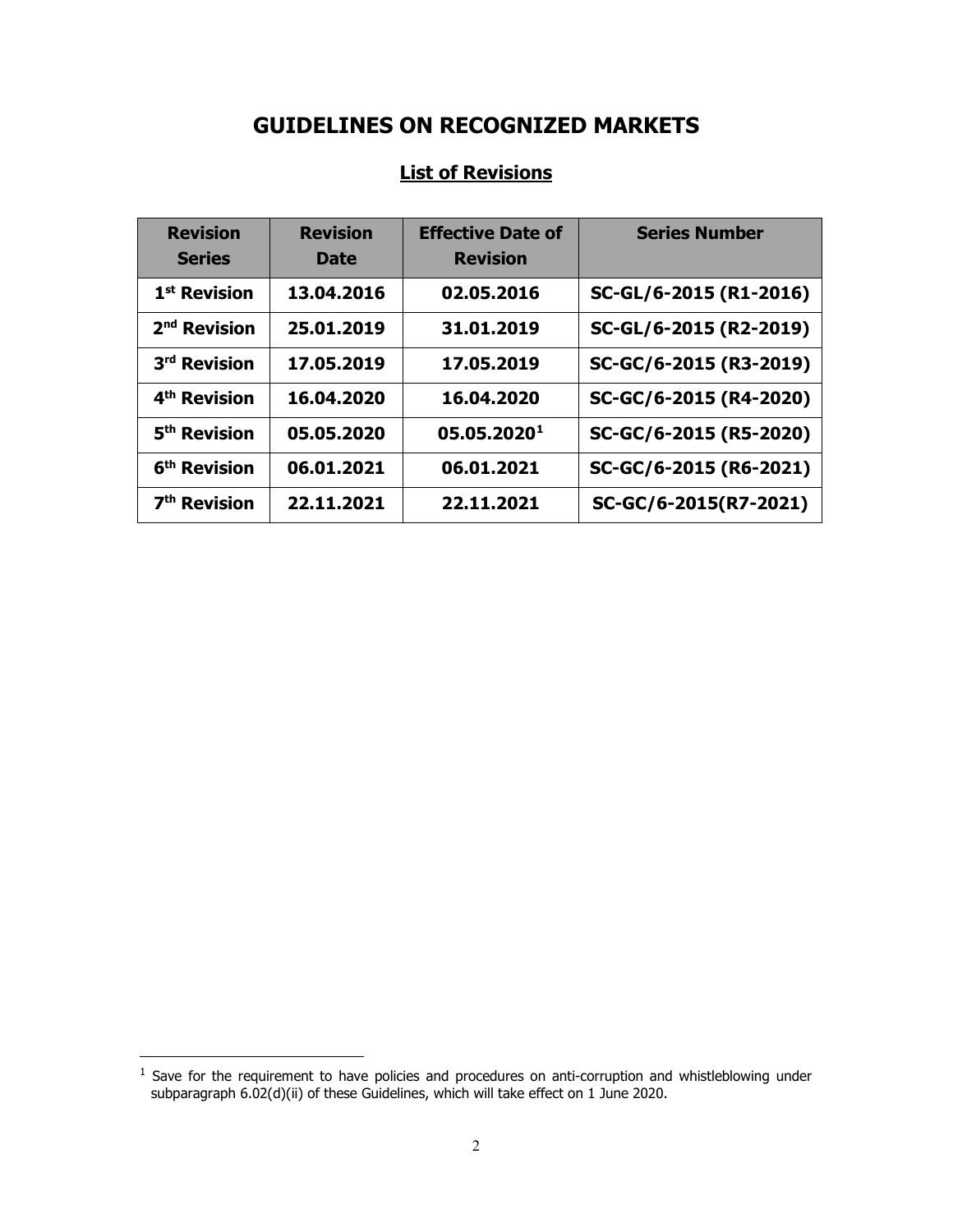# **CONTENTS**

| <b>PART A: GENERAL</b>                                                     |    |
|----------------------------------------------------------------------------|----|
| <b>CHAPTER 1</b><br><b>Introduction</b>                                    | 1  |
| <b>PART B: REQUIREMENTS FOR REGISTRATION</b>                               |    |
| <b>CHAPTER 2</b><br><b>Registration and Application for Registration</b>   | 7  |
| <b>CHAPTER 3</b><br><b>Criteria for Registration</b>                       | 8  |
| <b>CHAPTER 4</b><br><b>Directors and Responsible Person</b>                | 12 |
| PART C: TERMS AND CONDITIONS, DIRECTIONS AND ONGOING<br><b>OBLIGATIONS</b> |    |
| <b>CHAPTER 5</b><br><b>Terms and Conditions and Directions</b>             | 13 |
| <b>CHAPTER 6</b><br><b>Obligations</b>                                     | 15 |
| <b>CHAPTER 7</b><br><b>Submission of Rules</b>                             | 19 |
| <b>CHAPTER 8</b><br><b>Reporting Requirements</b>                          | 20 |
| PART D: CESSATION, WITHDRAWAL AND REVIEW OF STATUS                         |    |
| <b>CHAPTER 9</b><br><b>Cessation of Business or Operations</b>             | 21 |
| <b>CHAPTER 10</b><br><b>Withdrawal of Registration</b>                     | 22 |
| CHAPTER 11<br><b>Review of Status</b>                                      | 23 |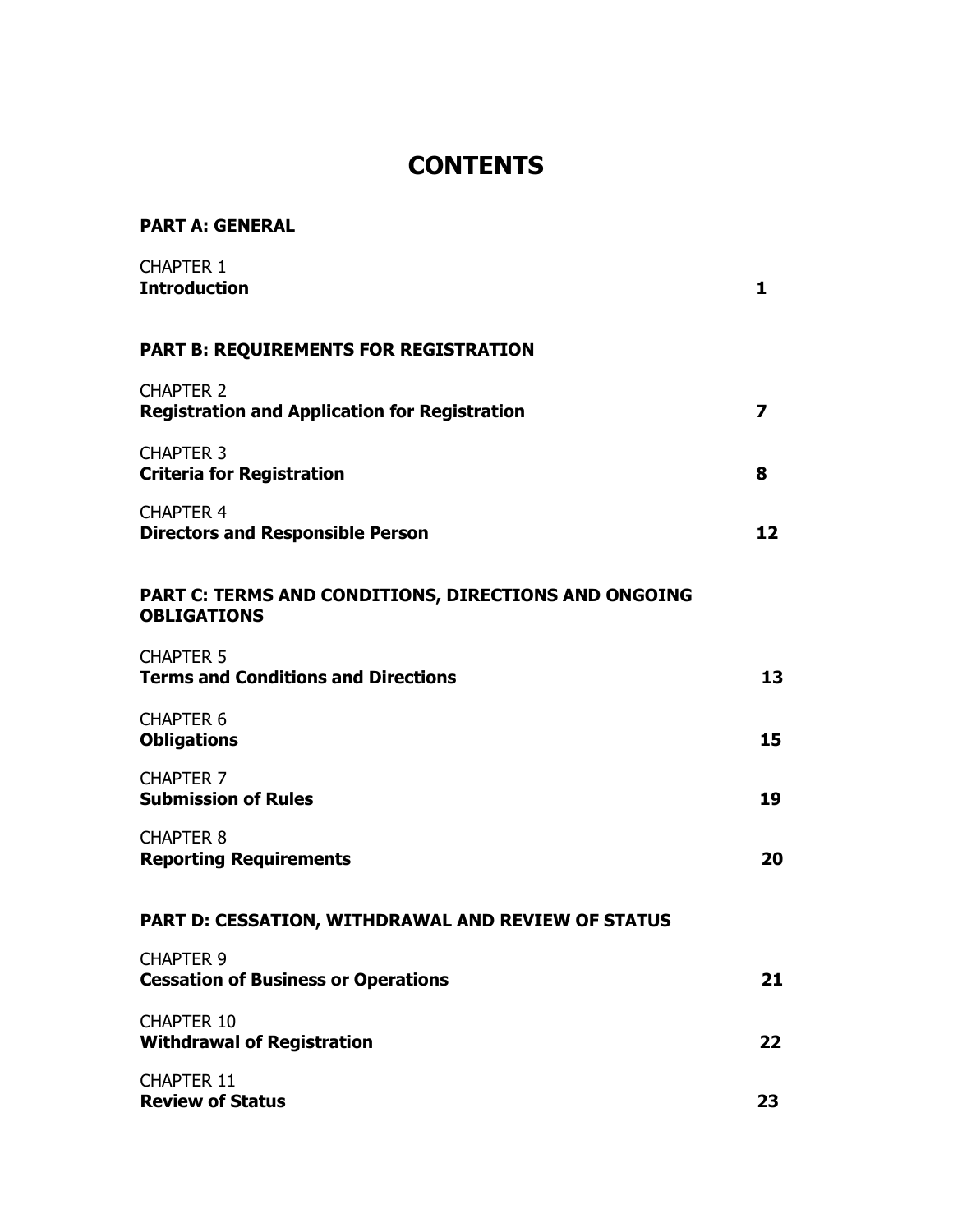| <b>CHAPTER 12</b><br><b>Shariah Adviser</b>                                                               | 24 |
|-----------------------------------------------------------------------------------------------------------|----|
| PART F: ADDITIONAL REQUIREMENTS RELATING TO A RECOGNISED<br><b>MARKET THAT IS A CROWDFUNDING PLATFORM</b> |    |
| <b>CHAPTER 13</b><br><b>Equity Crowdfunding Platform</b>                                                  | 26 |
| <b>CHAPTER 14</b><br><b>Peer-to-Peer Financing Platform</b>                                               | 38 |
| PART G: ADDITIONAL REQUIREMENTS RELATING TO A DIGITAL ASSET<br><b>EXCHANGE</b>                            |    |
| <b>CHAPTER 15</b><br><b>Digital Asset Exchange</b>                                                        | 48 |
| PART H: ADDITIONAL REQUIREMENTS RELATING TO A PROPERTY<br><b>CROWDFUNDING PLATFORM</b>                    |    |
| <b>CHAPTER 16</b><br><b>Property Crowdfunding Platform</b>                                                | 54 |
| PART I: ADDITIONAL REQUIREMENTS RELATING TO AN E-SERVICES<br><b>PLATFORM</b>                              |    |
| <b>CHAPTER 17</b><br><b>E-Services Platform</b>                                                           | 61 |
| <b>PART J: SUBMISSION OF APPLICATION</b>                                                                  |    |
| <b>CHAPTER 18</b><br><b>Submission</b>                                                                    | 65 |
| <b>APPENDIX 1: RMO APPLICATION FORM</b>                                                                   |    |

#### **PART E: OFFERING OF ISLAMIC CAPITAL MARKET PRODUCTS**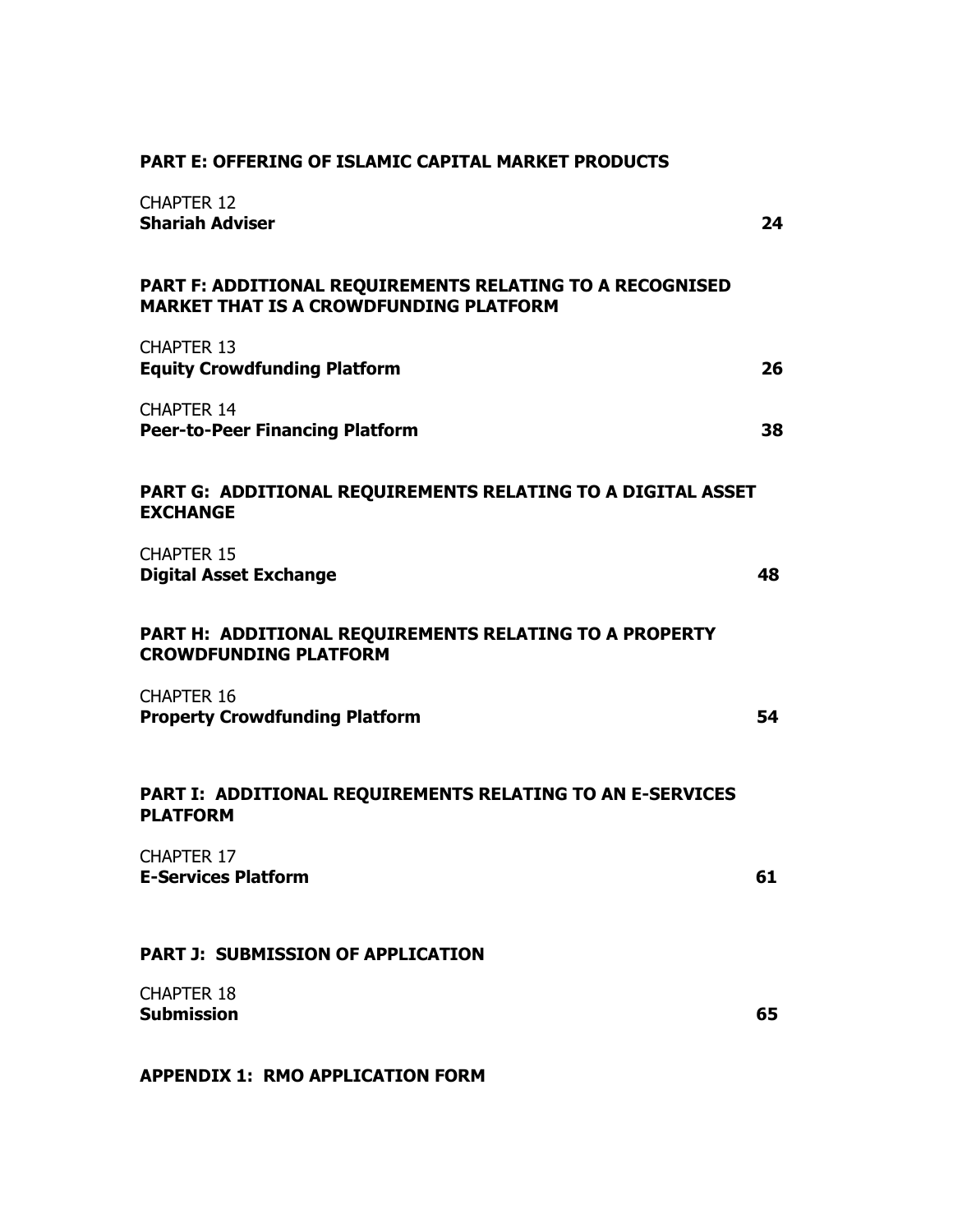#### **PART A: GENERAL**

#### **CHAPTER 1**

#### **Introduction**

- 1.01 The Guidelines on Recognized Markets (Guidelines) are issued by the Securities Commission Malaysia (SC) pursuant to section 377 of the *Capital Markets and* Services Act 2007 (CMSA) read together with subdivision 4, division 2 of Part II CMSA.
- 1.02 These Guidelines set out the requirements for–
	- (a) the registration of a person as a recognised market operator (RMO); and
	- (b) ongoing requirements applicable to a RMO.
- 1.03 A RMO must be structured as a body corporate unless specified otherwise by the SC.
- 1.04 These Guidelines seek to replace the Guidelines on Regulation of Markets issued on 11 December 2015, under section 34 of CMSA, and shall be read together with other relevant SC guidelines.
- 1.05 These Guidelines do not apply to–
	- (a) a technology service provider who merely provides the infrastructure, software or the system to a RMO;
	- (b) an operator of a communication infrastructure that merely enables orders to be routed to an approved stock market or derivatives market;
	- (c) an operator of a financial portal that aggregates content and provides links to financial sites of service and information provider; or
	- (d) an operator of a facility that provides information concerning prices of securities or derivatives, and a person is not reasonably expected to sell, purchase or exchange securities or derivatives based solely on the information.
- 1.06 The SC may, upon application, grant an exemption from or a variation to the requirements of these Guidelines, if the SC is satisfied that–
	- (a) such variation is not contrary to the intended purpose of the relevant requirements in these Guidelines; or
	- (b) there are mitigating factors which justify the said exemption or variation.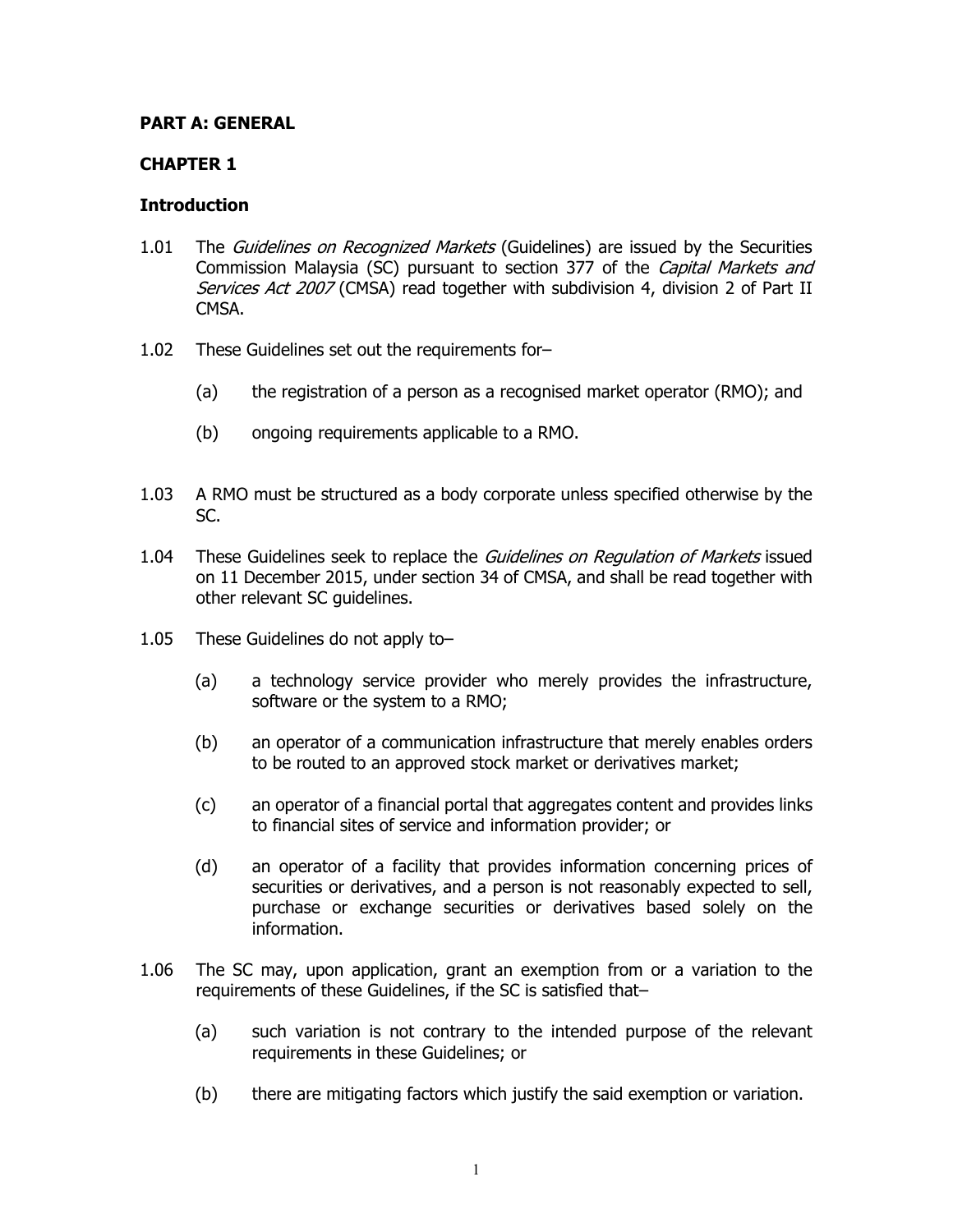#### **SC's Approach to Regulation of Markets**

- 1.07 The securities and derivatives market operated, provided or maintained by an operator can be classified into three types of markets that are subject to different levels of regulation i.e. approved market, exempt market and recognised market. The level of regulation imposed will depend on the proposed market characteristics, including the structure of the market; sophistication of market users and rights of access; types of products traded; and risks posed by such markets.
- 1.08 An approved market refers to a stock market of a stock exchange or derivatives market of a derivatives exchange, which are approved pursuant to section 8 of the CMSA[2](#page-5-0) . The level of regulation on an approved market requires direct regulation subject to stringent requirements to ensure integrity of its market is maintained through fair, orderly, transparent and efficient market operations.
- 1.09 An exempt market is a stock market or derivatives market which has been declared as an exempt stock or derivatives market pursuant to section 7 of the CMSA. Such market may be exempted when it has already been subjected to other forms of regulation.
- 1.10 A recognised market essentially covers an alternative trading venue, marketplace or facility that brings together purchasers and sellers of capital market products. The level of regulation in comparison to approved markets is not as stringent. Terms and conditions may be imposed on the RMO to commensurate with the risk profile, nature and scope of the proposed recognised market operations.

#### **Circumstances where a person may be considered to be operating, providing or maintaining a market in Malaysia**

- 1.11 A person may be considered to be operating, providing or maintaining a stock market or a derivatives market in Malaysia if–
	- (a) the stock market or derivatives market is operated, provided or maintained in Malaysia; or
	- (b) the stock market or derivatives market is located outside Malaysia and actively targets Malaysian investors.
- 1.12 A stock market or derivatives market will be considered to be operated, provided or maintained in Malaysia where the component parts of the stock market or derivatives market when taken together are physically located in Malaysia even if any of its component parts, in isolation, is located outside Malaysia.

<span id="page-5-0"></span> $^{2}$  An example of an approved market is the stock market operated by Bursa Malaysia Securities Bhd.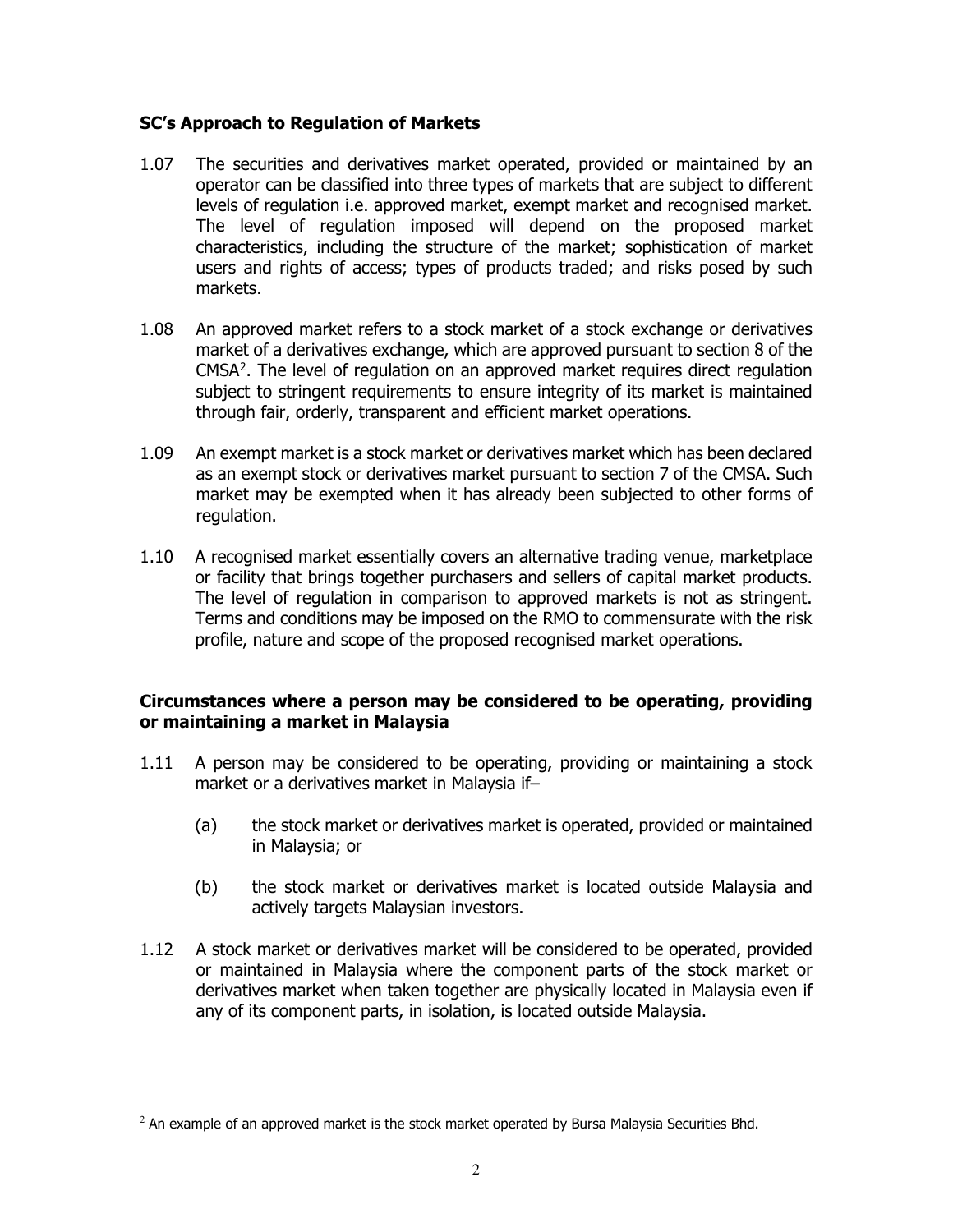- 1.13 A stock market or derivatives market that is located outside Malaysia will be considered as actively targeting Malaysian investors if the operator, or the operator's representative, promotes directly or indirectly that market in Malaysia.
- 1.14 In deciding whether there is direct or indirect promotion of the stock market or derivatives market, the following may be taken into consideration by the SC:
	- (a) Advertising the stock market or derivatives market, products or in the case of equity crowdfunding, an issuer hosted on the platform, in any publication in Malaysia; or
	- (b) Sending direct mail or e-mail to Malaysian addresses marketing or promoting the stock market or derivatives market.
- 1.15 Notwithstanding the above factors, in determining whether a stock market or a derivatives market is targeted at Malaysian investors, the SC will assess all relevant facts and circumstances taking into account the protection of Malaysian investors and the integrity of Malaysian capital markets.
- 1.16 These Guidelines comprise of the following parts:
	- (a) Requirements for the registration of the RMO as set out in Part B of these Guidelines;
	- (b) Terms and conditions and ongoing obligations of a RMO as set out in Part C of these Guidelines;
	- (c) Provisions on cessation of business, withdrawal of registration and review of status of a RMO as set out in Part D of these Guidelines;
	- (d) Requirements relating to offering of Islamic capital market products on a recognised market as set out in Part E of these Guidelines;
	- (e) Additional requirements applicable to a recognised market that is a crowdfunding platform as set out in Part F of these Guidelines;
	- (f) Additional requirements applicable to a recognised market that is a digital asset exchange as set out in Part G of these Guidelines;
	- (g) Additional requirements applicable to a recognised market that is a property crowdfunding platform as set out in Part H of these Guidelines;
	- (h) Additional requirements applicable to a recognised market that is an eservices platform as set out in Part I of these Guidelines; and
	- (i) Application process for the registration of a RMO as set out in Part J of these Guidelines.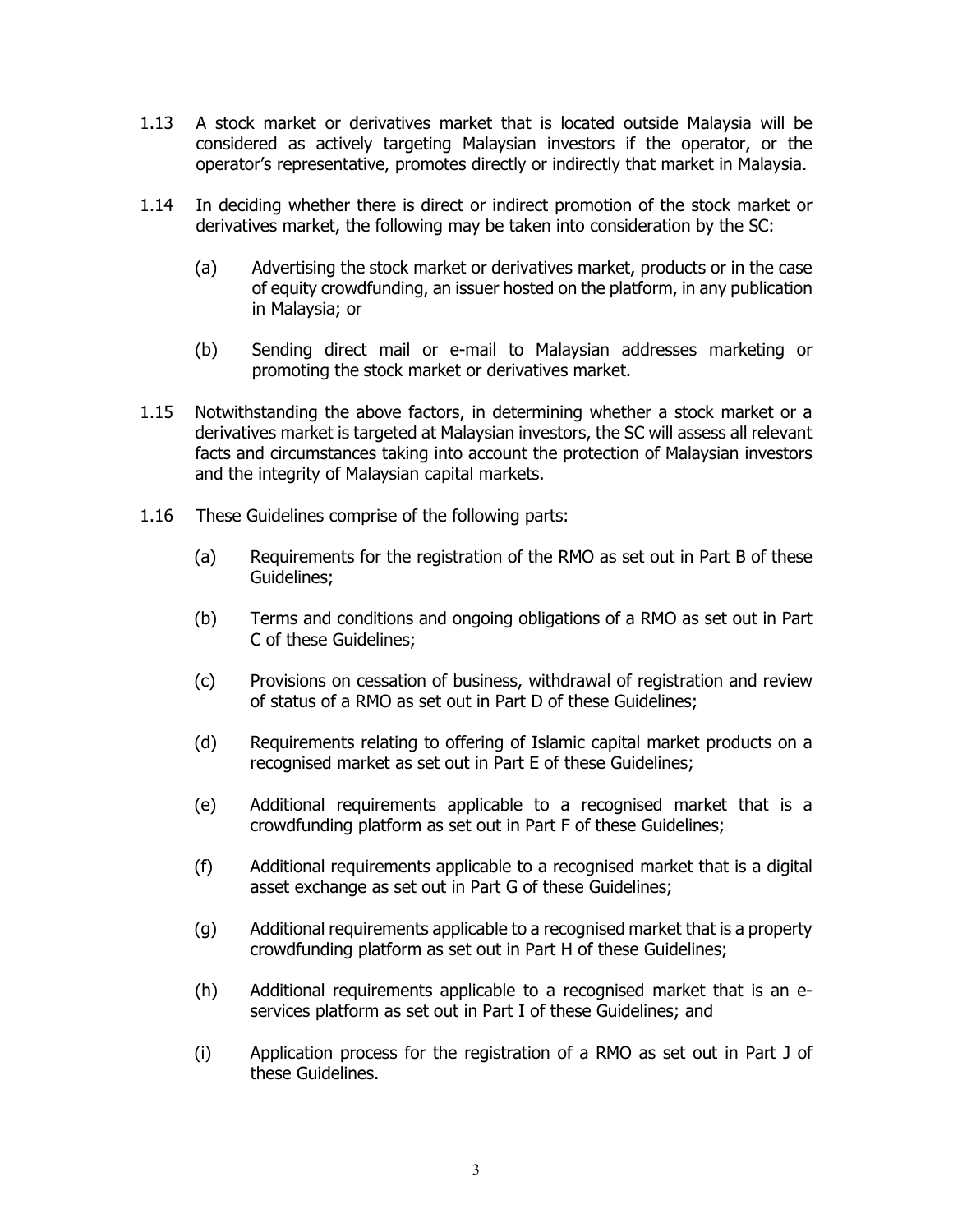# **Definitions**

1.17 Unless otherwise defined, all words used in these Guidelines shall have the same meaning as defined in the CMSA:

| approved clearing house |        | means a clearing house approved under section<br>38 of the CMSA;                                                                                                                                                                   |
|-------------------------|--------|------------------------------------------------------------------------------------------------------------------------------------------------------------------------------------------------------------------------------------|
| approved exchange       |        | means a stock exchange or a derivative exchange<br>approved under section 8 of the CMSA;                                                                                                                                           |
| approved market         |        | means a stock market or a derivative market of an<br>approved exchange;                                                                                                                                                            |
| central depository      | SICDA; | has the same meaning as provided in section 2 of                                                                                                                                                                                   |
| controller              |        | has the same meaning as provided in subsection<br>60(7) of the CMSA;                                                                                                                                                               |
| foreign operator        |        | means a body corporate or a limited liability<br>partnership incorporated outside Malaysia who<br>establishes, operates or maintains a stock market<br>or derivatives market;                                                      |
| independent director    |        | means a director who-                                                                                                                                                                                                              |
|                         | (a)    | is not an executive director of the RMO and<br>its related corporation;                                                                                                                                                            |
|                         | (b)    | is not a substantial shareholder of the RMO<br>or any of its related corporation;                                                                                                                                                  |
|                         | (c)    | is not a family member of any officer or<br>substantial shareholder of the RMO or any<br>of its related corporation;                                                                                                               |
|                         | (d)    | nominee<br>acting<br>not<br>is.<br>as<br>or<br>a<br>representative of any executive director or<br>substantial shareholder of the RMO or any<br>of its related corporation;                                                        |
|                         | (e)    | in the last two years, has not been<br>engaged for the provision of services by,<br>or in any business transaction with, the<br>RMO or any of its related corporation<br>under such circumstances as may be<br>specified by SC; or |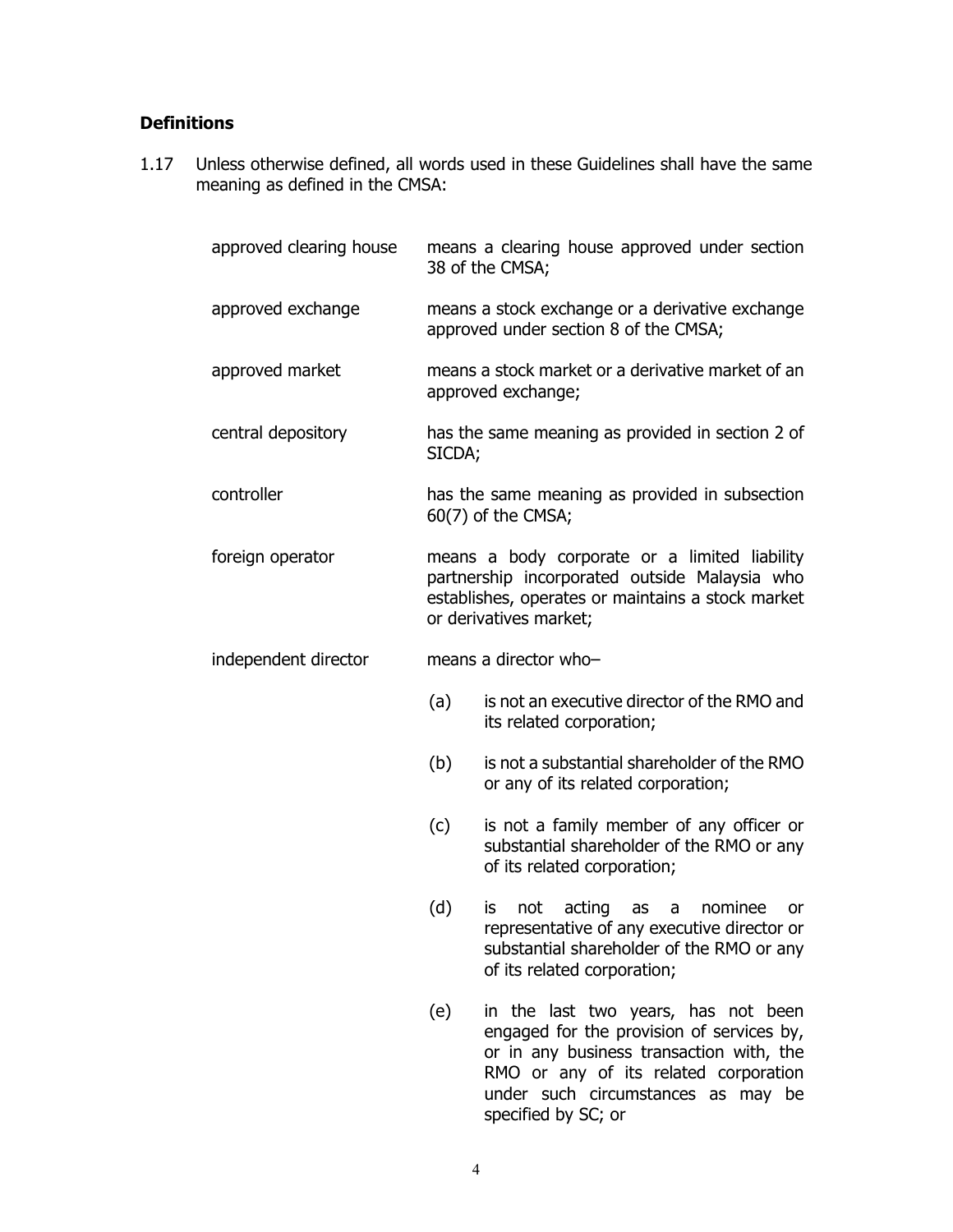- (f) is not presently a partner, director (except as an independent director) or substantial shareholder, as the case may be, of a firm or corporation that has engaged in any transaction with the RMO or any of its related corporation under such circumstances as may be specified by SC;
- investment note means any contract, agreement, note or any other document evidencing a monetary loan, executed or offered, on or through an electronic platform, where an investor expects a financial return, but does not include–
	- (a) any right, option or interest in respect thereof;
	- (b) a cheque, banker's draft or any other bill of exchange or a letter of credit;
	- (c) a banknote, guarantee or an insurance policy; or
	- (d) a statement, passbook or other document showing any balance in a current, deposit or savings account;
- Islamic investment note means any contract, agreement, note or any other document evidencing undivided ownership or investment in any assets in compliance with Shariah principles and concepts endorsed by the Shariah Advisory Council, and is executed or offered, on or through an electronic platform where an investor expects a financial return, but does not include–
	- (a) any right, option or interest in respect thereof;
	- (b) a cheque, banker's draft or any other bill of exchange or a letter of credit;
	- (c) a banknote, guarantee or a takaful policy; or
	- (d) a statement, passbook or other document showing any balance in a current, deposit or savings account;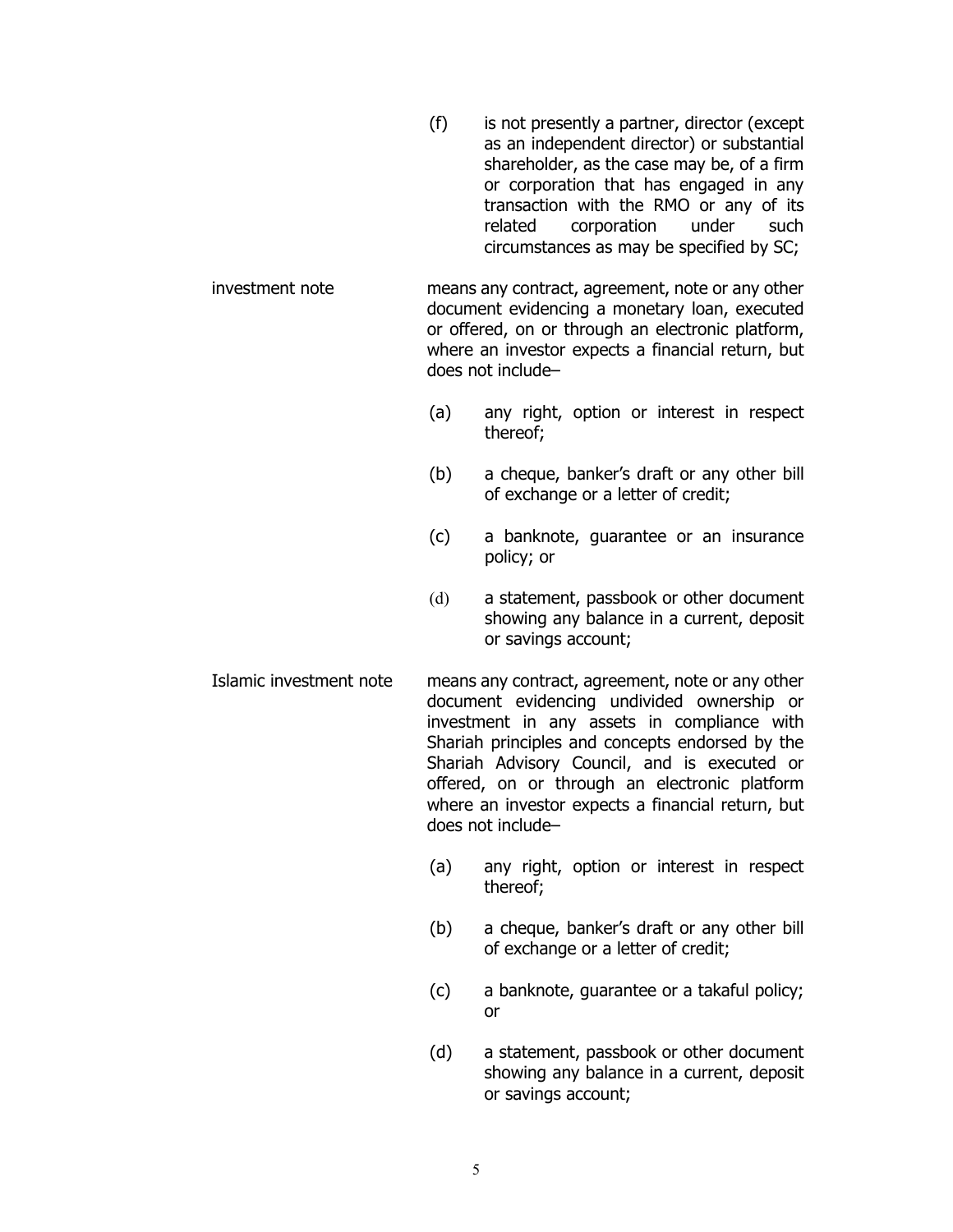| licensed institution                       | $means-$ |                                                                                                                                                                                                                                                                                                                                                           |
|--------------------------------------------|----------|-----------------------------------------------------------------------------------------------------------------------------------------------------------------------------------------------------------------------------------------------------------------------------------------------------------------------------------------------------------|
|                                            | (a)      | a licensed bank as defined under Financial<br>Services Act 2013;                                                                                                                                                                                                                                                                                          |
|                                            | (b)      | a licensed Islamic bank as defined under<br>Islamic Financial Services Act 2013; or                                                                                                                                                                                                                                                                       |
|                                            | (c)      | a licensed investment bank as defined<br>under Financial Services Act 2013;                                                                                                                                                                                                                                                                               |
| Malaysian                                  |          | means a person who resides or has a registered<br>address in Malaysia;                                                                                                                                                                                                                                                                                    |
| person in breach                           |          | means a person who breaches the rules of a<br>recognised market;                                                                                                                                                                                                                                                                                          |
| recognised market                          |          | means a stock market or a derivatives market<br>operated by a RMO;                                                                                                                                                                                                                                                                                        |
| recognised market<br>operator (RMO)        |          | means an operator who is registered pursuant to<br>section 34 of the CMSA;                                                                                                                                                                                                                                                                                |
| recognised self-regulatory<br>organisation | CMSA;    | means a person declared to be a recognised self-<br>regulatory organisation under section 323 of the                                                                                                                                                                                                                                                      |
| sophisticated investors                    |          | means any person who-                                                                                                                                                                                                                                                                                                                                     |
|                                            | (a)      | falls within any of the categories of<br>investors set out in Part 1, Schedule6<br>and 7 of the CMSA; or                                                                                                                                                                                                                                                  |
|                                            | (b)      | acquires any of the capital market<br>product or Islamic capital<br>market<br>product offered or traded on a<br>recognised market<br>where<br>the<br>consideration is not less than two<br>hundred and fifty thousand ringgit or its<br>equivalent in foreign currencies for each<br>transaction whether such amount is<br>paid for in cash or otherwise; |
| subsidiary                                 |          | has the same meaning as provided in section 4 of<br>the Companies Act 2016.                                                                                                                                                                                                                                                                               |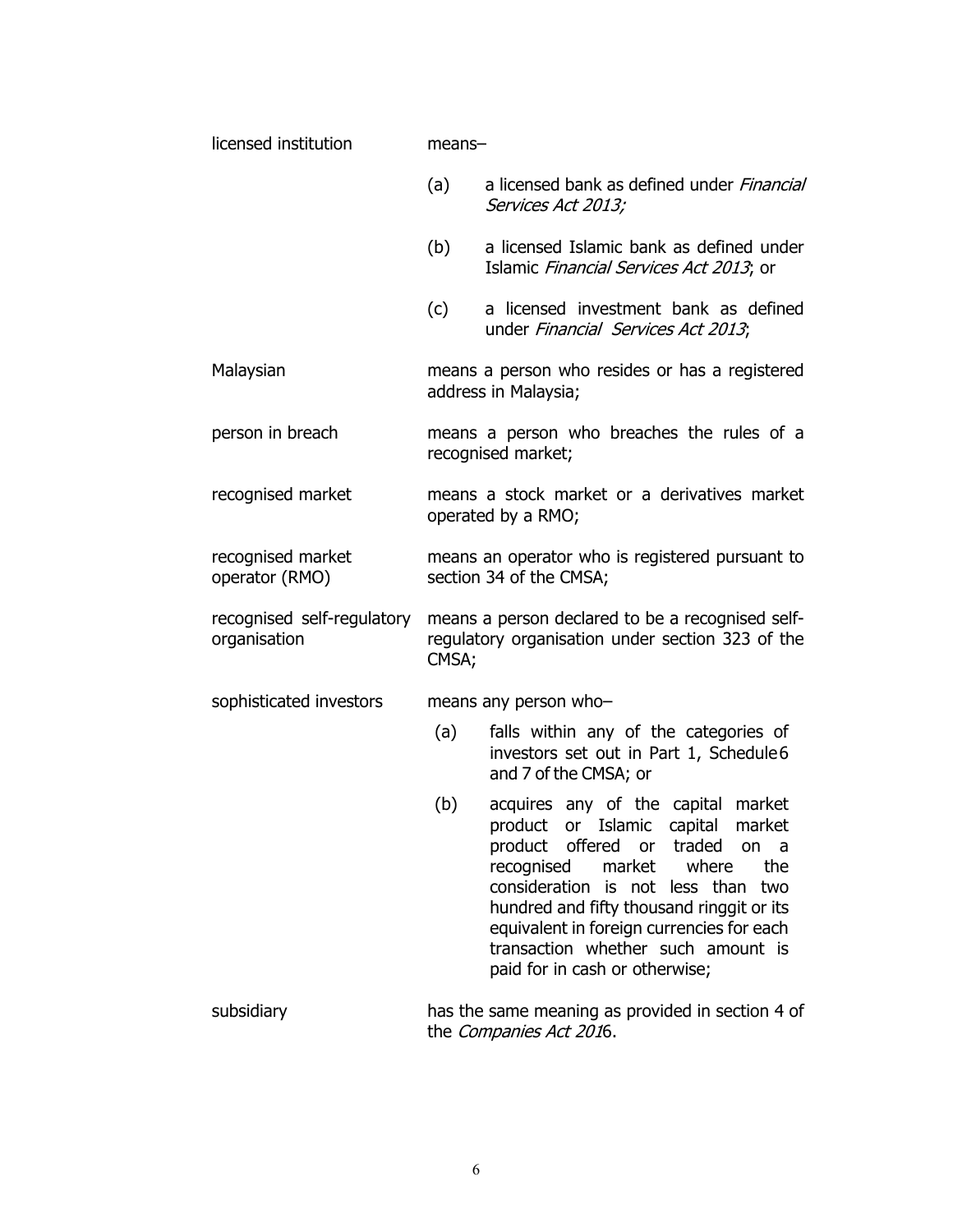#### **PART B: REQUIREMENTS FOR REGISTRATION**

#### **Chapter 2**

#### **Registration and Application for Registration**

#### **Registration**

- 2.01 The SC may register a person as a RMO, subject to the person satisfying the criteria set out in these Guidelines.
- 2.02 For the purposes of these Guidelines, an application for the registration as a RMO must be made by the operator of the stock market or derivative market.
- 2.03 Upon receiving an application for registration as a RMO under these Guidelines, the SC may exercise its power under subsection 35(3) of the CMSA to treat the said application as an application to be an approved exchange. Before exercising its power, the SC may consider the factors as provided in paragraph 11.03.

#### **Application for Registration**

- 2.04 An applicant is required to submit to the SC the relevant forms and documents as specified in Appendix 1 of these Guidelines and any other information as may be required by the SC.
- 2.05 In the case where an applicant is regulated by another sectorial regulator, the applicant must also submit to the SC a no objection or approval letter from the relevant sectorial regulator when making the application to the SC.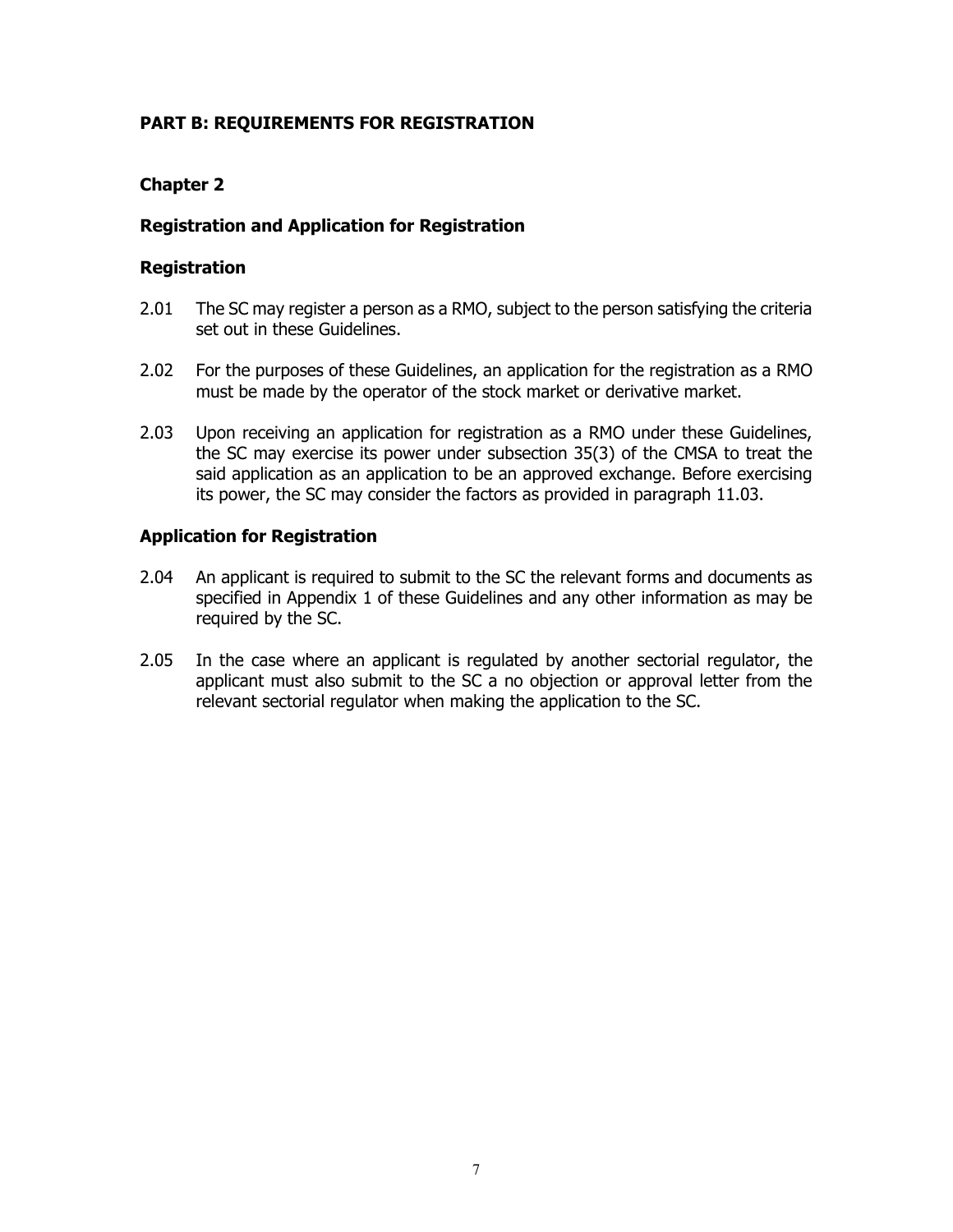#### **CHAPTER 3**

#### **Criteria for registration**

- 3.01 The SC may register an applicant as a RMO, if the applicant satisfies the SC that–
	- (a) the applicant will be able to operate an orderly, fair and transparent market in relation to the securities or derivatives that are offered or traded, on or through its platform;
	- (b) the applicant will be able to carry out its obligations as set out under these Guidelines;
	- (c) the information or document that is furnished by the applicant to the SC is not false or misleading nor does it contain any material omission;
	- (d) the applicant is not in the course of being wound up or otherwise dissolved;
	- (e) no receiver, receiver and manager or an equivalent person has been appointed within or outside Malaysia, or in respect of any property of the applicant;
	- (f) the applicant has not, whether within or outside Malaysia, entered into a compromise or scheme of arrangement with its creditors, being a compromise or scheme of arrangement that is still in operation;
	- (g) the applicant, applicant's directors, chief executive, controller, and any person who is primarily responsible for its operations or financial management are fit and proper, taking into account the following:
		- (i) That they are suitably qualified to assume the position including having the relevant experience and track record in managing a market;
		- (ii) That they have not–
			- (A) been charged; or
			- (B) had any civil action initiated against them in any court of law;
		- (iii) Been convicted, whether within or outside Malaysia, of an offence involving fraud or other dishonesty or violence or the conviction of which involved a finding that he acted fraudulently or dishonestly;
		- (iv) Been convicted of an offence under the securities laws or any law within or outside Malaysia relating to capital market;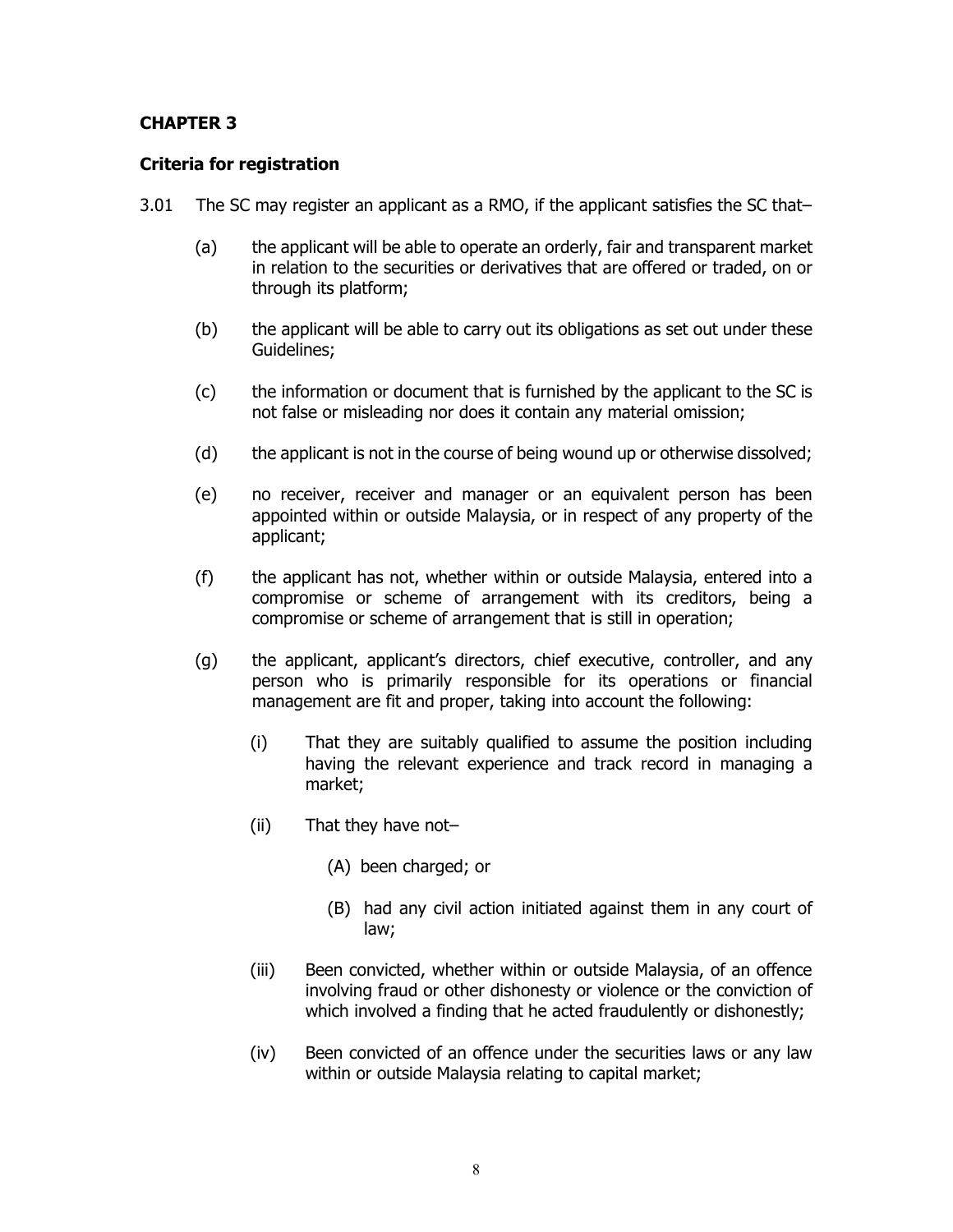- (v) Been subjected to any action taken by the SC under section 354, 355 or 356 of the CMSA;
- (vi) Contravened any rules of an approved exchange, approved clearing house, central depository or a recognised self-regulatory organisation;
- (vii) Contravened any provision made by or under any written law whether within or outside Malaysia appearing to the SC to be enacted for protecting members of the public against financial loss due to dishonesty, incompetence or malpractice by persons concerned in the provision of financial services or the management of companies or against financial loss due to the conduct of discharged or undischarged bankrupts;
- (viii) Engaged in any business practices appearing to the SC to be deceitful, oppressive or otherwise improper, whether unlawful or not, or which otherwise reflect discredit on his method of conducting business;
- (ix) Engaged in or has been associated with any other business practices or otherwise conducted himself in such a way as to cast doubt on his competence and soundness of judgement; or
- (x) Engaged in or has been associated with any conduct that cast doubt on his ability to act in the best interest of investors, having regard to his reputation, character, financial integrity and reliability;
- $(h)$  there are no other circumstances which are likely to–
	- (i) lead to the improper conduct of operations by the applicant or by any of its directors, chief executive, controller or any person who is primarily responsible for the operations or financial management of the applicant; or
	- (ii) reflect discredit in the manner it operates its market;
- (i) the applicant's business model has a clear or unique value proposition or will contribute to the overall development of the capital market;
- (j) the applicant will appoint at least one responsible person as required under Chapter 4 of these Guidelines;
- (k) the rules of the market it seeks to operate make satisfactory provisions–
	- (i) for the protection of investors and public interest;
	- (ii) to ensure proper functioning of the market;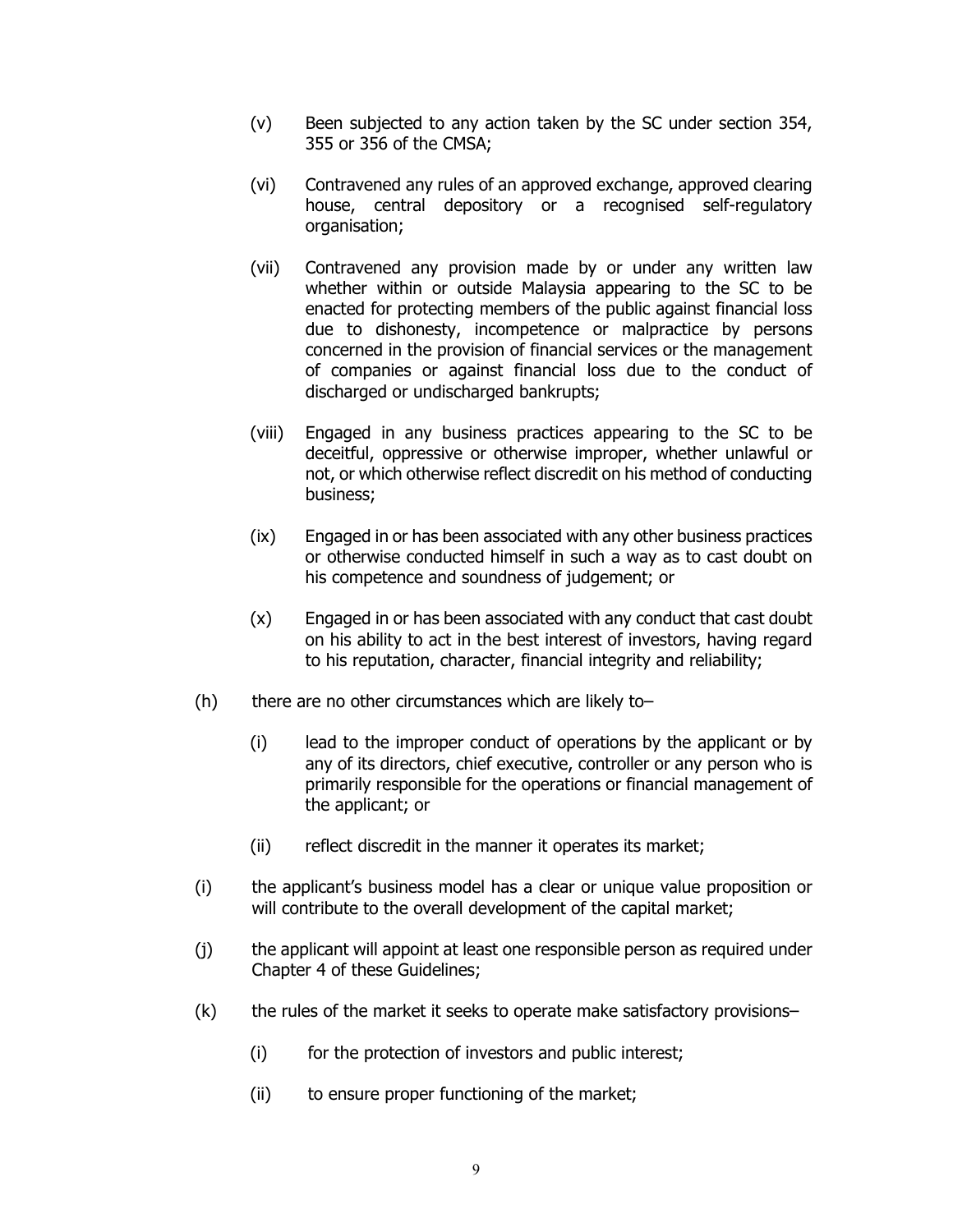- (iii) to promote fairness and transparency;
- (iv) to manage any conflict of interest that may arise;
- (v) to promote fair treatment of its users or any person who subscribe for its services;
- (vi) to promote fair treatment of any person who is hosted, or applies to be hosted, on its platform;
- (vii) to ensure proper regulation and supervision of its users, or any person utilising or accessing its platform, including suspension and expulsion of such users or persons; and
- (viii) to provide an avenue of appeal against the decision of the RMO;
- (l) the applicant will be able to take appropriate action against a person in breach including directing the person in breach to take any necessary remedial measure;
- (m) the applicant will be able to manage risks associated with its business and operation including demonstrating the processes and contingency arrangement in the event the applicant is unable to carry out its operations;
- (n) the applicant has sufficient financial, human and other resources for the operation of the recognised market, at all times; and
- (o) the applicant has appropriate security arrangements which include maintaining a secured environment pursuant to the Guidelines on Management of Cyber Risk and other relevant quidelines.
- 3.02 In the case of a foreign operator, in addition to the requirements under paragraph 3.01, the SC may register the foreign operator as a RMO, if the applicant satisfies the SC that–
	- (a) the operator is authorised to, operate a stock market, or derivatives market, or carry out activity of a similar nature in a foreign jurisdiction;
	- (b) the operator is from a comparable jurisdiction with whom the SC has regulatory arrangements on enforcement and supervision; and
	- (c) it is in the best interest of Malaysia to register the foreign operator as a RMO.
- 3.03 In determining the best interest of Malaysia, the SC will give regard to any one or more of the following: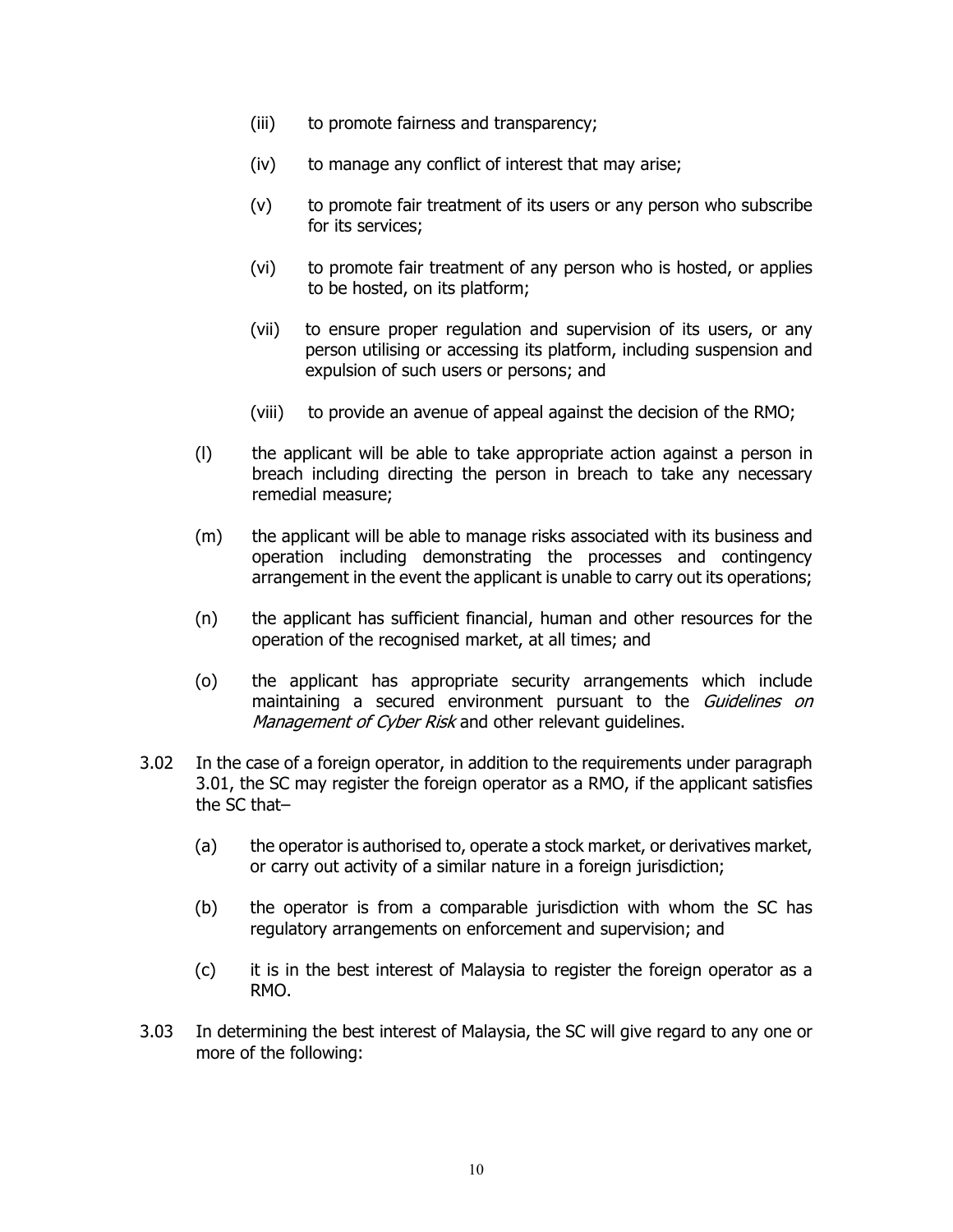- (a) The area of specialisation and level of expertise that can be offered to the capital market including the effect on productivity, transference of skills and efficiency and quality of capital market services;
- (b) The risk posed on the systemic stability of the capital market including activities and conduct that will likely impact the orderly functioning of the capital market;
- (c) The contribution towards attracting investments, enhancing market linkages and promoting vibrancy in the capital market;
- (d) The ability in developing strategic or nascent sectors in the capital market; or
- (e) The degree and significance of participation of Malaysians in the capital market.
- 3.04 Before the RMO is allowed to fully operationalise the recognised market, the SC may require among others–
	- (a) the RMO to provide an IT assurance regarding the system readiness; and
	- (b) a written declaration by the RMO's internal auditor or responsible person confirming that the RMO has, in relation to the recognized market,–
		- (i) sufficient human, financial and other resources to carry out operations;
		- (ii) adequate securities measures, systems capacity, business continuity plan and procedures, risk management, data integrity and confidentiality, record keeping and audit trail, for daily operations and to meet emergencies; and
		- (iii) sufficient IT and technical support arrangements.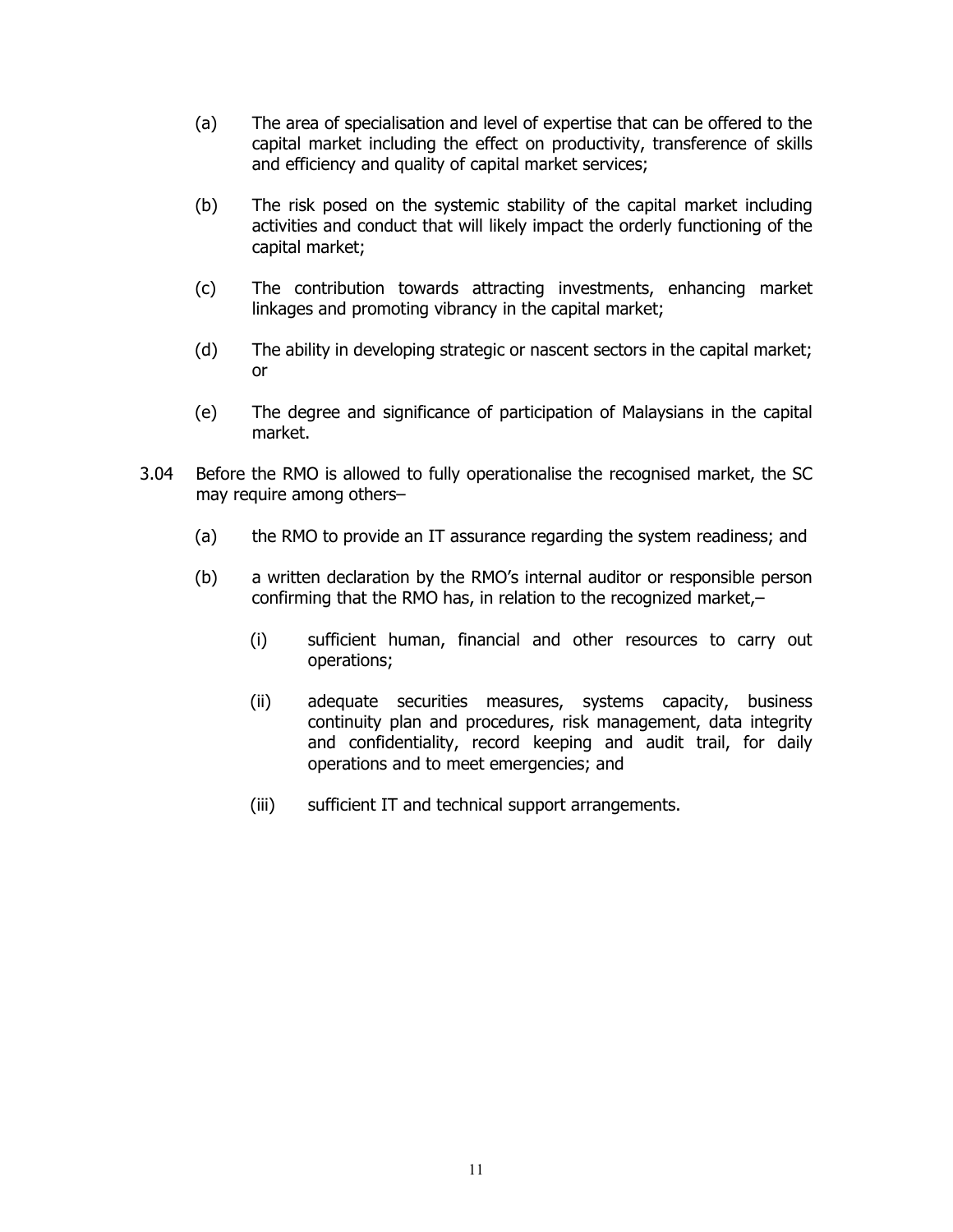#### **CHAPTER 4**

#### **DIRECTORS AND RESPONSIBLE PERSON**

#### **Directors**

- 4.01 A RMO must ensure that members of its board are fit and proper and are suitably qualified.
- 4.02 A RMO must notify the SC in writing of any appointment or reappointment of a director, within such time as specified by the SC or prior to any public announcement on the appointment or reappointment of a director, whichever is earlier.
- 4.03 Where a member of the board becomes subject to any disqualification or becomes otherwise unfit to hold office, the RMO must ensure that such person vacates the position immediately.
- 4.04 The RMO must immediately notify the SC of a director's disqualification and when the position is vacated.

#### **Appointment of responsible person**

- 4.05 A RMO must have at least one responsible person.
- 4.06 A person appointed as a responsible person must be a chief executive of the RMO or any person who is primarily responsible for its operations and financial management.
- 4.07 At all times, the responsible person must undertake the role of the main contact person for the purpose of liaising with the SC and perform any duty as may be directed by the SC.
- 4.08 Any vacancy in relation to the position of a responsible person shall be filled within three months from the date of such vacation.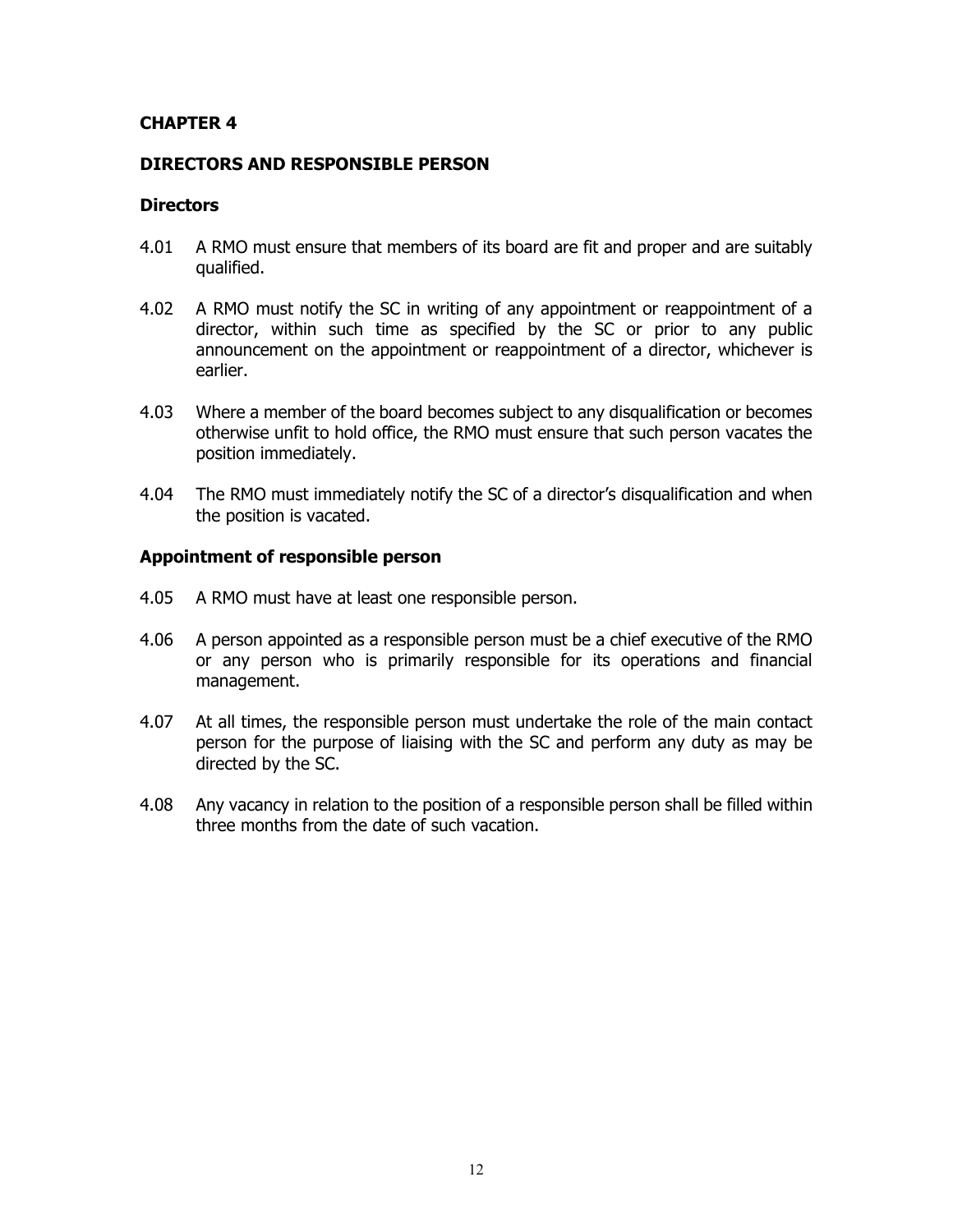#### **PART C: TERMS AND CONDITIONS, DIRECTIONS AND ONGOING OBLIGATIONS**

#### **CHAPTER 5**

#### **Terms and conditions and directions**

- 5.01 The SC may, in registering a RMO, impose any term or condition, and at any time vary, add or remove any term or condition.
- 5.02 The SC may issue a direction to the RMO, the board, chief executive, controller or any other person regarding–
	- (a) compliance with the requirements of the securities laws and these Guidelines;
	- (b) the conduct of business or operations of the recognized market;
	- (c) the appointment or removal of the responsible person;
	- (d) fees payable;
	- (e) restrictions on the types of investors or participants who may have access to a recognised market;
	- (f) the capital market products or Islamic capital market products that may be traded on or through a recognised market;
	- (g) the services that may be offered;
	- (h) the requirement to notify the SC of any changes to the RMO's business;
	- (i) the requirement to submit periodic reports to the SC;
	- (j) the requirement to maintain relevant records; and
	- (k) any other matter as the SC considers necessary for the protection of investor or the proper functioning of a recognised market.
- 5.03 The SC may direct the RMO to remove the director or chief executive within such period as may be specified in such direction, if–
	- (a) any grounds in subparagraph 3.01(g) is applicable; or
	- (b) it would be contrary to public interest for the person to continue to hold the office of a director or chief executive or partner of the RMO.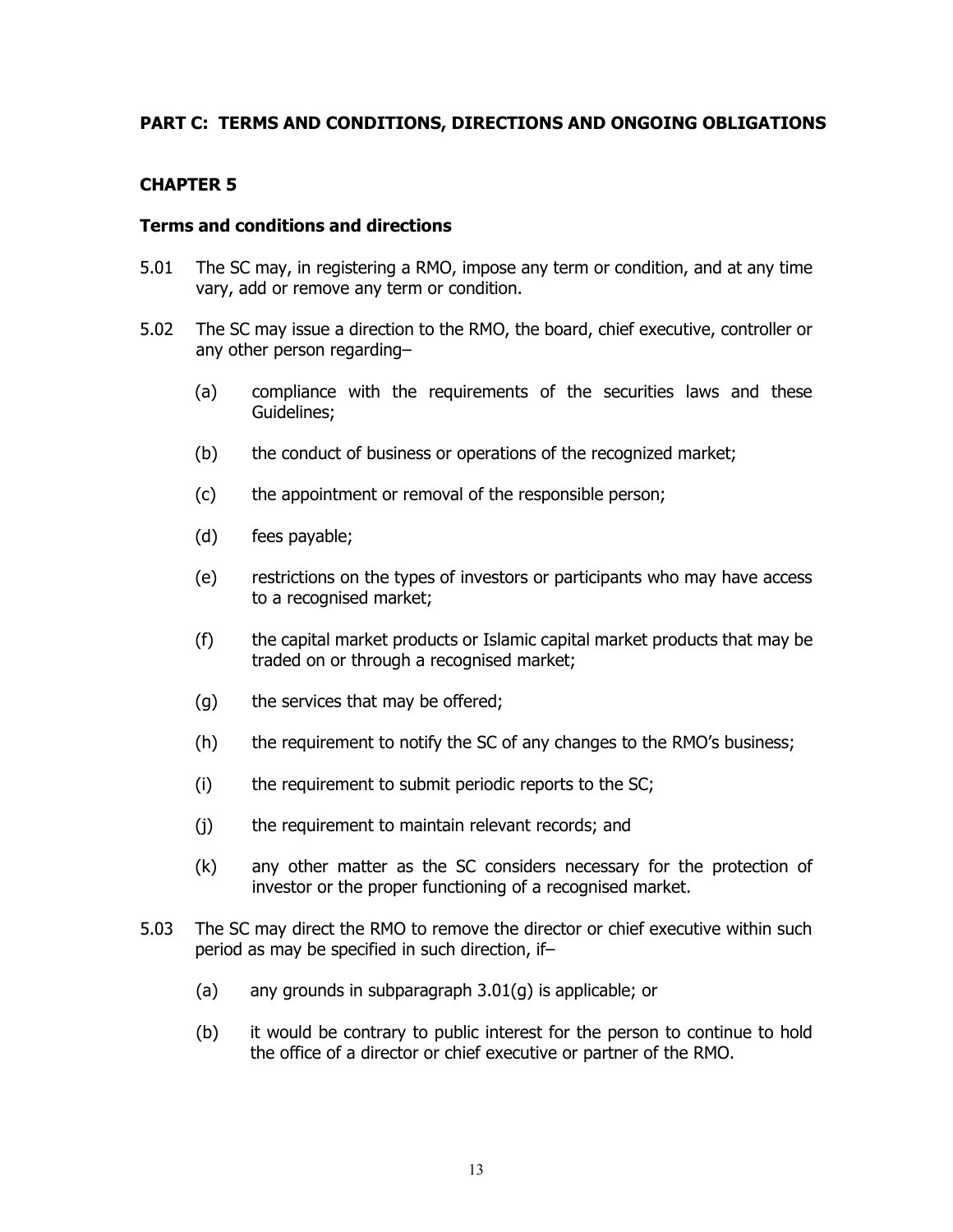- 5.04 The SC may conduct periodic assessment of a RMO's compliance with any or all of its regulatory obligations and request documents or other assistance as required.
- 5.05 The SC may impose a fee or levy on all transactions conducted on a RMO's platform.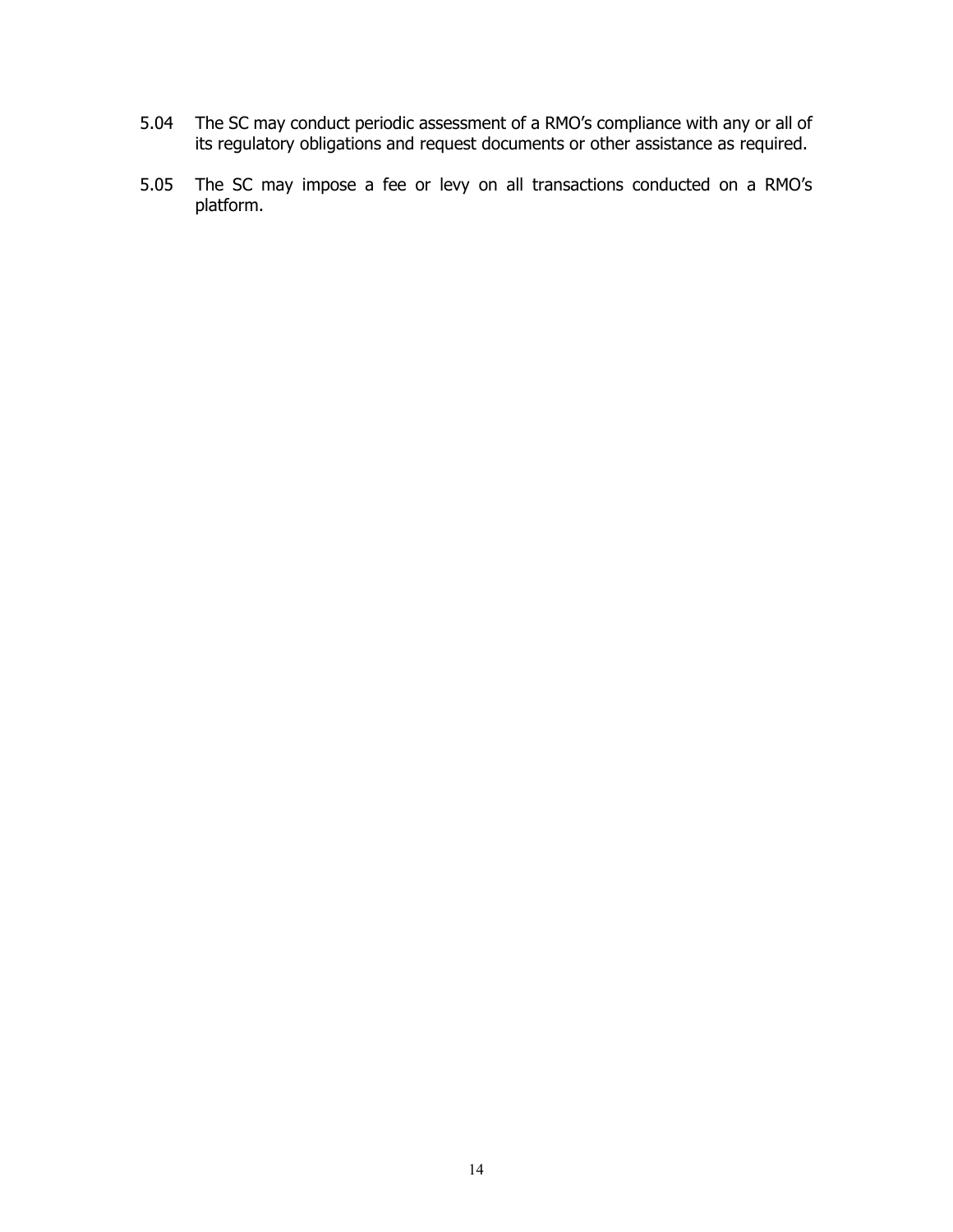#### **CHAPTER 6**

#### **Obligations**

#### **RMO obligations**

6.01 A RMO must–

- (a) monitor and ensure compliance of its rules;
- (b) ensure fair treatment of its users;
- (c) ensure that all disclosures are fair, accurate, clear and not misleading;
- (d) obtain and retain self-declared risk acknowledgement forms from its users prior to them investing in a recognised market;
- (e) provide prior disclosure to investors that any loss resulting from the investors trading or investment through the recognised market is not covered by the Capital Market Compensation Fund;
- (f) ensure that all fees and charges payable are fair, reasonable and transparent;
- (g) ensure that it does not engage in any business practices appearing to SC to be deceitful, oppressive or improper (whether unlawful or not) or which otherwise reflect discredit on his method of conducting business;
- (h) carry out continuous awareness and education programmes;
- (i) have in place processes to monitor anti-money laundering, counter terrorism financing and counter proliferation financing requirements,  $3\overline{3}$  $3\overline{3}$ including having adequate investor on-boarding arrangements and processes;
- (j) disclose and display prominently on its platform, any relevant information relating to the recognised market including–
	- (i) all necessary risk warning statements, including all risk factors that users may require in making a decision to participate on the platform;
	- (ii) information on rights of investors relating to investing or trading in a recognised market;

<span id="page-18-0"></span> $\overline{a}$ <sup>3</sup> These requirements are set out in the *Guidelines on Prevention of Money Laundering and Terrorism* Financing for Capital Market Intermediaries and [Guidelines on Implementation of Targeted Financial](https://www.sc.com.my/wp-content/uploads/eng/html/resources/guidelines/amla/AMLA_Guideline.pdf)  [Sanctions Relating to Proliferation Financing For Capital Market Intermediaries.](https://www.sc.com.my/wp-content/uploads/eng/html/resources/guidelines/amla/AMLA_Guideline.pdf)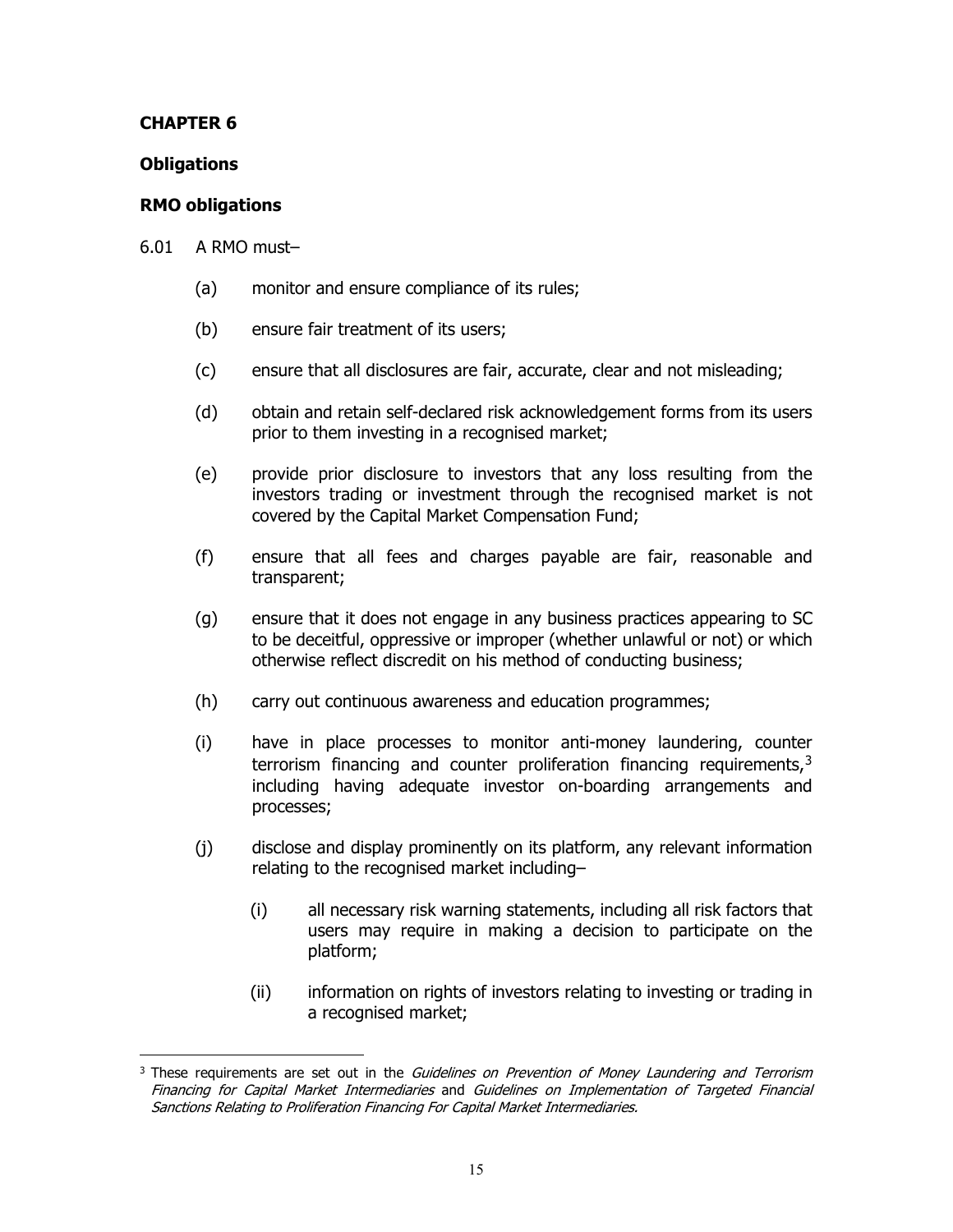- (iii) criteria for access to the recognised market;
- (iv) education materials, including comparative information where necessary;
- (v) fees, charges and other expenses that it may charge, impose on its users;
- (vi) information about complaints handling or dispute resolution and its procedures;
- (vii) information on processes and contingency arrangement in the event the RMO is unable to carry out its operations or cessation of business; and
- (viii) any other information as may be specified by the SC;
- (k) provide to the SC access to any register required to be maintained under these guidelines and disclose any other information as the SC may require;
- (l) must notify the SC of the occurrence of any event which would trigger the activation or execution of the business continuity plan, in such form and manner as may be specified by the SC; and
- (m) in the event of any systems error, failure or malfunction–
	- (i) take all necessary and immediate appropriate actions to mitigate any potential losses; and
	- (ii) immediately notify the SC of the systems error, failure or malfunction.

#### **Board's obligations**

6.02 The RMO's board must–

- (a) ensure the RMO complies with all the requirements under these Guidelines including any direction issued or any term or condition imposed by the SC;
- (b) ensure the responsible person carries out his responsibilities and duties;
- (c) identify and manage risks associated with its business and operations, including having in place an effective business continuity plan;
- (d) establish and maintain policies and procedures to–
	- (i) effectively and efficiently manage actual and potential conflicts of interest;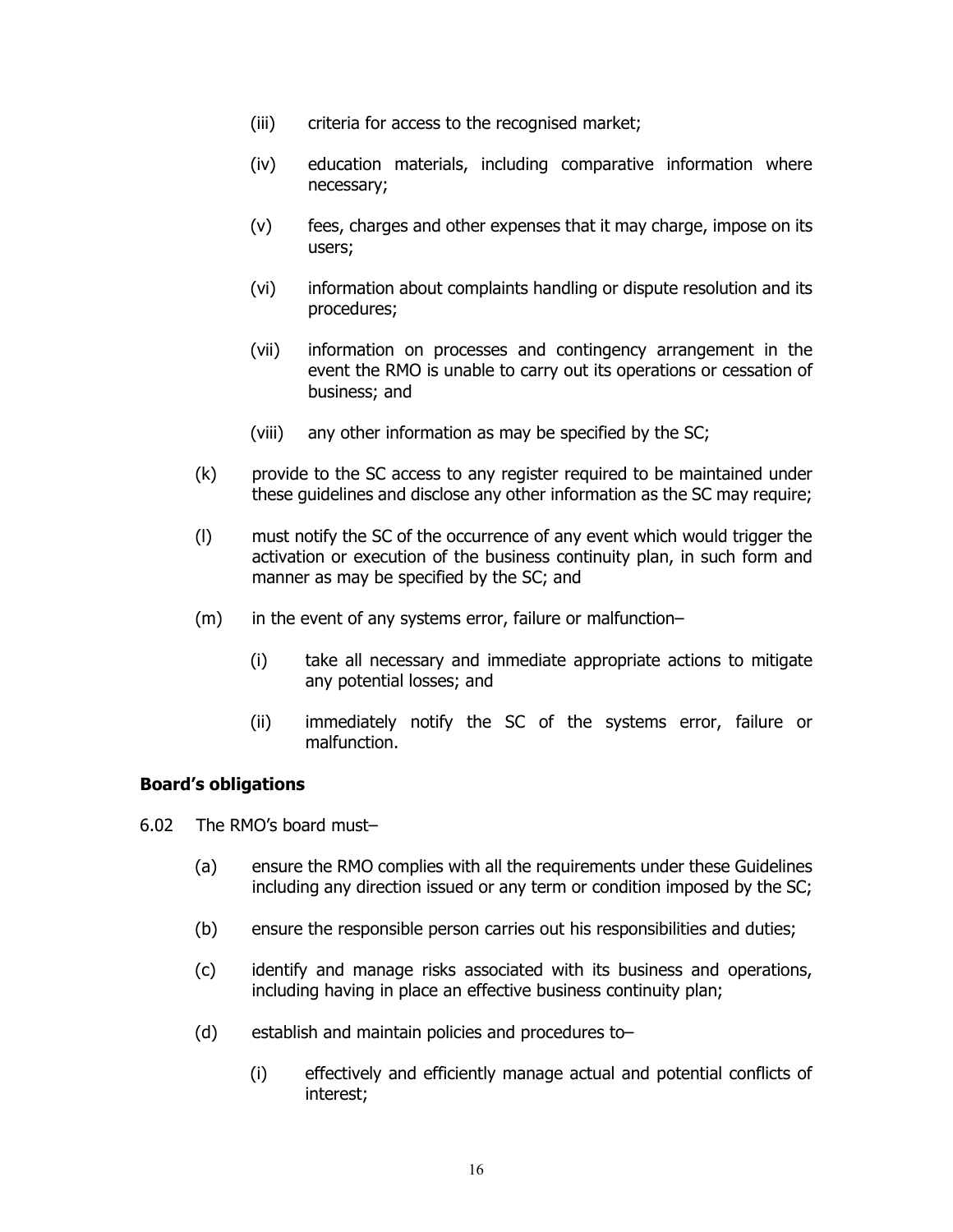- (ii) implement anti-corruption and whistleblowing measures that are appropriate to the nature, scale and complexity of its business<sup>[4](#page-20-0)</sup>;
- (iii) monitor trading and other market activity to detect non-compliance with the securities laws or its rules;
- (iv) deal with complaints relating to the operations of its market or the conduct of its participants; and
- (v) ensure compliance with all relevant laws, regulations and guidelines including Personal Data Protection Act 2010;
- (e) immediately notify the SC–
	- (i) of any irregularity or breach of any provision of the securities laws, these Guidelines or its rules, including any alleged or suspected violations of any law or guidelines in relation to money laundering, terrorism financing and proliferation financing by its participants;
	- (ii) of any material change in the information submitted to the SC; or
	- (iii) if it becomes aware of any matter which adversely affects or is likely to adversely affect its ability to meet its obligations or to carry out its functions under these Guidelines.

#### **Outsourcing obligations**

 $\overline{a}$ 

- 6.03 The RMO's board remains accountable for all outsourced functions.
- 6.04 The RMO's board must establish effective policies and procedures for its outsourcing arrangement including a monitoring framework to monitor the service delivery and performance reliability of the service provider.
- 6.05 A RMO must ensure that the service provider has adequate policies and procedures to monitor the conduct of any appointed sub-contractor.
- 6.06 A RMO must perform an assessment on a service provider on a periodic basis, as part of its monitoring mechanism under paragraph 6.05 and submit a report of the assessment to its board of directors and senior management.
- 6.07 A letter of undertaking is also required from the service provider or sub-contractor stating that the SC will have access to all information, records and documents relating to the material outsourced arrangements.

<span id="page-20-0"></span><sup>&</sup>lt;sup>4</sup> The policies and procedures on anti-corruption shall be quided by the *Guidelines on Adequate Procedures* issued pursuant to section 17A (5) of the Malaysian Anti-Corruption Commission Act 2009.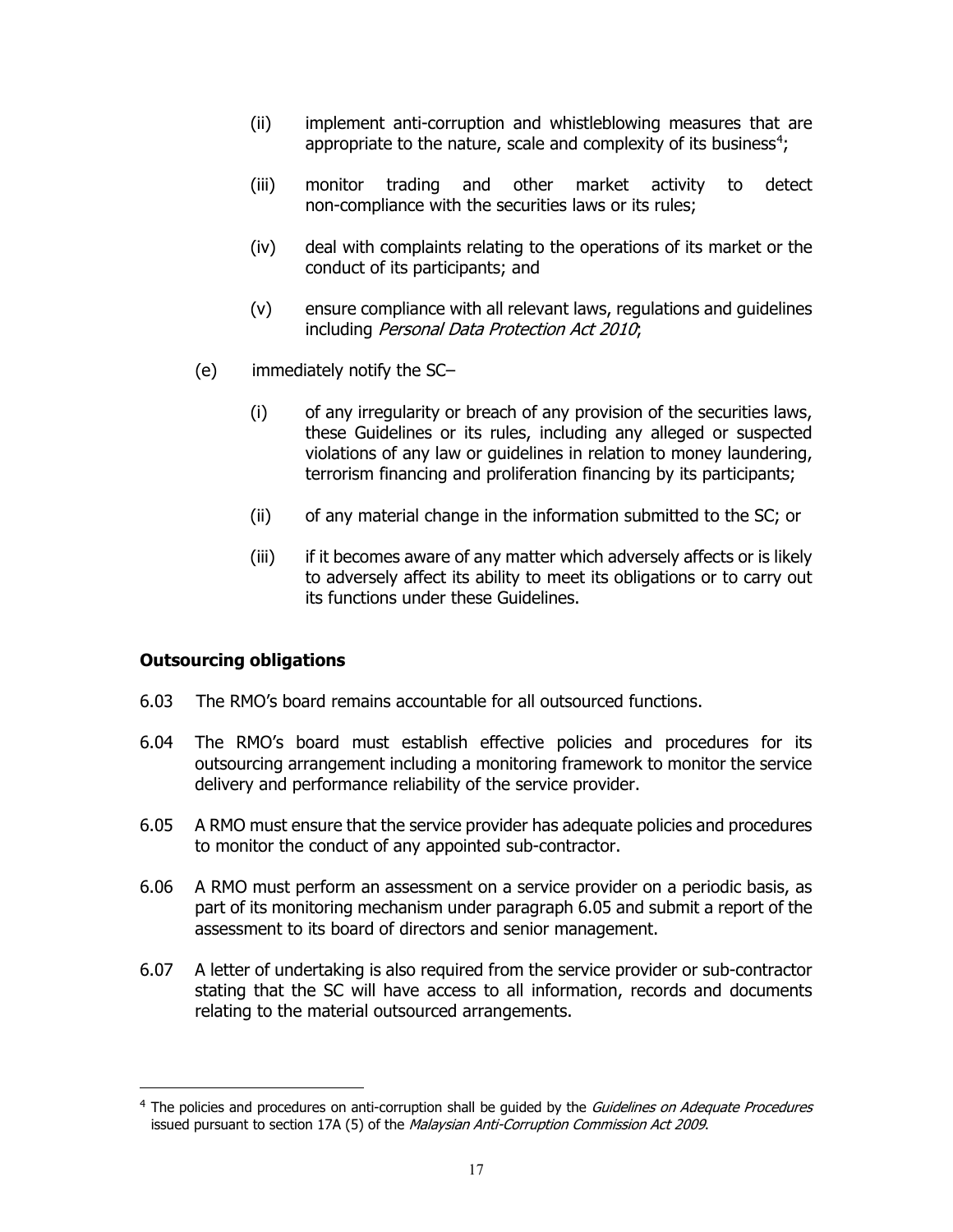6.08 A RMO must notify the SC of any adverse development arising in the outsourcing arrangement of any outsourced function that could significantly affect the RMO, within two weeks from the occurrence of the event.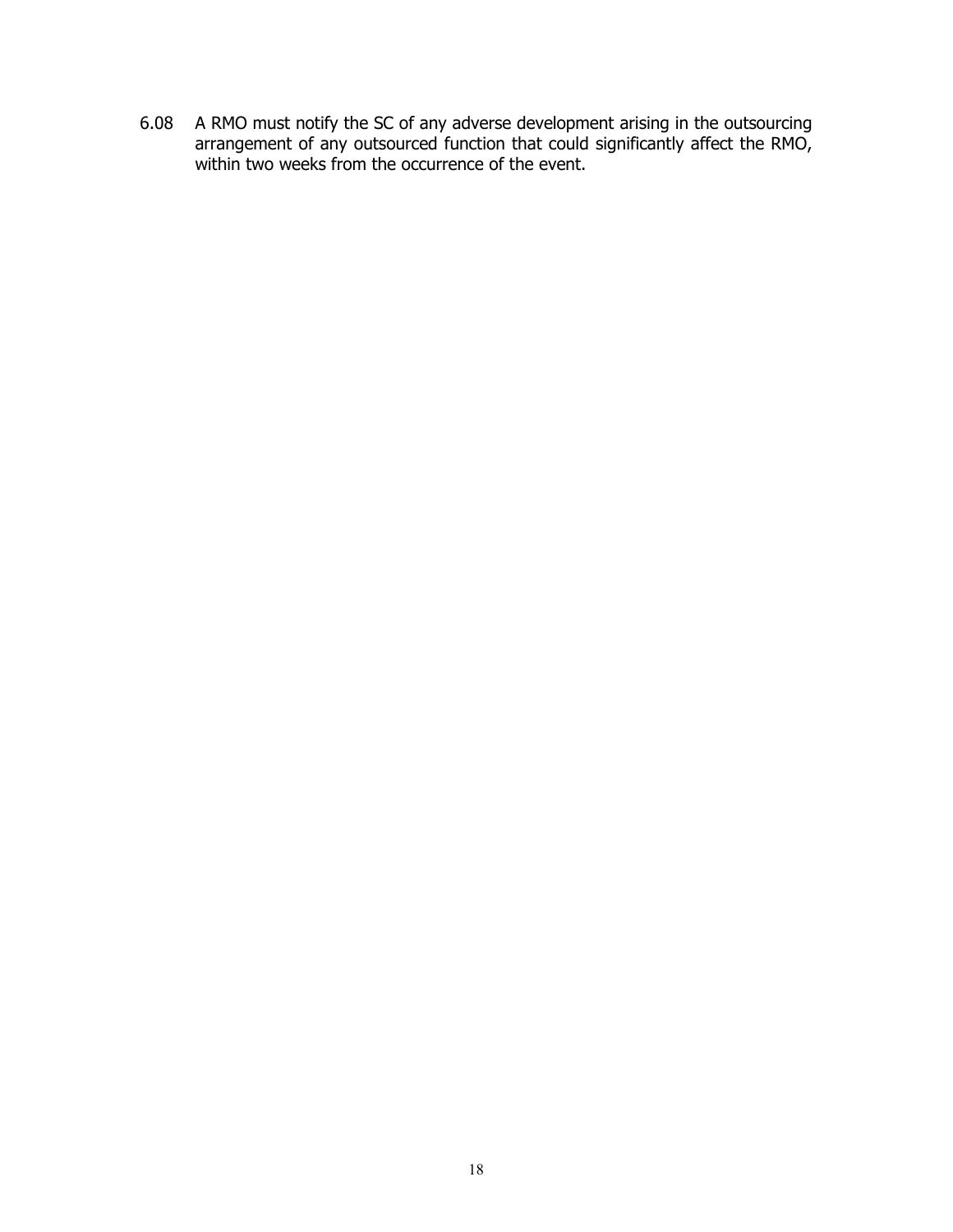#### **CHAPTER 7**

#### **Submission of rules**

- 7.01 An RMO must submit to the SC for its review, any proposed rules or any proposed amendments to existing rules. The submission shall include–
	- (a) the text of the proposed rules or amendments; and
	- (b) an explanation of the purpose of the proposed rules or amendments.
- 7.02 The SC may at any time, direct an RMO to vary or amend any rule submitted as it deems necessary.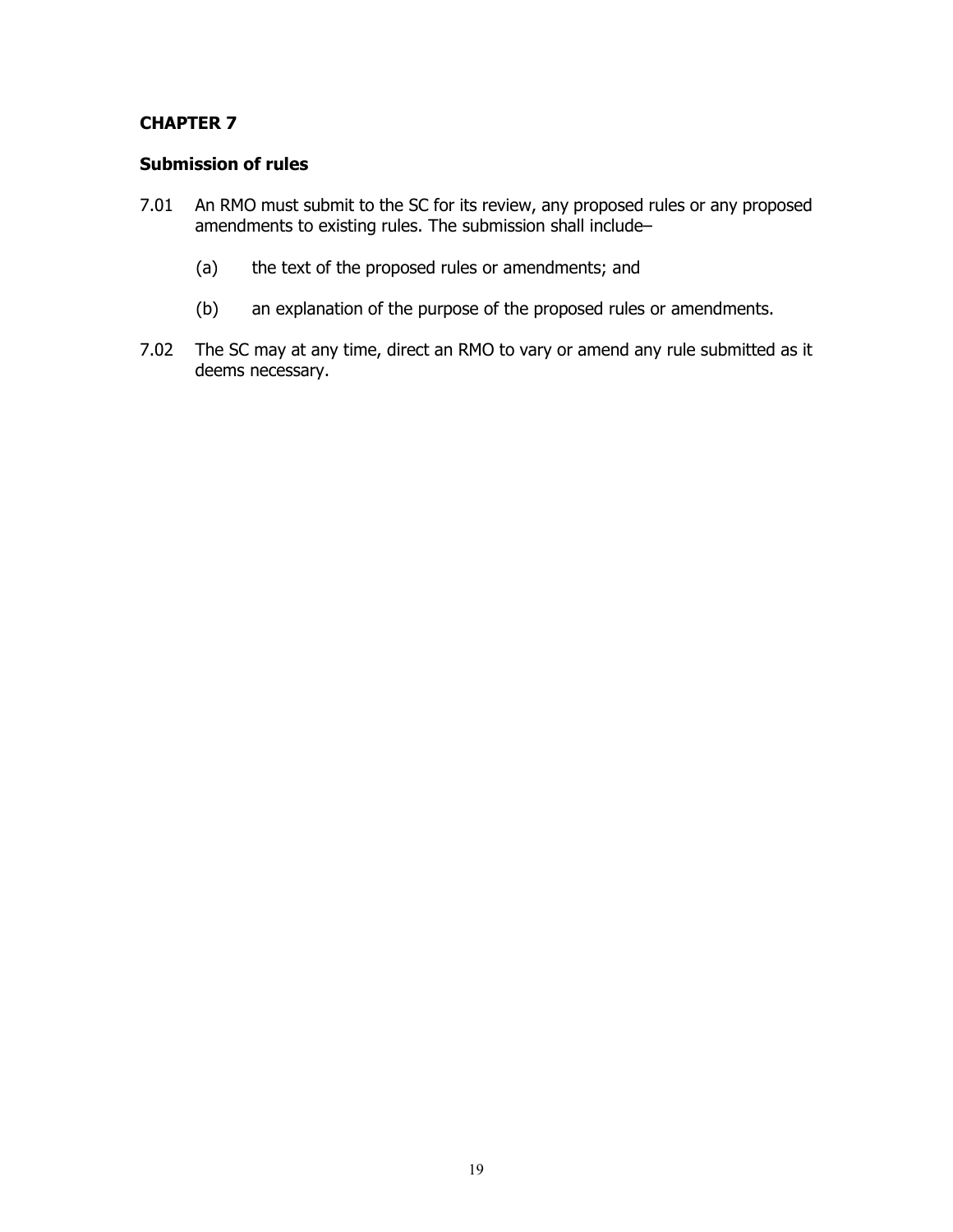#### **CHAPTER 8**

#### **Reporting requirements**

- 8.01 An RMO must submit to the SC the following:
	- (a) An annual compliance report to demonstrate the RMO's compliance with any conditions impose d by the SC pursuant to the registration of the RMO as well as the CMSA;
	- (b) Its latest audited financial statements, within three months after the close of each financial year or such period that the SC may allow**;** and
	- (c) Any information required by the SC for the purpose of administrating securities laws in the form and manner as may be specified by the SC.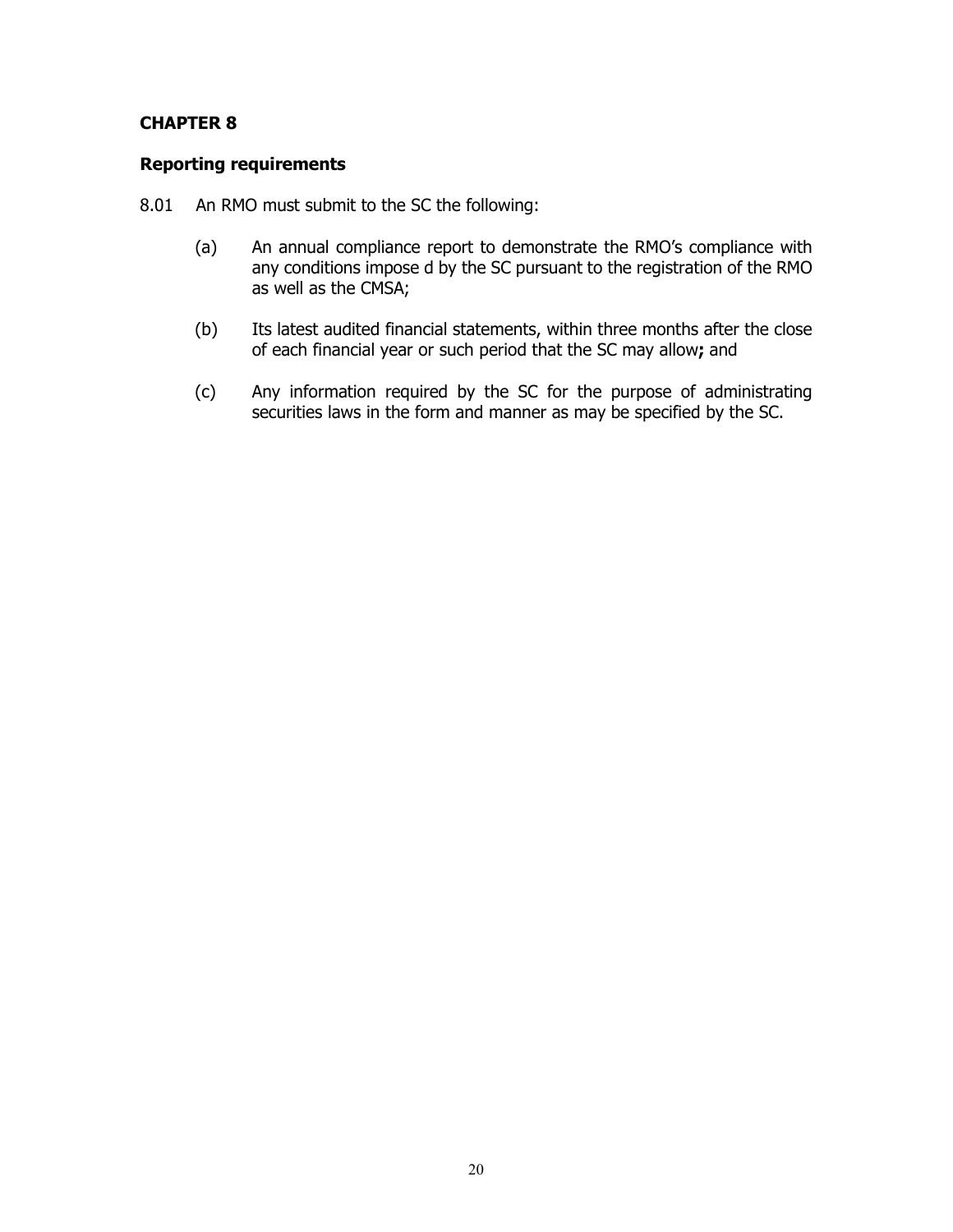#### **PART D: CESSATION, WITHDRAWAL AND REVIEW OF STATUS**

#### **CHAPTER 9**

#### **Cessation of business or operations**

- 9.01 The RMO shall not cease the business or operations of a recognised market without prior engagement with the SC.
- 9.02 Without prejudice to Chapter 5 of these Guidelines, the SC may issue a direction or impose any term or condition for the purposes of ensuring the orderly cessation of the business or operations of the recognised market.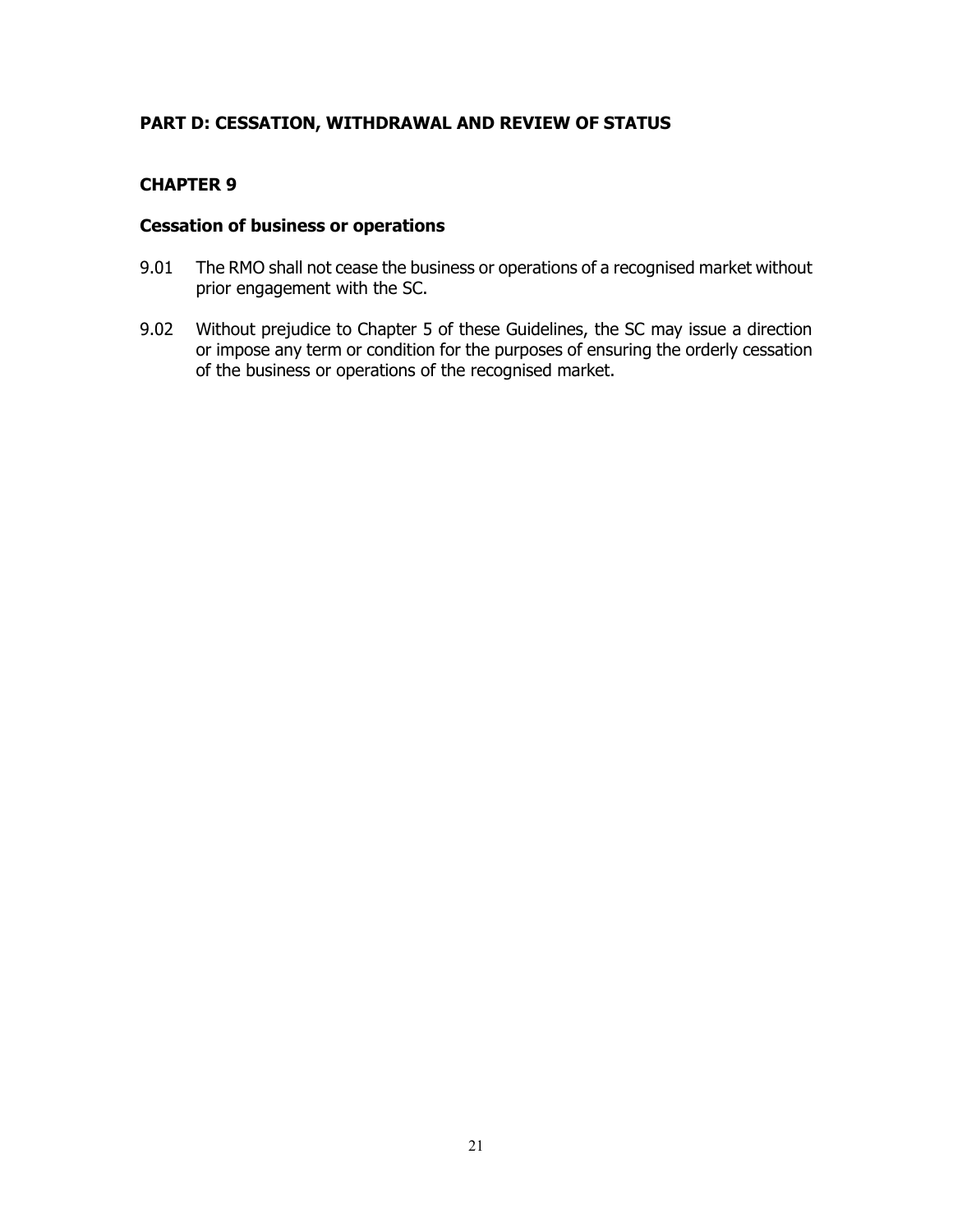#### **CHAPTER 10**

#### **Withdrawal of Registration**

10.01 The SC may withdraw the registration of an RMO if–

- (a) the RMO fails to meet the requirements under paragraphs 3.01 or 3.02 of these Guidelines;
- (b) the RMO fails or ceases to carry on the business or activities for which it was registered for a consecutive period of six months;
- (c) the RMO contravenes any obligation, condition or restriction imposed under these Guidelines; or
- (d) fails to pay any fee or levy prescribed by the SC.
- 10.02 The RMO may, by notice in writing, apply to the SC to withdraw its registration and provide reasons for its withdrawal.
- 10.03 The withdrawal of its registration made under paragraph 10.01 shall not–
	- (a) take effect until the SC is satisfied that adequate arrangements have been made to meet all the liabilities and obligations of the RMO that are outstanding at the time when the notice of the withdrawal is given; and
	- (b) operate so as to–
		- (i) avoid or affect any agreement, transaction or arrangement entered into on the recognised market operated by the RMO, whether the agreement, transaction or arrangement was entered into before or after the withdrawal of the registration; or
		- (ii) affect any right, obligation or liability arising under any such agreement, transaction or arrangement.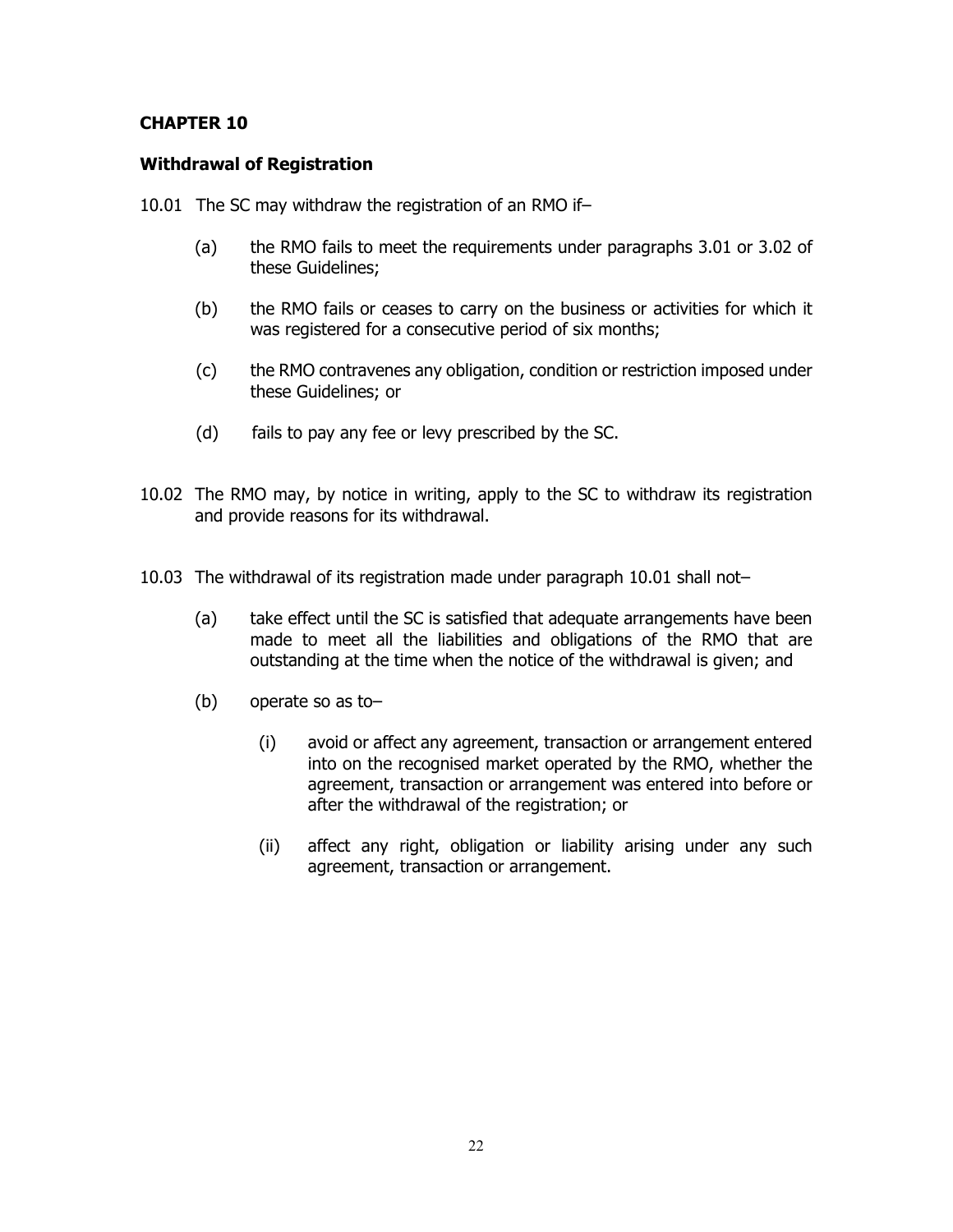#### **CHAPTER 11**

#### **Review of Status**

- 11.01 As provided under section 36B CMSA, the SC may, on application by a RMO or on SC's own initiative, review the status of an RMO.
- 11.02 Following the review, the SC may require an RMO to make an application for the recognised market to be an approved market under section 8 CMSA if the SC is of the opinion that the recognised market would be more appropriately regulated as an approved market.
- 11.03 In conducting review of the status of an RMO, the SC may consider the following factors:

#### (a) **The size and structure, or proposed size and structure, of the recognised market**

Consideration will be given to the size and structure of the market, including the volume and value of transactions conducted on the market, the number of investors trading on the market and the number of participants;

#### (b) **The nature of the services provided, or to be provided, by the recognised market**

This relates to the range of services provided by the market, such as whether the market offers the full range of services which includes the provision of quotes, matching of orders, clearing and settlement and provision of data services;

#### (c) **The type of the capital market products traded, or to be traded, on the recognised market**

This relates to the different type of capital market products traded on the market. A market that offers a variety of products or products that are highly complex or risky may pose a greater risk to the capital market and thus should be regulated as an approved market; and

#### (d) **The nature of the investors or participants, or proposed investors or participants, who may use or have an interest in the recognised market**

Consideration will be given to the level of sophistication of the investors or participants, the systemic importance of the participants and the impact of any failure of the market on the investors or participants and the broader financial sector.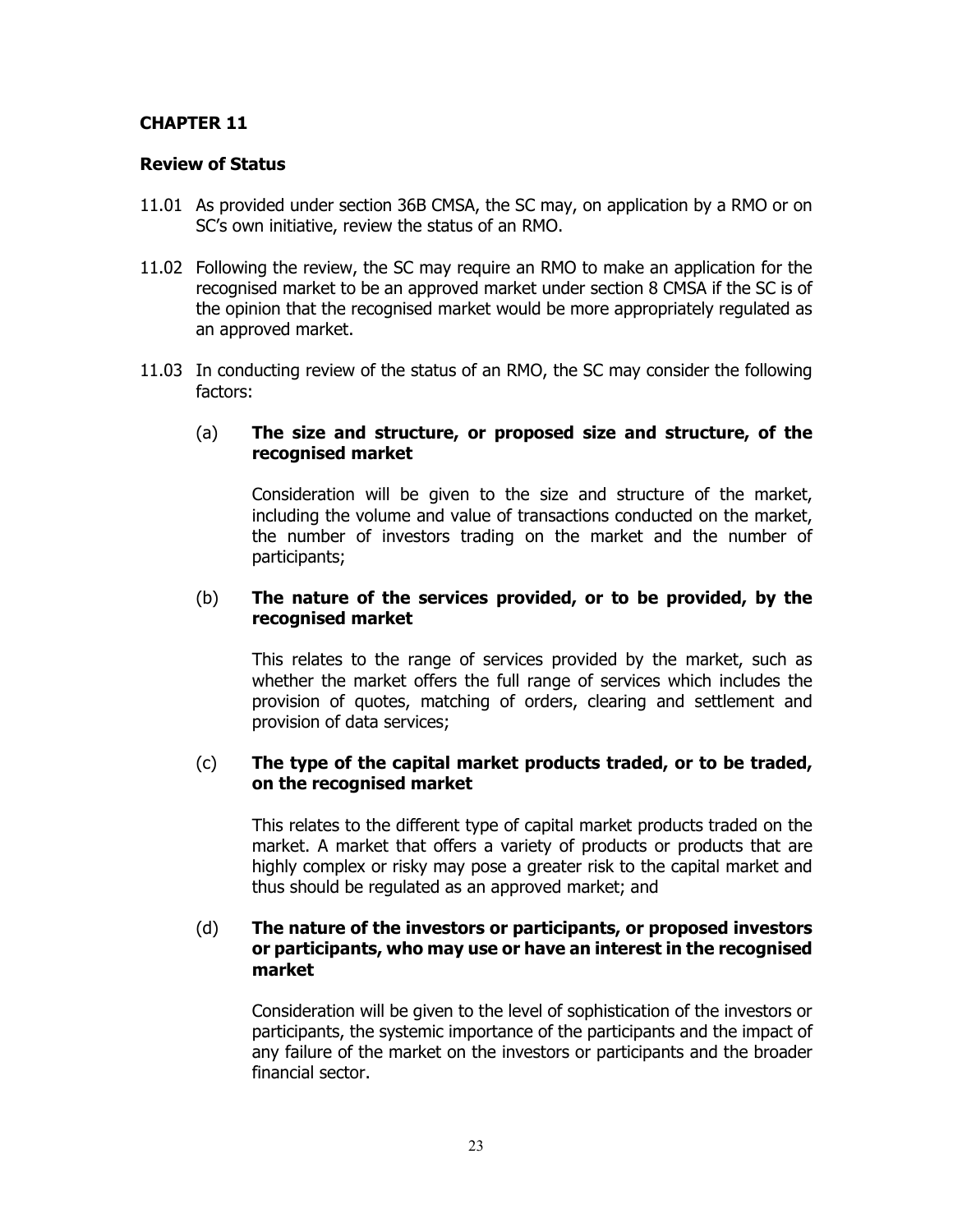#### **PART E: OFFERING OF ISLAMIC CAPITAL MARKET PRODUCTS**

#### **CHAPTER 12**

#### **Shariah Adviser**

#### **Appointment of Shariah Adviser**

- 12.01 Where an Islamic capital market product is offered, on or through the recognised market, the RMO must appoint a Shariah adviser.
- 12.02 The Shariah adviser must either be–
	- (a) a person or a corporation, registered with the SC;
	- (b) a licensed Islamic bank; or
	- (c) a licensed bank or licensed investment bank approved to carry on Islamic banking business.

#### **Role of Shariah Adviser**

12.03 The role and responsibility of the Shariah adviser shall include the following:

- (a) Advising on compliance with Shariah principles relating to the offering of Islamic capital market product;
- (b) Providing Shariah expertise and guidance on all matters, particularly in documentation, structuring and investment instruments, and ensure compliance with relevant securities laws and guidelines issued by the SC;
- (c) Ensuring that the applicable Shariah rulings, principles and concepts endorsed by the Shariah Advisory Council are complied with;
- (d) Applying *ijtihad* (intellectual reasoning) to ensure that all aspects relating to the offering of Islamic capital market product are in compliance with Shariah, in the absence of any rulings, principles and concepts endorsed by the Shariah Advisory Council; and
- (e) Where applicable, issue a Shariah pronouncement, which must include–
	- (i) the basis and rationale for the pronouncement;
	- (ii) the structure and mechanism of the Islamic capital market product; and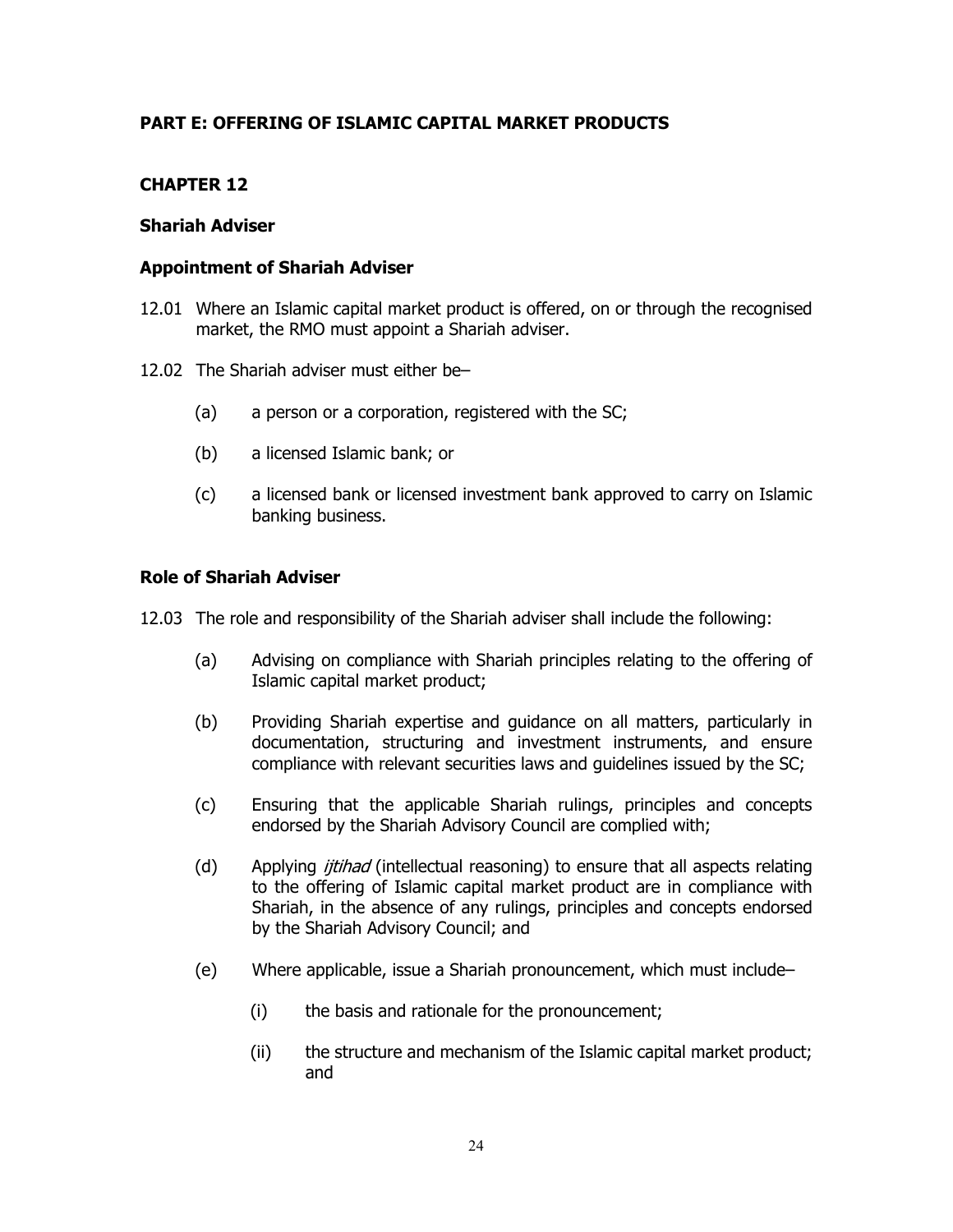(iii) the applicable Shariah rulings, principles and concepts used in the Islamic capital market product.

#### **Disclosure**

- 12.04 Where an Islamic capital market product is offered, on or through the recognised market, the RMO must disclose the following:
	- (a) The name of the Shariah adviser appointed to advise on the offering of Islamic capital market product; and
	- (b) The information relating to the structure of the Islamic capital market product.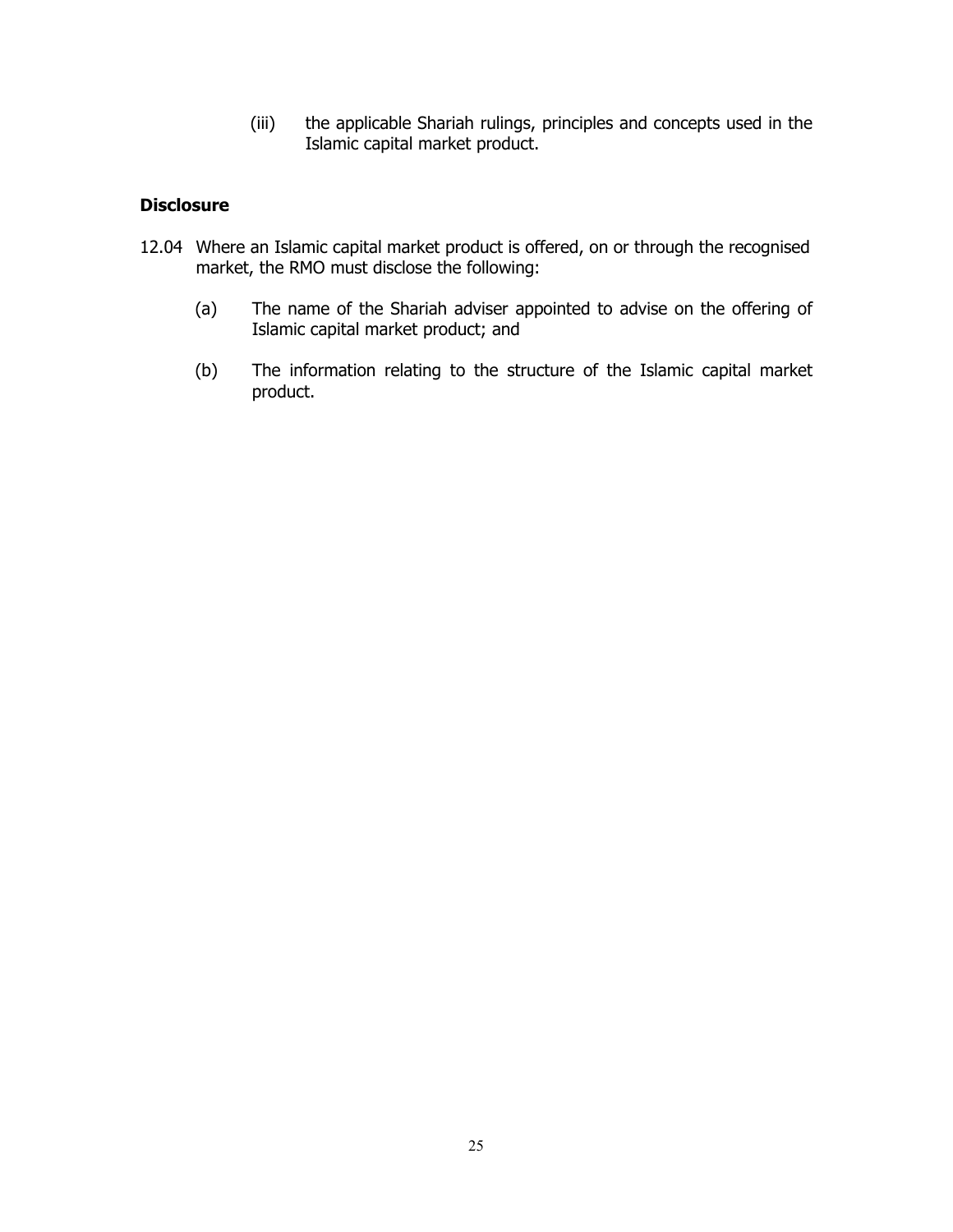#### **PART F: ADDITIONAL REQUIREMENTS RELATING TO A RECOGNISED MARKET THAT IS A CROWDFUNDING PLATFORM**

#### **CHAPTER 13**

#### **Equity crowdfunding platform**

#### **Definitions**

13.01 For the purposes of this chapter, unless context otherwise requires–

| angel investor             | refers to an individual-                                                                                                                                                  |
|----------------------------|---------------------------------------------------------------------------------------------------------------------------------------------------------------------------|
|                            | (a) who is a tax resident in Malaysia; and                                                                                                                                |
|                            | (b) whose total net personal assets exceed RM3<br>million or its equivalent in foreign currencies; or                                                                     |
|                            | (c) whose gross total annual income is not less than<br>RM180,000 or its equivalent in foreign<br>currencies in the preceding twelve months; or                           |
|                            | (d) who, jointly with his or her spouse, has a gross<br>total annual income exceeding RM250,000 or its<br>equivalent in foreign currencies in the preceding<br>12 months; |
| ECF operator               | means an RMO who operates an equity crowdfunding<br>(ECF) platform;                                                                                                       |
| ECF platform               | means an equity crowdfunding platform registered by<br>the SC;                                                                                                            |
| issuer                     | means a person who is hosted on an ECF platform to<br>offer its shares on the ECF platform;                                                                               |
| latest practicable<br>date | means a date whereby the information disclosed<br>should remain relevant and current as at the date of<br>issue of the prospectus;                                        |
| microfund                  | means an entity that meets the conditions set out in<br>paragraph 13.18;                                                                                                  |
| officer                    | means any director and employee of the ECF<br>operator.                                                                                                                   |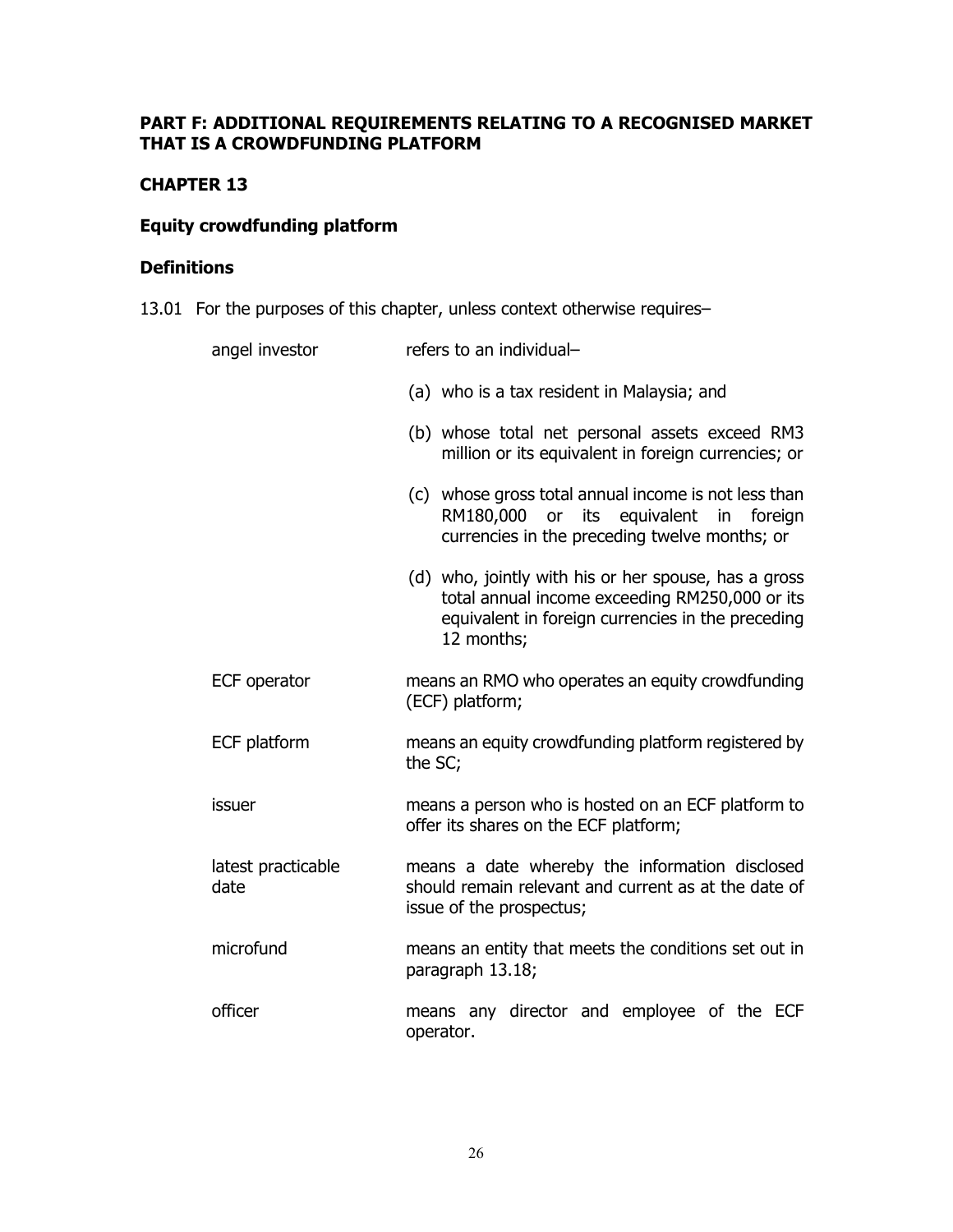#### **ECF operator**

- 13.02 All other requirements stated in these Guidelines are applicable to an ECF operator, unless otherwise stated.
- 13.03 All ECF operators must be locally incorporated.

#### **Obligations of ECF operator**

- 13.04 In addition to the obligations specified in chapter 6, an ECF operator must–
	- (a) carry out a due diligence exercise on prospective issuers planning to use its platform;
	- (b) ensure the issuer's disclosure document lodged with the ECF operator is verified for accuracy and made accessible to investors through the ECF platform;
	- (c) where an issuer is a public company, assess and subject to compliance with the requirements under this Part, register the issuer's prospectus, including any supplementary prospectus, furnished to the ECF operator. In assessing the issuer's prospectus and supplementary prospectus (if any), the ECF operator must ensure that the prospectus and supplementary prospectus (if any) includes the information required under this Part and that its contents are not false or misleading or containing any material omission;
	- (d) inform investors of any material adverse change to the issuer's proposal as set out under paragraph 13.09;
	- (e) ensure that the fundraising limits imposed on the issuer are not breached; and
	- (f) ensure that the investment limits imposed on the investor are not breached.
- 13.05 The scope of the due diligence exercise by an ECF operator shall include taking reasonable steps to–
	- (a) conduct background checks on the issuer to ensure fit and properness of the issuer, its directors, senior management and controller; and
	- (b) verify the business proposition of the issuer.

#### **Operation of trust account**

13.06 An ECF operator must establish systems and controls for maintaining accurate and up-to-date records of investors' monies held.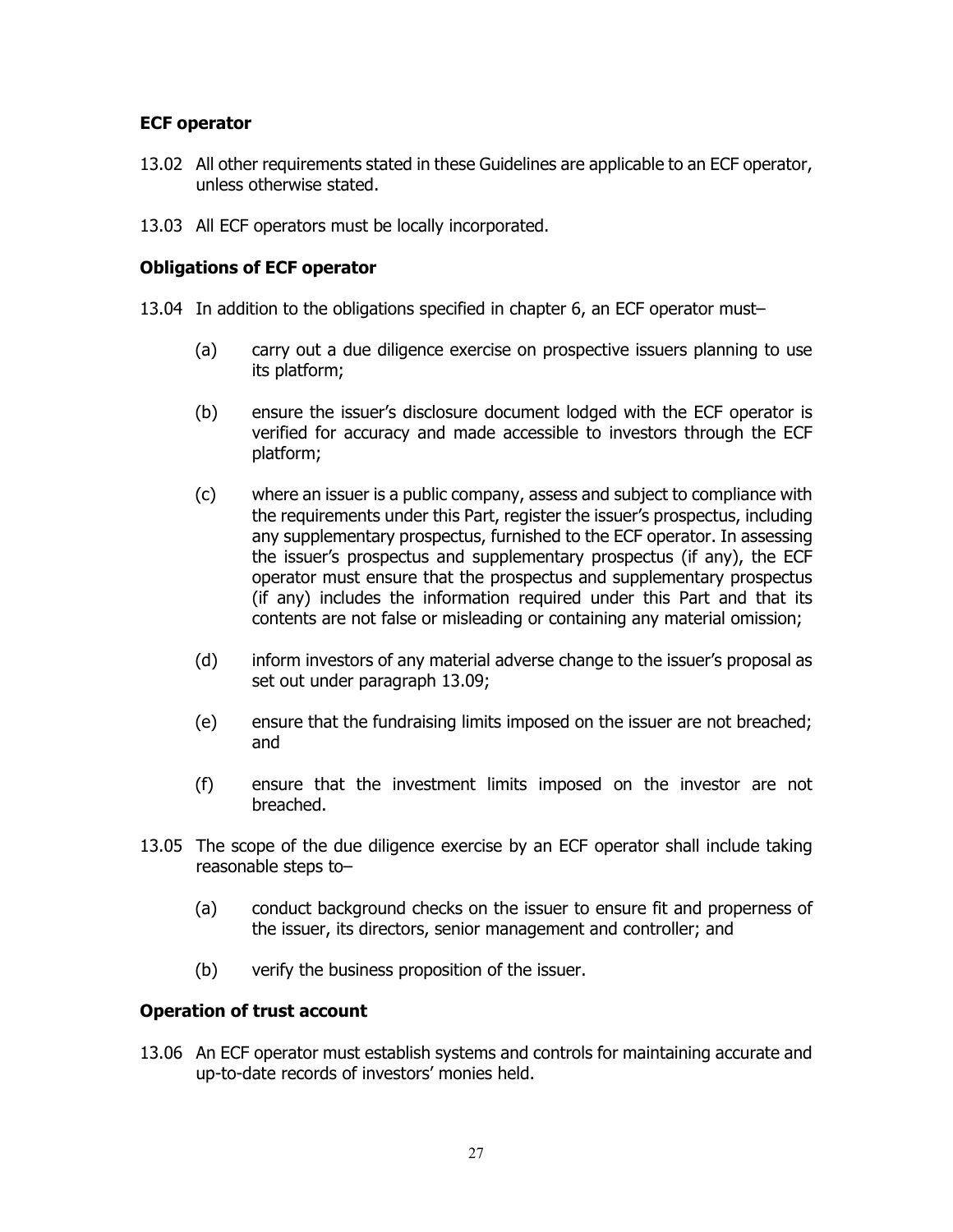- 13.07 The ECF operator must ensure that investors' monies are properly safeguarded from conversion or inappropriate use by its officers.
- 13.08 The ECF operator shall–
	- (a) establish and maintain in a licensed institution one or more trust accounts designated for the funds raised by an issuer hosted on its platform;
	- (b) ensure that the trust accounts under paragraph 13.08(a) are administered by an independent registered trustee; and
	- (c) only release the funds to the issuer after the following conditions are met:
		- (i) the targeted amount sought to be raised has been met;
		- (ii) the shares have been issued to the investors;
		- (iii) there is no material adverse change relating to the offer before the issue of shares; and
		- (iv) the cooling-off period of at least six business days have expired.
- 13.09 For the purpose of subparagraph 13.08(c), a material adverse change concerning the issuer, may include any of the following matters:
	- (a) The discovery of a false or misleading statement in any disclosures in relation to the offer;
	- (b) The discovery of a material omission of information required to be disclosed in relation to the offer; or
	- (c) There is a material change or development in the circumstances relating to the offering or the issuer.
- 13.10 Notwithstanding paragraph 13.08, the ECF operator may impose any other additional conditions precedent before releasing the fund, provided that they serve the investors' interest.

#### **Managing conflict of interest**

- 13.11 The ECF operator, including its individual directors and shareholders, must disclose to the public on its platform if–
	- (a) it holds any shares in any of the issuers hosted on its platform; or
	- (b) it pays any referrer or introducer, or receives payment in whatever form, including payment in the form of shares, in connection with an issuer hosted on its platform.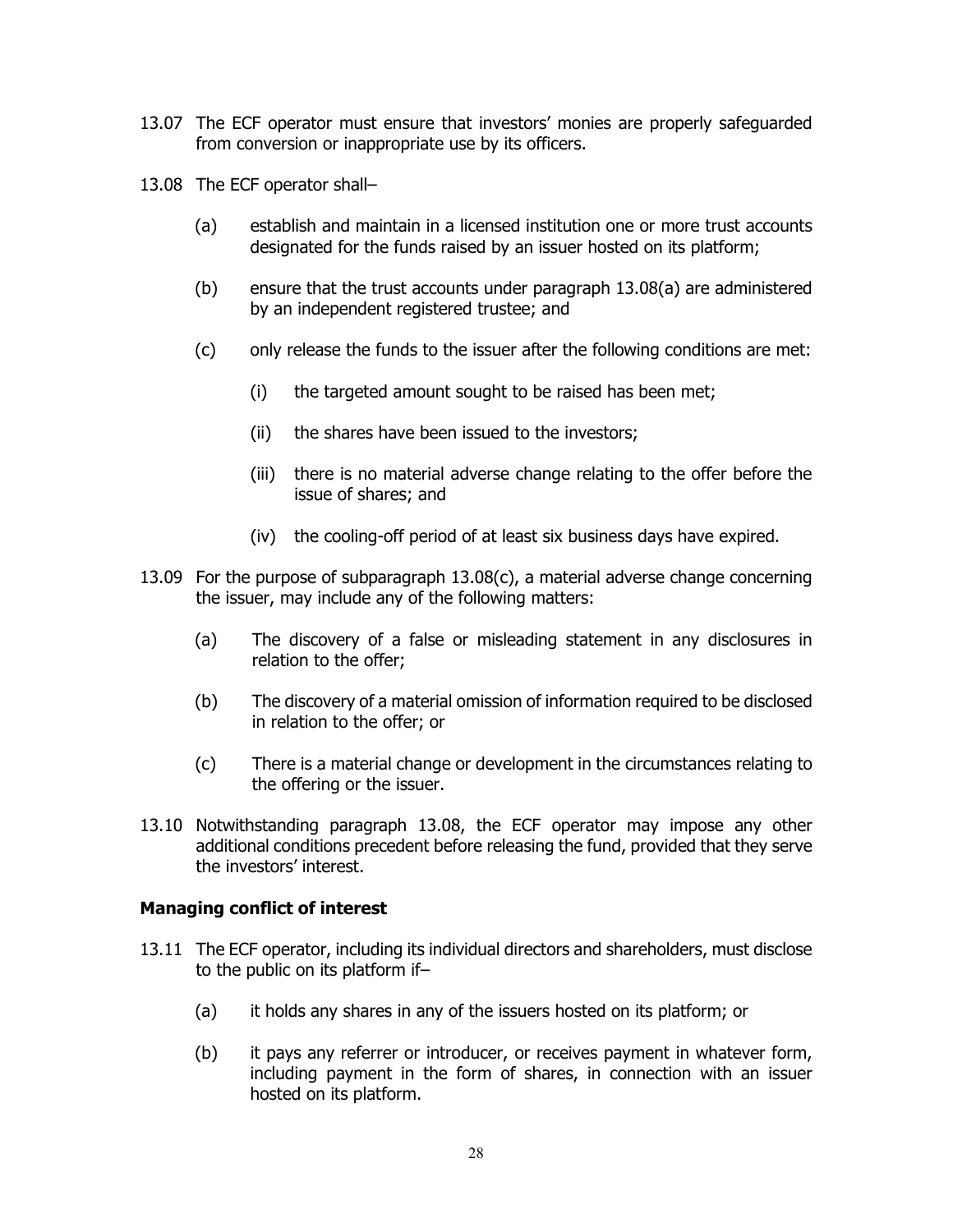- 13.12 Notwithstanding paragraph 13.11, an ECF operator's shareholding in any of the issuers hosted on its platform shall not exceed 30 per cent.
- 13.13 The ECF operator is prohibited from providing direct or indirect financial assistance to investors, to invest in shares of an issuer hosted on its platform.

#### **Permitted and non-permitted Issuers**

- 13.14 Only locally incorporated companies and limited liability partnerships will be allowed to be hosted on the ECF platform.
- 13.15 The following entities are prohibited from raising funds through an ECF platform:
	- (a) Exempt private company;
	- (b) Commercially or financially complex structures (i.e. investment fund companies or financial institutions);
	- (c) Public-listed companies and their subsidiaries;
	- (d) Companies with no specific business plan or its business plan is to merge or acquire an unidentified entity (i.e. blind pool);
	- (e) Companies other than a microfund that propose to use the funds raised to provide loans or make investment in other entities; and
	- (f) any other type of entity that is specified by the SC.
- 13.16 An issuer shall not be allowed to be hosted concurrently on multiple ECF platforms or on any stock market of Bursa Malaysia Securities Berhad.
- 13.17 An issuer may be permitted to be hosted on an ECF platform and peer-to-peer financing (P2P) platform, at the same time, subject to disclosure requirements as may be specified by the platform operators.
- 13.18 An ECF operator may allow for the hosting of a microfund on its platform provided the microfund–
	- (a) is registered with the SC as a venture capital company;
	- (b) has a specified investment objective; and
	- (c) only raises funds from sophisticated investors and angel investors.

#### **Limits to funds raised from ECF Platform**

13.19 An issuer may only raise, collectively, a maximum amount of RM20 million through ECF platforms in its lifetime, excluding the issuer's own capital contribution or any funding obtained through a private placement exercise.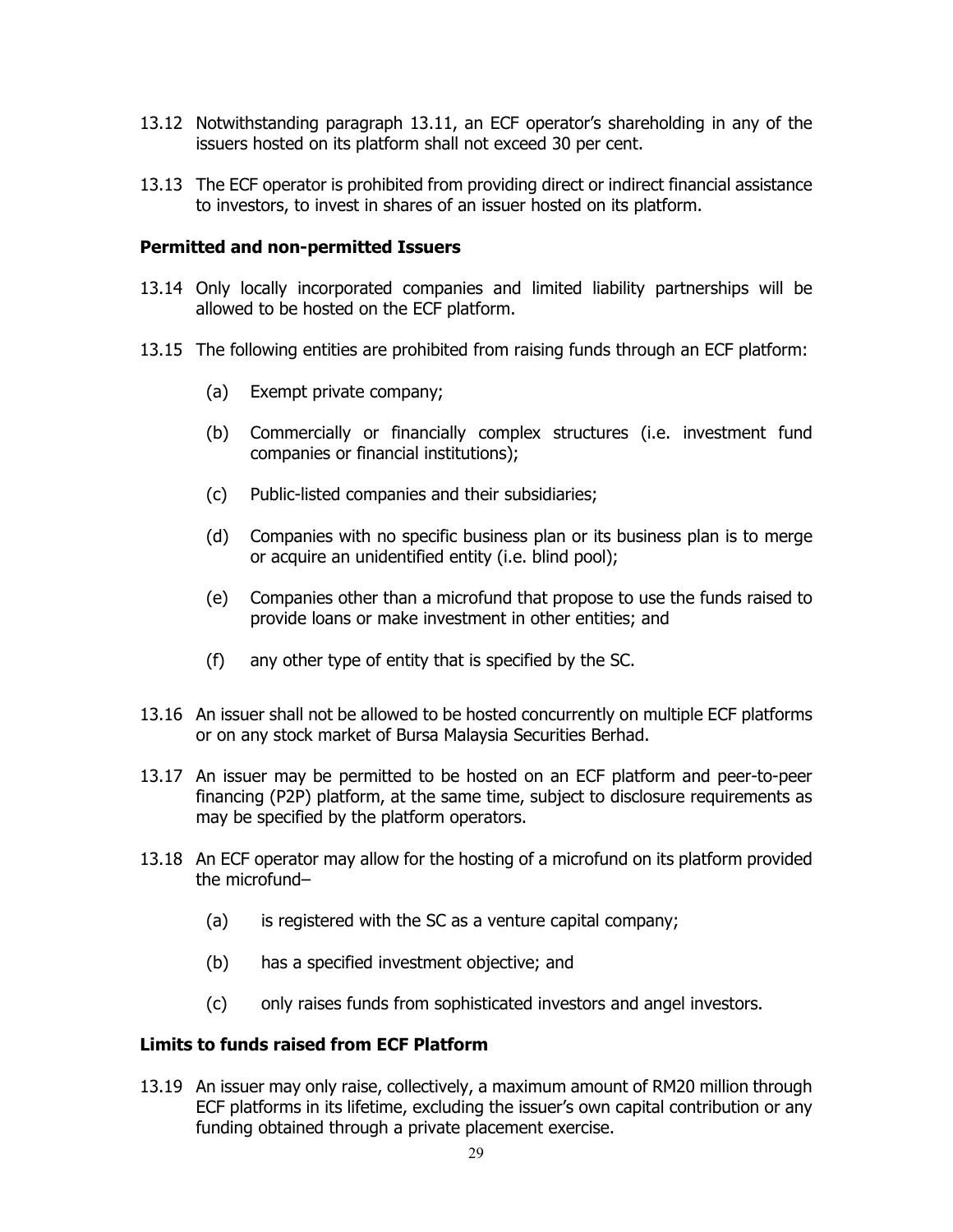13.20 Paragraph 13.19 shall not apply to a microfund hosted on an ECF platform.

#### **Disclosure requirements**

- 13.21 An issuer proposing to be hosted on an ECF platform must disclose the information set out in paragraph 13.24 to enable an investor to make an informed assessment on the fund raising exercise.
- 13.22 Where an issuer is a public company, the issuer shall submit to the ECF operator a prospectus which–
	- (a) complies with subsection 235(1) of the CMSA save that the issuer shall be relieved from compliance with paragraph (b) of subsection 235(1); and
	- (b) contains the information set out in paragraph 13.24.
- 13.23 Paragraph 13.22 will not apply where a public company is making an offer of its shares solely to sophisticated investors, provided the public company discloses the statements as set out in paragraph 13.24(h) to the investors.
- 13.24 An issuer proposing to be hosted on an ECF platform shall submit the relevant information to the ECF operator, including the following:
	- (a) Information that explains key characteristics of the company;

#### **Guidance for paragraph 13.24(a)**

Key characteristics of the company includes, among others, date of incorporation, registration number, date of commencement of business, history of business from the date of incorporation, group and shareholding structure (where applicable) and licenses and permits held by the issuer.

- (b) Information relating to the rights attached to the shares being offered;
- (c) Information that explains the purpose of the fund raising and the targeted offering amount;

#### **Guidance for paragraph 13.24(c)**

The information should also include information relating to the number and price of shares being offered, subsequent use and application of the proceeds after the success of the fund raising exercise including the proposed timeframe for such utilisation.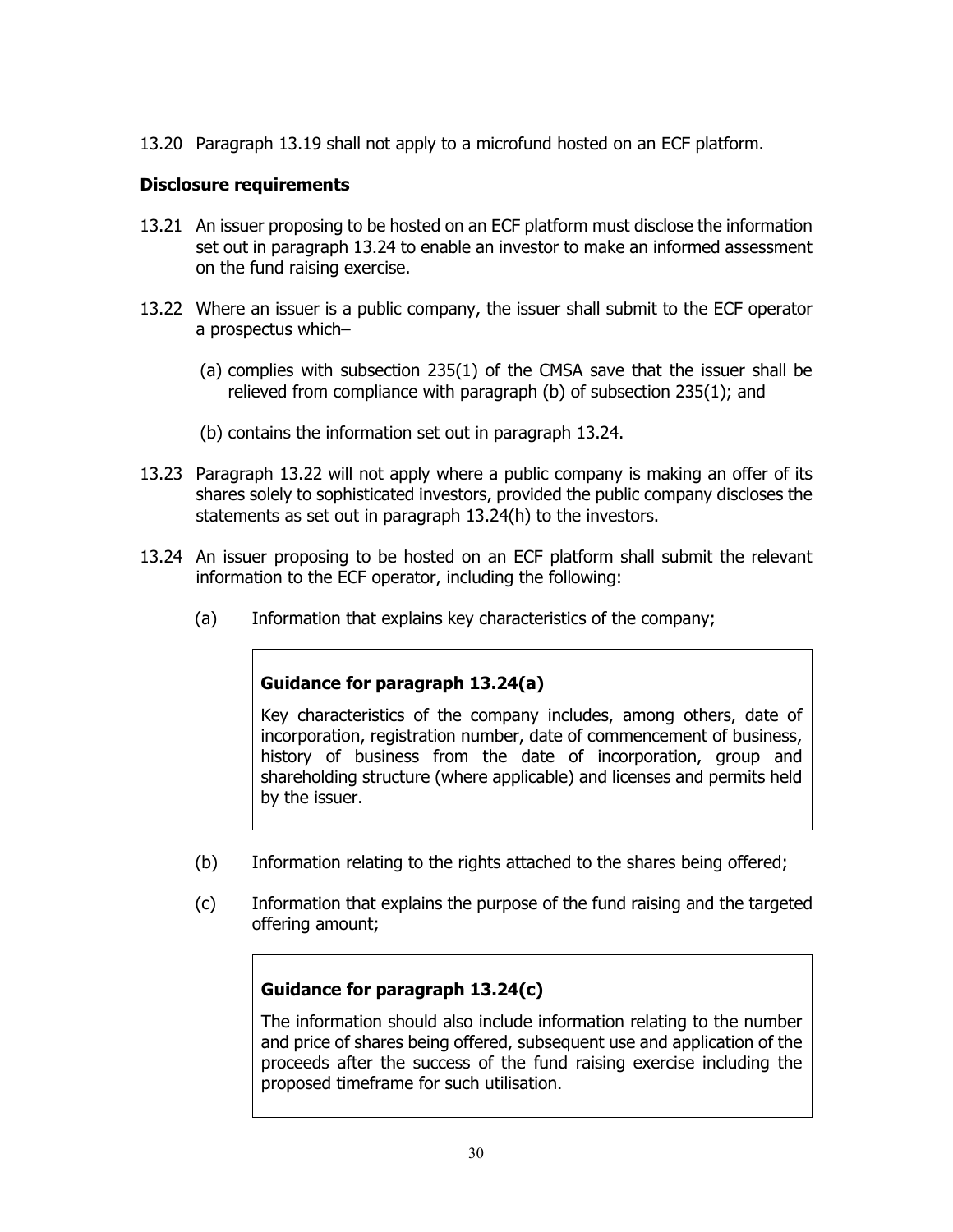- (d) Information relating to the business plan of the company;
- (e) Financial information relating to the company–
	- (i) where the issuer is a public company, audited financial statements of the company;
	- (ii) for other types of issuers–
		- (A) for offerings below RM500,000:
			- i. audited financial statements of the company, where applicable (e.g. where the issuer has been established for at least 12 months); and
			- ii. where audited financial statements are unavailable (e.g. the issuer is newly established), certified financial statements or information by the issuer's management; or
		- (B) for offerings above RM500,000, audited financial statements of the company;
- (f) Information relating to key management, directors and promoters of the issuer;

#### **Guidance for paragraph 13.24(f)**

The information should include, among others, the individual's name, nationality, age, profession, qualification, past experiences and any interests held in any other company which may result in a conflict of interest.

- (g) Where an issuer is a public company, information relating to–
	- (i) the risk factors and prospects of its business;
	- (ii) any situations of actual or potential conflict of interest involving the direct and indirect interest of a director, substantial shareholder or chief executive; and

#### **Guidance for paragraph 13.24(g)(ii)**

Situations that are likely to give rise to conflict of interest include circumstances where a director, substantial shareholder or chief executive–

(a) has an interest in a competing business with that of the issuer's or its subsidiary companies;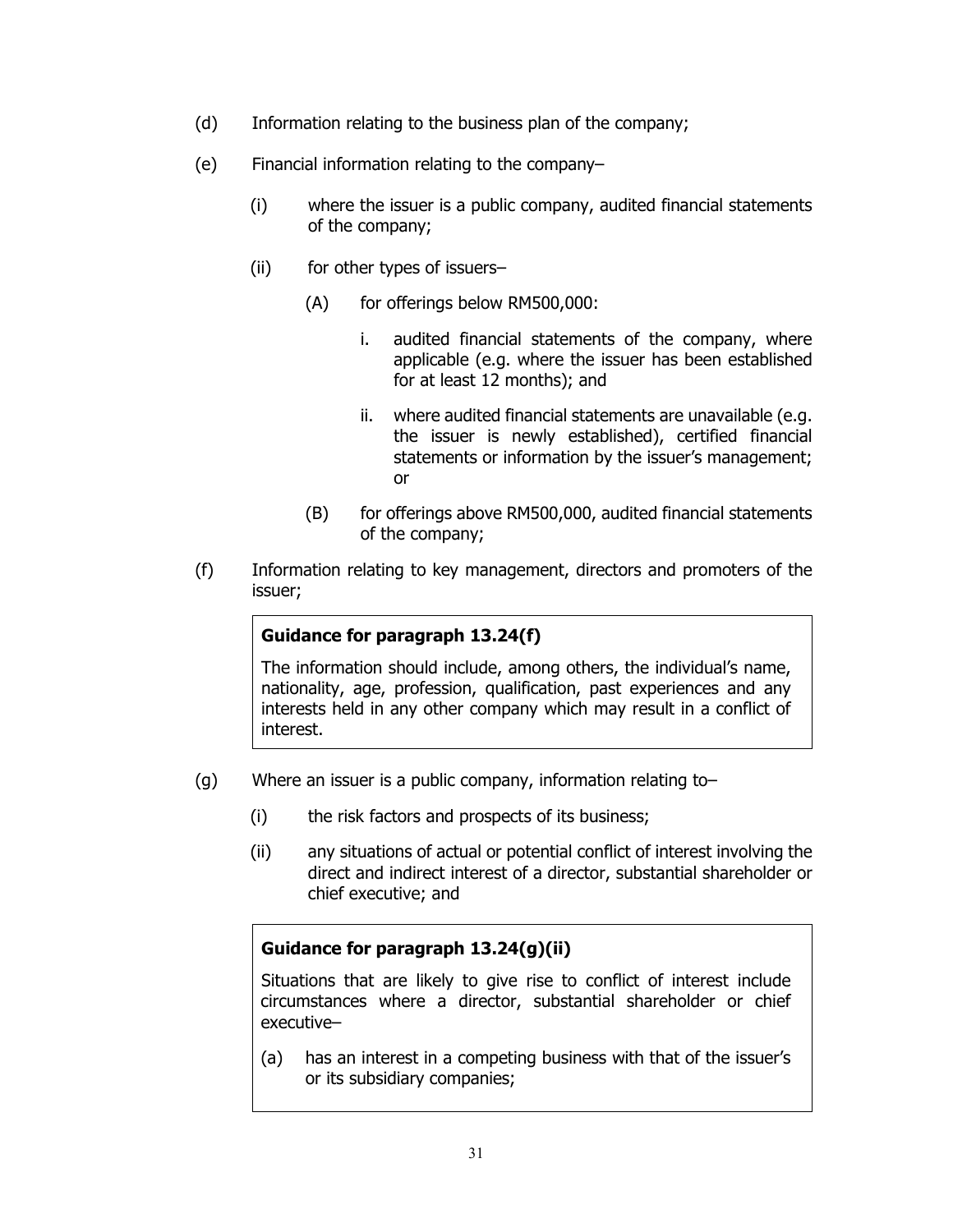- (b) conducts or has interest in business transactions involving goods or services, either directly or indirectly, with the issuer or its subsidiary companies;
- (c) provides or receives financial assistance which includes advances, loans and personal or corporate guarantees from the issuer or its subsidiary companies; or
- (d) leases property to or from the issuer or its subsidiary companies.
- (iii) any transaction or arrangement entered into by the issuer or any of its subsidiaries with any of–
	- (A) the issuer's director, substantial shareholder or a person connected with a director or substantial shareholder of the issuer; or
	- (B) its subsidiary's director, substantial shareholder or a person connected with a director or substantial shareholder of the subsidiary,

which is not undertaken at arm's length basis or at terms not in the ordinary course of business for the period covered in the issuer's audited financial statements and up to the latest practicable date prior to the issue of the prospectus; and

- (iv) any policies and procedures to manage issues of conflict of interest including potential conflicts of interest and any related party transactions.
- (h) The following statements which must be highlighted in bold and a prominent colour–
	- (i) **"No shares will be allotted or issued based on this document after six months from the closing of the offer period."**
	- (ii) **"This issue, offer or invitation for the offering is a proposal not requiring authorisation of the Securities Commission under section 212(8) of the CMSA 2007."**
	- (iii) **"This document has not been reviewed by the Securities Commission Malaysia. The Securities Commission does not recommend nor assumes responsibility for any information including any statement, opinion or report disclosed in relation to this fund raising exercise and makes no representation as to its accuracy or completeness. The Securities Commission expressly disclaims any liability whatsoever for any loss howsoever arising from or in**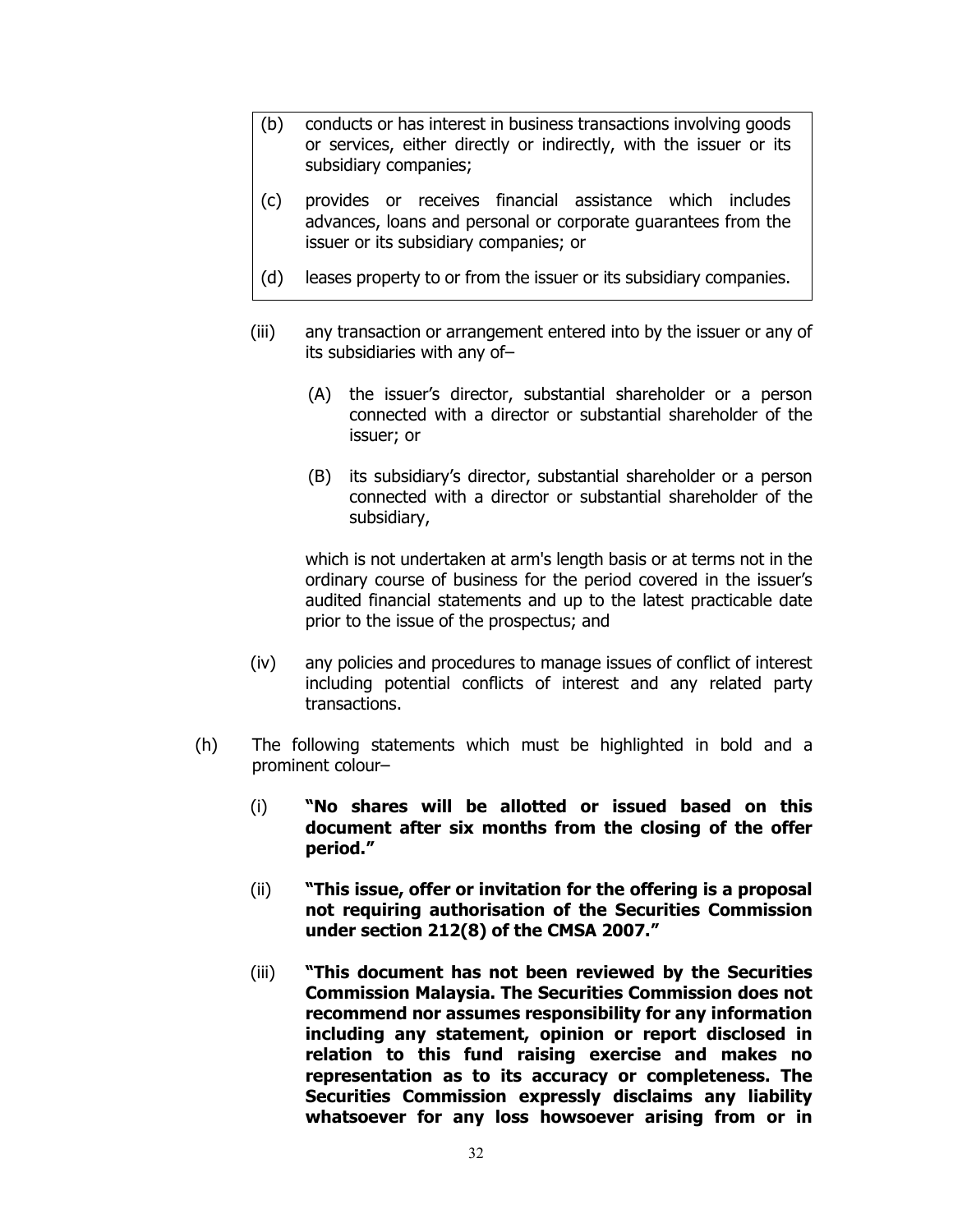#### **reliance upon the whole or any part of the information disclosed."**

- 13.25 For the purposes of paragraph  $13.24(q)(iii)$ 
	- (a) "person connected with a director" has the same meaning assigned to a "person connected with a director" under section 197 Companies Act 2016; and
	- (b) "person connected with a substantial shareholder" has the same meaning assigned to a "person connected with a director" under section 197 Companies Act 2016 save that all references therein to a director shall be read as a reference to a substantial shareholder.
- 13.26 An issuer proposing to be hosted on an ECF platform shall ensure that all information submitted or disclosed to an ECF operator is true and accurate and shall not contain any information or statement which is false or misleading or from which there is a material omission.
- 13.27 In addition to the obligations set out in chapter 6, an ECF operator must disclose and display prominently on its platform, information–
	- (a) relating to the issuer as specified under paragraph 13.24; and
	- (b) details on how the platform facilitates the investor's investment including providing communication channels to permit discussions about issuers hosted on its platform.
- 13.28 An issuer that has successfully completed its fundraising exercise on an ECF platform must ensure that there is effective, transparent and regular communication with its shareholders including providing regular updates on the progress of the business of the issuer and the issuer's financial position.

#### **Prospectus**

- 13.29 Where an issuer is a public company–
	- (a) a prospectus registered with an ECF operator shall be deemed to have been registered with the SC for purposes of section 232 of the CMSA;
	- (b) the issuer must furnish a copy of the prospectus that has been registered with the ECF operator to the SC in the manner and form as may be specified by the SC;
	- (c) where a prospectus has been registered with the ECF operator under paragraph 13.29(a), and before the issue of shares, the issuer becomes aware that–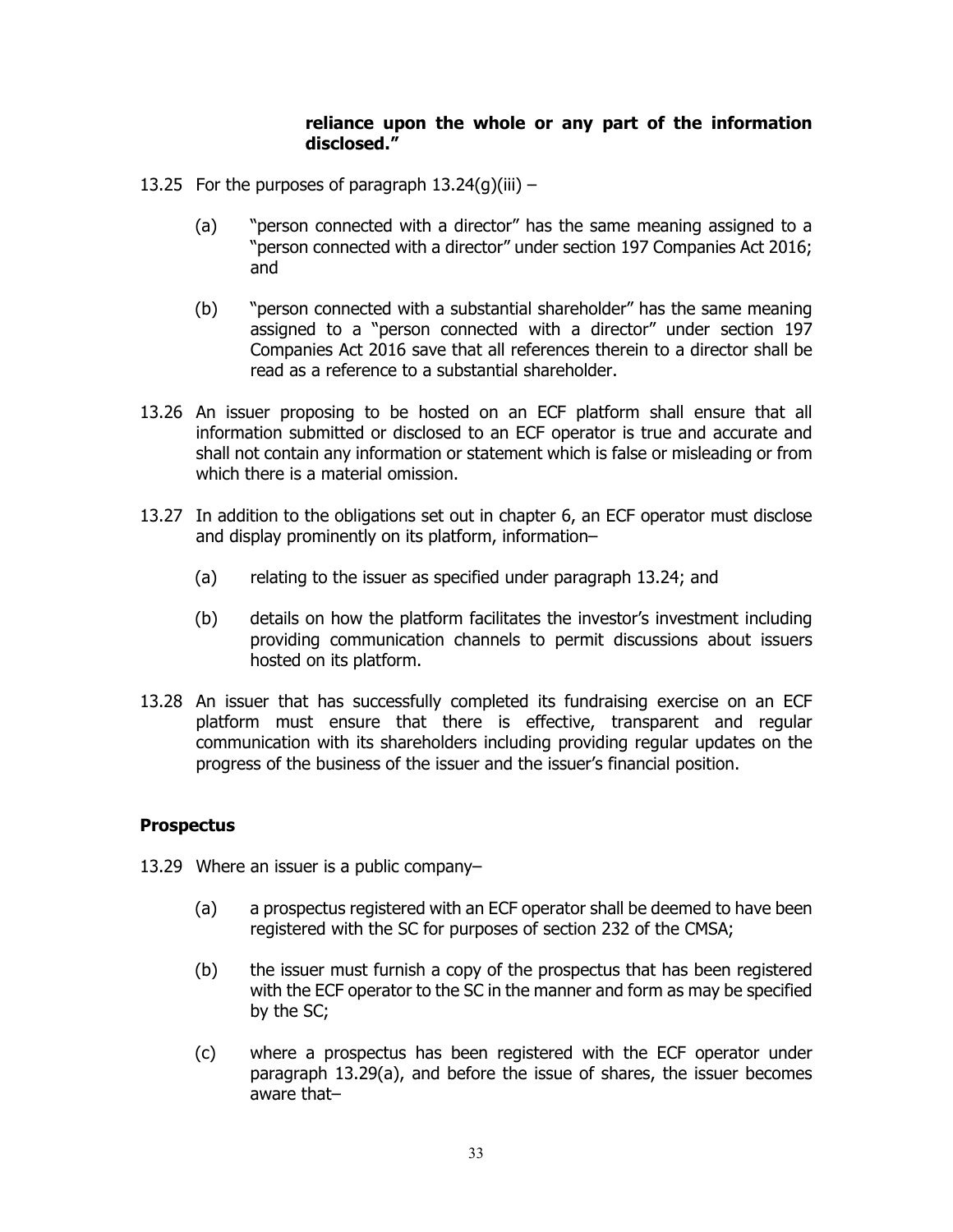- (i) a matter has arisen and information in respect of that matter would have been required by these Guidelines to be disclosed in the prospectus if the matter has arisen at the time the prospectus was prepared;
- (ii) there has been a material change affecting a matter disclosed in the prospectus; or
- (iii) the prospectus contains a statement or information that is false or misleading, or from which there is a material omission,

the issuer must notify the ECF operator and, as soon as practicable, submit a supplementary prospectus to the ECF operator for registration. The issuer must furnish a copy of the supplementary prospectus that has been registered with the ECF operator to the SC.

- 13.30 For the purposes of paragraph 13.29(c)–
	- (a) where a supplementary prospectus has been registered with the ECF operator, and before the issue of shares, the ECF operator must notify the investor that–
		- (i) a supplementary prospectus is available on the platform; and
		- (ii) the investor may withdraw his application for the subscription of shares within six (6) business days from the date of receipt of the notice;
	- (b) if the investor withdraws his application pursuant to paragraph 13.30(a) above, the ECF operator must within six (6) business days, refund to the investor any amount that the investor has paid for the purposes of the share offering.

#### **Investment Limit**

- 13.31 A person may invest in any issuer hosted on the ECF platform, subject to the following limits:
	- (a) **Sophisticated investors**: No restrictions on investment amount;
	- (b) **Angel investors**: A maximum of RM500,000 within a 12-month period; and
	- (c) **Retail investors**: A maximum of RM5,000 per issuer with a total amount of not more than RM50,000 within a 12-month period.
- 13.32 The investment limits specified in paragraph 13.31 are applicable to local and foreign investors.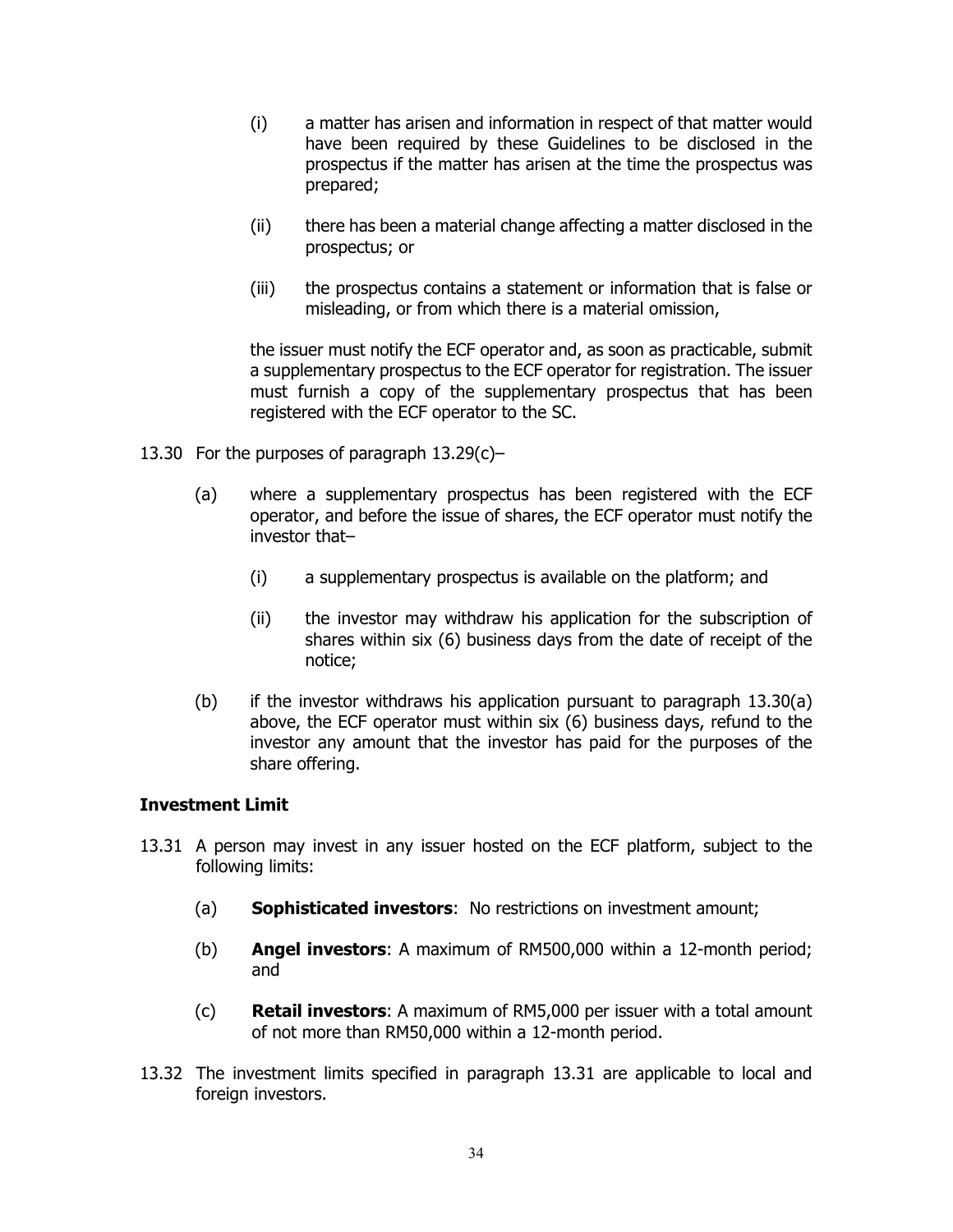#### **Secondary market**

- 13.33 An ECF operator who wish to operate a secondary market for the trading of issuer's shares must seek prior approval of the SC.
- 13.34 An ECF operator must ensure that–
	- (a) only shares of an issuer that have been hosted and successfully funded through the ECF platform will be permitted to be traded on the ECF operator's platform; and
	- (b) the issuer's shares may only be traded after six (6) months from the date of the completion of the issuer's fundraising campaign. For avoidance of doubt, the issuer's fundraising campaign is completed after the issuer's shares have been allotted and issued to the investors.
- 13.35 Notwithstanding paragraph 13.34(b), in the case of shares of the issuer held by the promoter, the promoter can only sell, transfer or assign his shares after six (6) months from the date the shares are traded on the secondary market.

#### **Obligations of an ECF operator operating a secondary market**

- 13.36 Where an ECF operator operates a secondary market, the ECF operator must, among others–
	- (a) have arrangements on how the secondary market will operate, and ensure that the secondary market trading activities on its platform is conducted in a fair, orderly and transparent manner;
	- (b) ensure that access to its secondary market is fair, transparent and objective, including treating all its users fairly by, among others, providing equal access to information;
	- (c) disclose information about its market structure, order types, and the interactions of the order types;
	- (d) have in place policies and procedures for the trading, clearing and settlement of securities on the ECF platform;
	- (e) have additional resources, including financial, technological and human resources that is sufficient to operate its secondary market;
	- (f) have adequate arrangements for–
		- (i) notifying disclosures made to it and for continuing to make those disclosures available;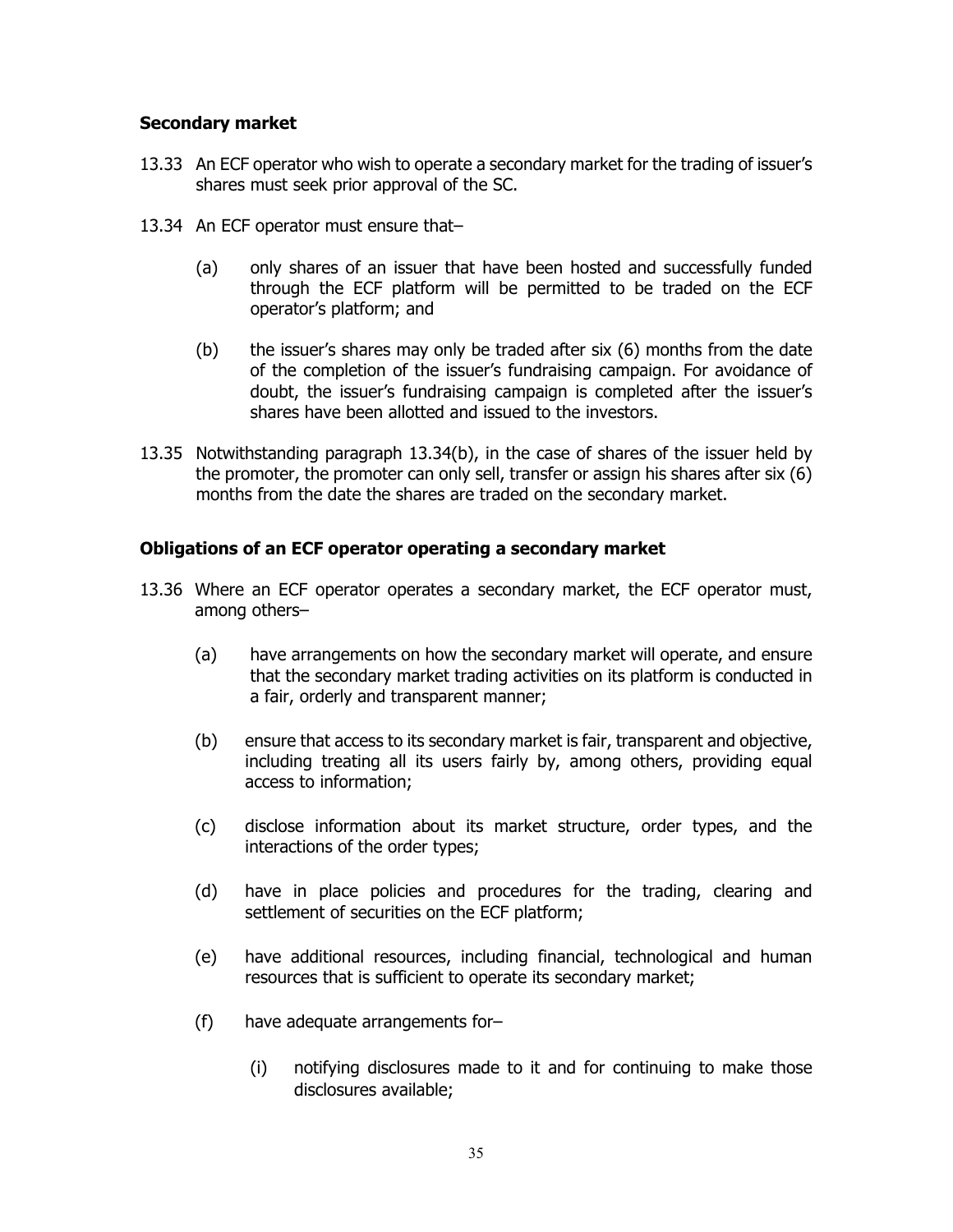- (ii) handling all conflicts of interest and all risks that may arise from the conduct of its secondary market activities; and
- (iii) monitoring and ensuring compliance of its rules, including conducting ongoing market surveillance.
- (g) have in place mechanisms to help ensure the resiliency, reliability and integrity of the system, including the security of critical systems.
- 13.37 Any proposed rules of an ECF operator or any proposed amendments to its existing rules relating to secondary market shall comply with paragraph 7.01.

#### **Market Integrity Provisions**

#### **Trading Operations**

- 13.38 An ECF operator must–
	- (a) disclose the order execution rules and any cancellation procedures and ensure they are applied fairly to all its users;
	- (b) establish a robust operational framework with appropriate systems, policies, procedures and controls to manage and monitor trading activities on the ECF platform;
	- (c) have in place adequate arrangements and processes to manage error trades;
	- (d) have in place adequate arrangements and processes to manage systems error, failure or malfunction;
	- (e) have in place adequate arrangements and processes to manage excessive volatility of its market which may include circuit breakers, price limits and trading halts;
	- (f) have in place adequate arrangements and processes for trading halts in relevant securities, which should include the length of the trading halt and how it will resume trading on its market after the trading halt;
	- (g) have in place adequate arrangements and processes to manage investors' assets in the event of any suspension or outages of the platform, including transfer or withdrawal procedures;
	- (h) have in place adequate arrangements and processes to deter manipulative activities on the platform and ensure proper execution of trades; and
	- (i) have clearly defined operational reliability objectives and have policies in place that is designed to achieve those objectives.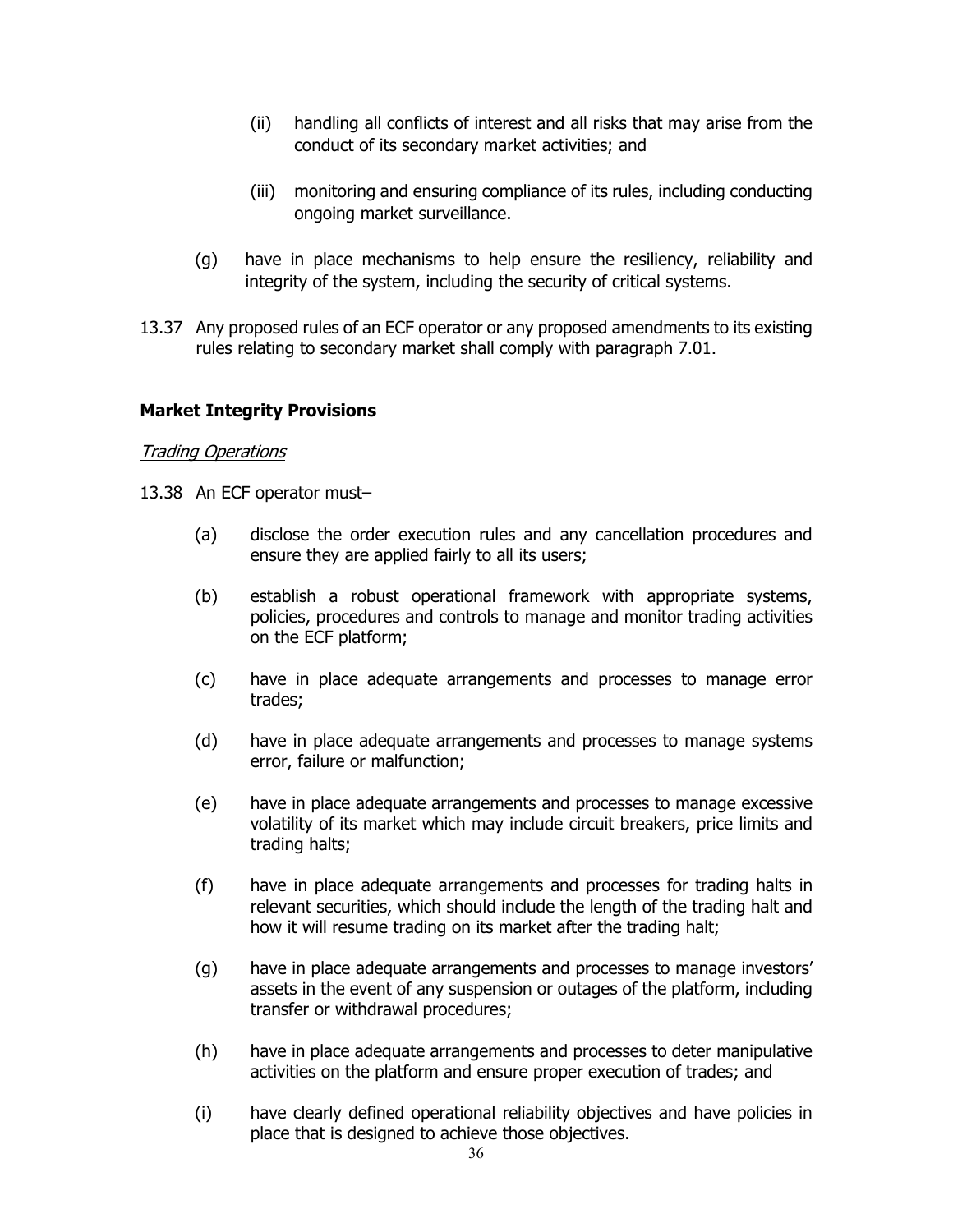#### Market Transparency

- 13.39 An ECF operator must–
	- (a) ensure trading information, both pre-trade and post-trade, is made publicly available on a timely or real-time basis, as the case may be;
	- (b) make available in a comprehensive manner and on a timely basis, material information or changes to the tradable securities;
	- (c) ensure all information relating to the trading arrangements and circumstances arising thereof where relevant, are made publicly available; and
	- (d) ensure timely and accurate disclosure of all material information necessary for informed investing and take reasonable steps to ensure that all investors enjoy equal access to such information.

#### **Clearing and settlement**

- 13.40 An ECF operator must ensure there are orderly, clear and efficient clearing and settlement arrangements.
- 13.41 An ECF operator must provide clear and certain final settlement, at a minimum by the end of the value date, intra-day or real time.

#### **Risk management**

- 13.42 An ECF operator that is operating a secondary market should identify possible sources of operational risk in secondary market trading activities, both internal and external, and mitigate their impact through the use of appropriate systems, policies, procedures and controls. Systems should be designed to ensure a high degree of security and operational reliability including having adequate capacity.
- 13.43 In relation to paragraph 13.42, an ECF operator must–
	- (a) establish an operational risk-management framework with appropriate systems, policies, procedures and controls identify, monitor, mitigate and manage operational risks;
	- (b) have in place clearly defined roles and responsibilities for addressing operational risks; and
	- (c) have a comprehensive physical and information security policy that addresses all potential vulnerabilities and threats in secondary market trading activities.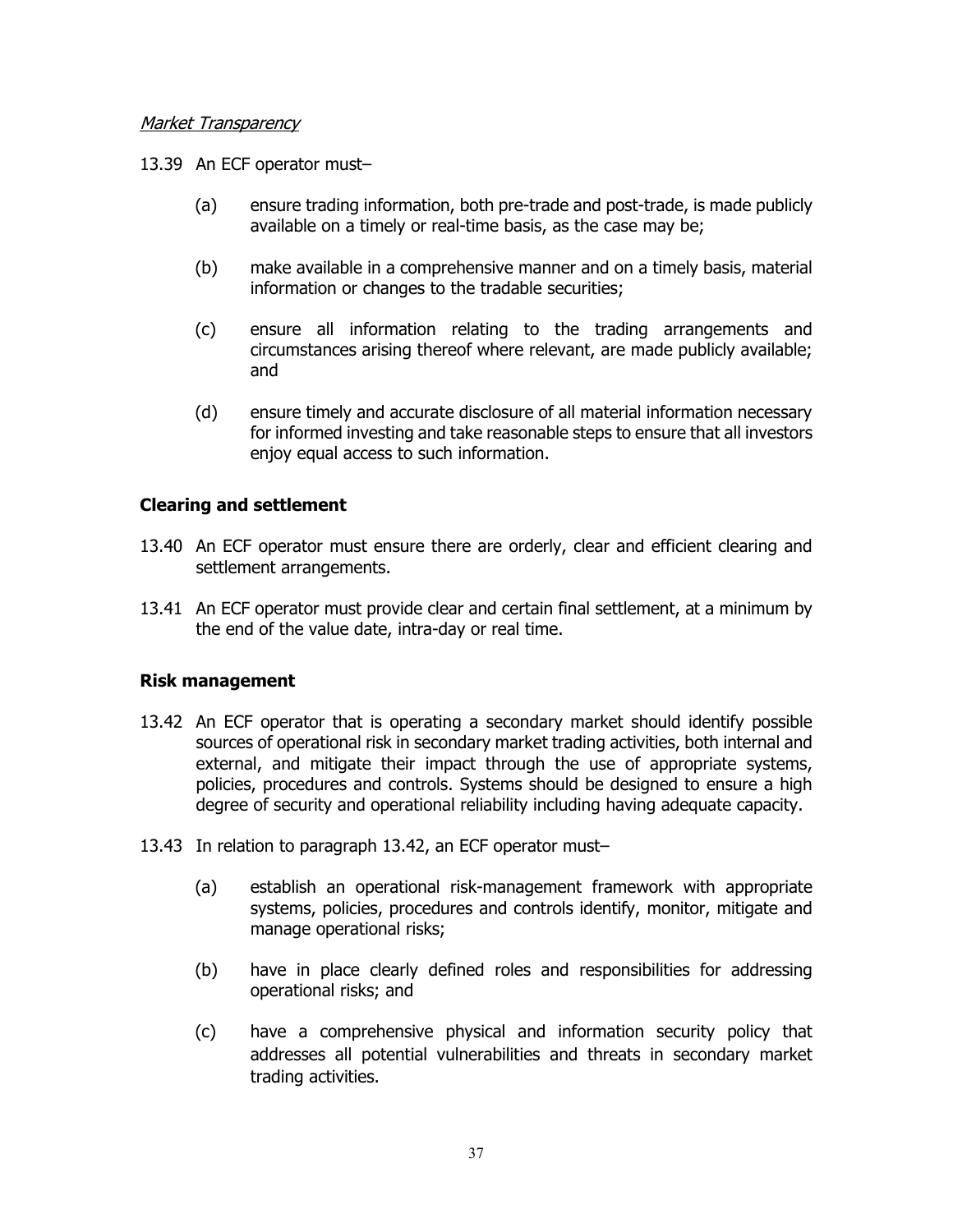#### **CHAPTER 14**

#### **Peer-to-peer financing platform**

#### **Definitions**

14.01 For the purposes of this chapter, unless context otherwise requires–

| angel investor    | refers to an individual-                                                                                                                                                     |  |
|-------------------|------------------------------------------------------------------------------------------------------------------------------------------------------------------------------|--|
|                   | (a)<br>who is a tax resident in Malaysia; and                                                                                                                                |  |
|                   | (b)<br>whose whose total net personal assets exceed<br>RM3 million or its equivalent in foreign currencies;<br>or                                                            |  |
|                   | whose gross total annual income is not less than<br>(c)<br>RM180,000 or its equivalent in foreign currencies<br>in the preceding 12 months; or                               |  |
|                   | (d)<br>who, jointly with his or her spouse, has a gross<br>total annual income exceeding RM250,000 or its<br>equivalent in foreign currencies in the preceding<br>12 months; |  |
| invoice financing | means a fund raising activity via the sale of trade<br>receivables or invoices which is evidenced by an<br>investment note or an Islamic investment note.                    |  |
| issuer            | means a person that is seeking funding on or through a<br>P2P platform and shall include seeking funding via invoice<br>financing;                                           |  |
| officer           | means any director and employee of the P2P operator;                                                                                                                         |  |
| P2P operator      | means a RMO who operates a P2P platform;                                                                                                                                     |  |
| P2P platform      | means an electronic platform that facilitates directly or<br>indirectly the issuance, execution or offering of an<br>investment note or an Islamic investment note.          |  |

## **P2P Operator**

- 14.02 All other requirements stated in these Guidelines are applicable to a P2P operator, unless otherwise stated.
- 14.03 Any person who seeks to operate an invoice financing platform must apply to be registered as a P2P operator under these guidelines.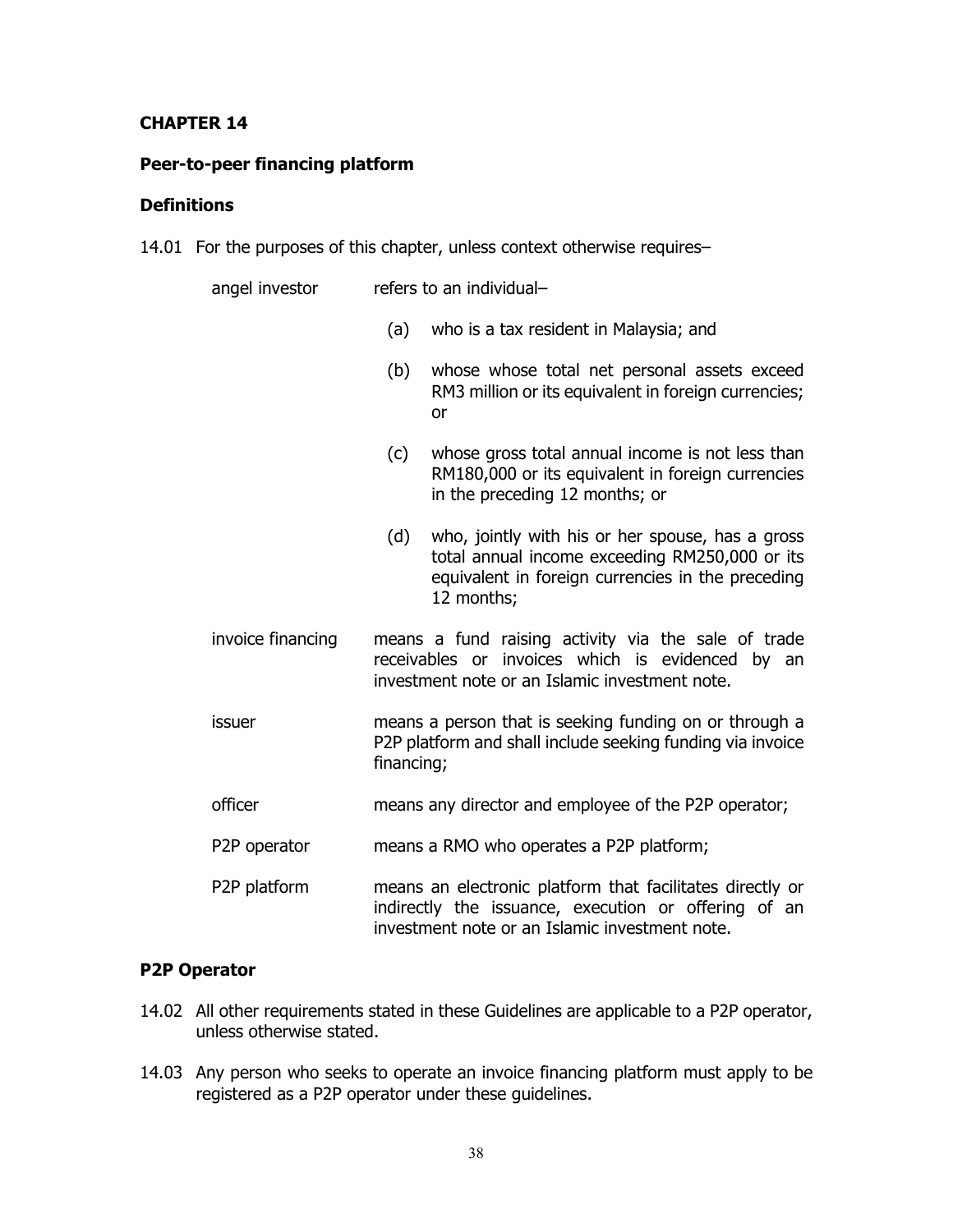14.04 All P2P operators must be locally incorporated and have a minimum paid-up capital of RM5 million.

#### **Obligations of P2P Operator**

- 14.05 A P2P operator must, in addition to the obligations specified in Chapter 6–
	- (a) ensure there is an efficient and transparent risk scoring system in place relating to the investment note or Islamic investment note;
	- (b) carry out a risk assessment on prospective issuers intending to use its platform;
	- (c) ensure the issuer's disclosure document lodged with the P2P operator is verified for accuracy and made accessible to investors through the P2P platform;
	- (d) inform investors of any material adverse change to the issuer's proposal as set out under paragraph 14.12;
	- (e) have in place processes or policies to manage any default by issuers including using its best endeavours to recover amounts outstanding to investors; and
	- (f) in addition to the provision as set out in subparagraph  $3.01(i)$ , ensure that its rules set out a rate of financing that is not more than eighteen (18) per cent per annum. A P2P operator must consult the SC if it wishes to impose a rate of financing that is more than 18 per cent per annum.
- 14.06 The scope of the risk assessment by a P2P operator shall include taking reasonable steps to–
	- (a) conduct background checks on the issuer to ensure fit and properness of the issuer, its board of directors, senior management and controller;
	- (b) verify the business proposition of the issuer; and
	- (c) carry out assessment on the issuer's creditworthiness.

#### **Operation of trust account**

#### **General**

14.07 A P2P operator must establish systems and controls for maintaining accurate and up-to-date records of investors' monies held.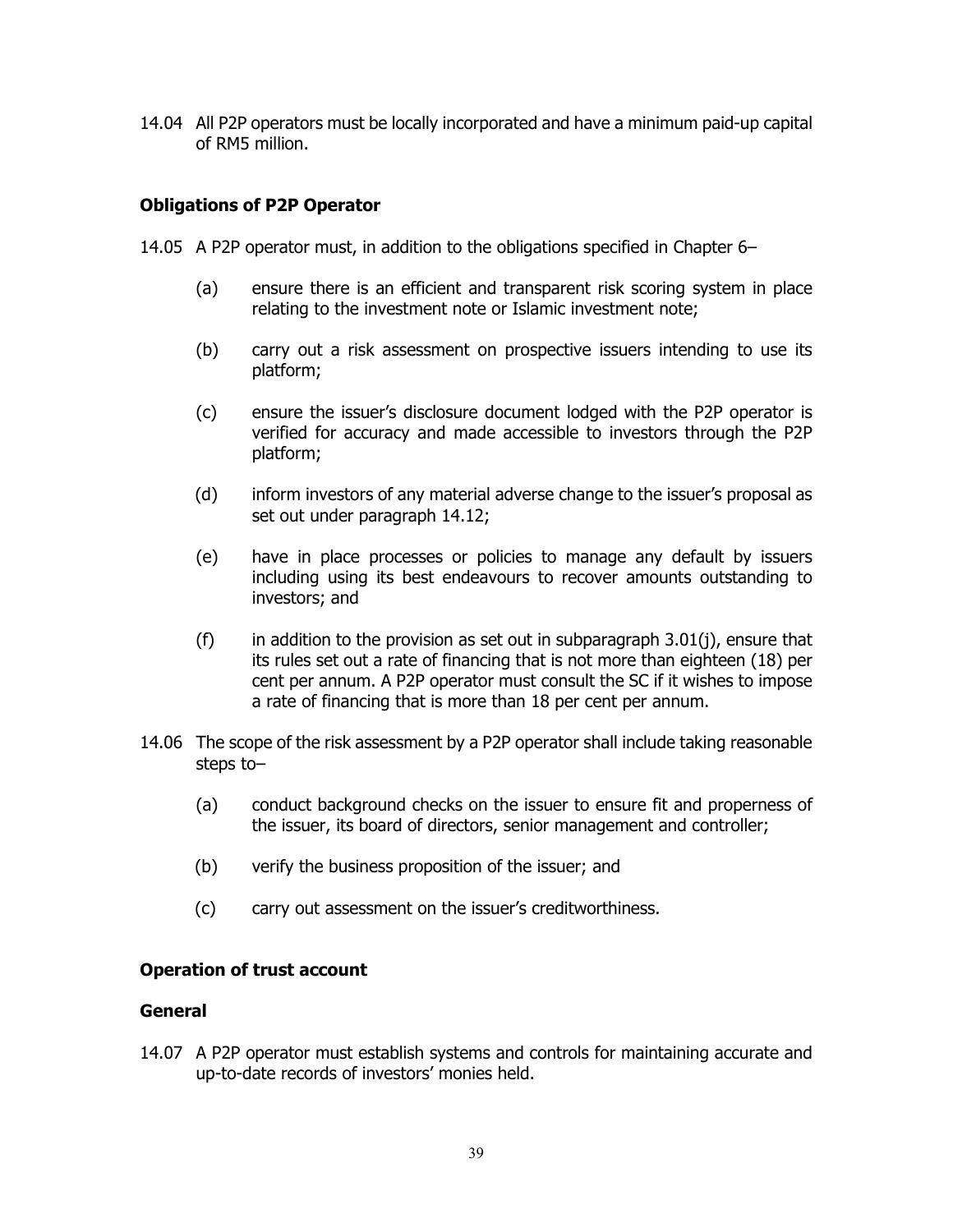14.08 The P2P operator must ensure that investors' monies are properly safeguarded from conversion or inappropriate use by its officers.

#### **Trust account relating to monies received for issuers**

- 14.09 The P2P operator shall–
	- (a) establish and maintain in a licensed institution, one or more trust accounts designated for the funds raised in relation to a hosting on its platform; and
	- (b) ensure that the trust accounts are administered by an independent registered trustee.
- 14.10 The P2P operator may only release the funds to the issuer provided that there is no material adverse change relating to the investment notes or Islamic investment notes during the offer period.
- 14.11 Where an Islamic investment note is executed or offered, on or through a P2P platform, the P2P operator must establish and maintain a Shariah-compliant trust account with a licensed Islamic bank, licensed bank or licensed investment bank approved to carry on Islamic banking business, for purpose of the funds raised.
- 14.12 For the purpose of paragraph 14.10, a material adverse change may include any of the following matters:
	- (a) The discovery of a false or misleading statement in any disclosures relating to the investment notes or Islamic investment notes;
	- (b) The discovery of a material omission of information required to be disclosed in relation to the investment notes or Islamic investment notes; or
	- (c) There is a material change or development in the circumstances relating to the investment notes, Islamic investment notes or the issuer.
- 14.13 Notwithstanding paragraph 14.10, the P2P operator may impose any other additional conditions precedent before releasing the fund, provided that they serve the investors' interest.

#### **Trust account relating to monies received for investors**

- 14.14 A P2P operator shall–
	- (a) establish and maintain in a licensed institution, one or more trust accounts designated for the monies received as repayments to investors;
	- (b) ensure that the trust accounts are administered by an independent registered trustee.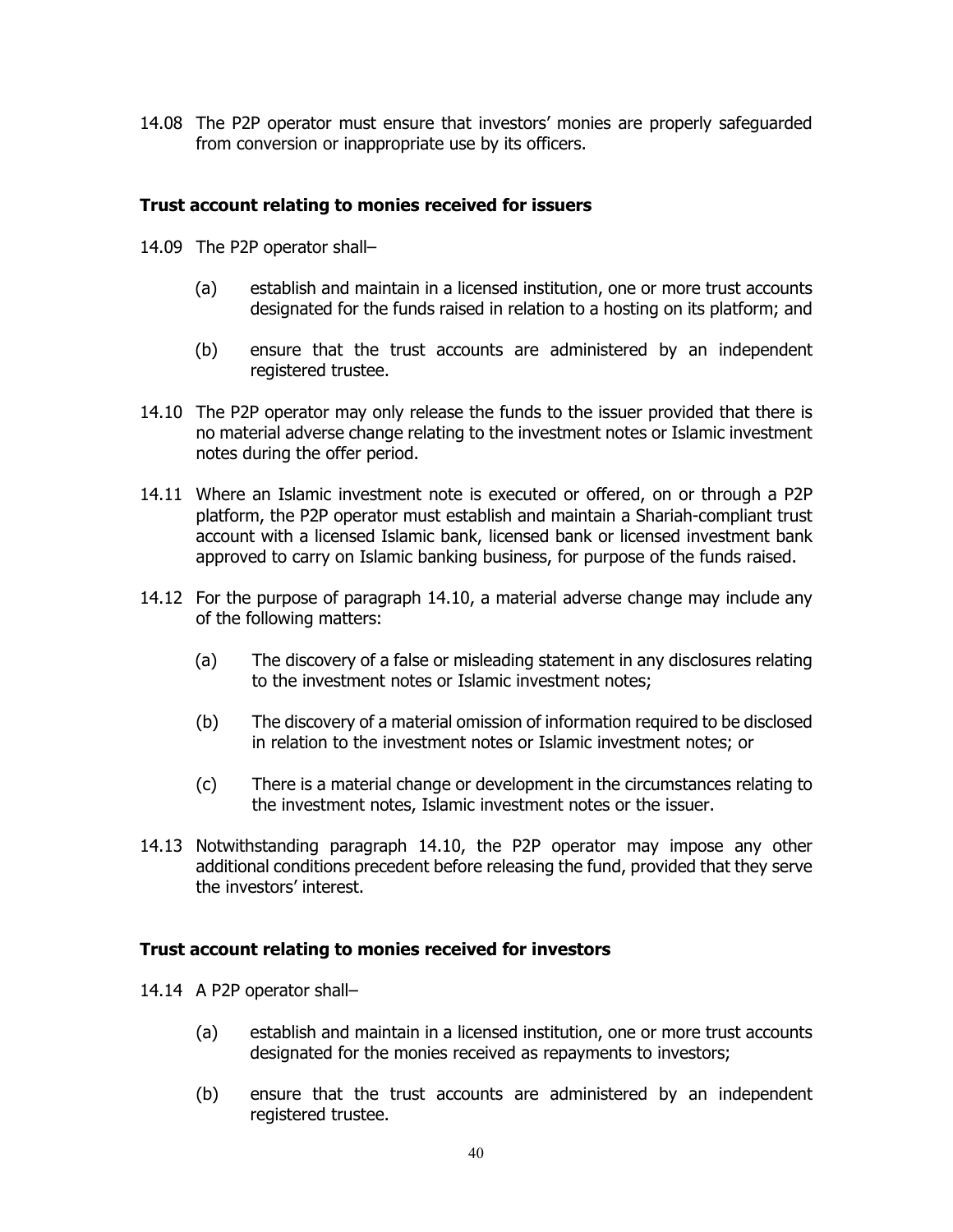- 14.15 A P2P operator shall not withdraw from or deal with investors' monies in a trust account except for the purpose of making a payment–
	- (a) to the person entitled thereto (issuer, investor or P2P operator); or
	- (b) that is as otherwise directed by SC or by any other enforcement agencies as provided under written law.

#### **Managing conflict of interest**

- 14.16 The P2P operator and its officers are prohibited from providing direct or indirect financial assistance to investors, to invest in investment note or Islamic investment note executed or offered, on or through its platform.
- 14.17 The P2P operator is prohibited from providing any funding to issuers or investing in any of the investment notes or Islamic investment notes executed or offered, on or through its platform.
- 14.18 Notwithstanding paragraph 14.17, officers of the P2P operator are permitted to invest subject to the P2P operator having in place appropriate process and procedure to manage conflict of interest.

#### **Permitted and non-permitted Issuers**

- 14.19 Only the following type of issuer will be allowed to be hosted on a P2P platform:
	- (a) locally incorporated or registered, as the case may be,
		- (i) sole proprietorship;
		- (ii) partnership;
		- (iii) limited liability partnership;
		- (iv) private company; and
		- (v) unlisted public company; and
	- (b) any other type of entity or person as may be permitted by the SC.
- 14.20 The following entities are prohibited from raising funds through a P2P platform:
	- (a) Commercially or financially complex structures (i.e. investment fund companies or financial institutions);
	- (b) Public-listed companies and their subsidiaries;
	- (c) Companies with no specific business plan or its business plan is to merge or acquire an unidentified entity (i.e. blind pool);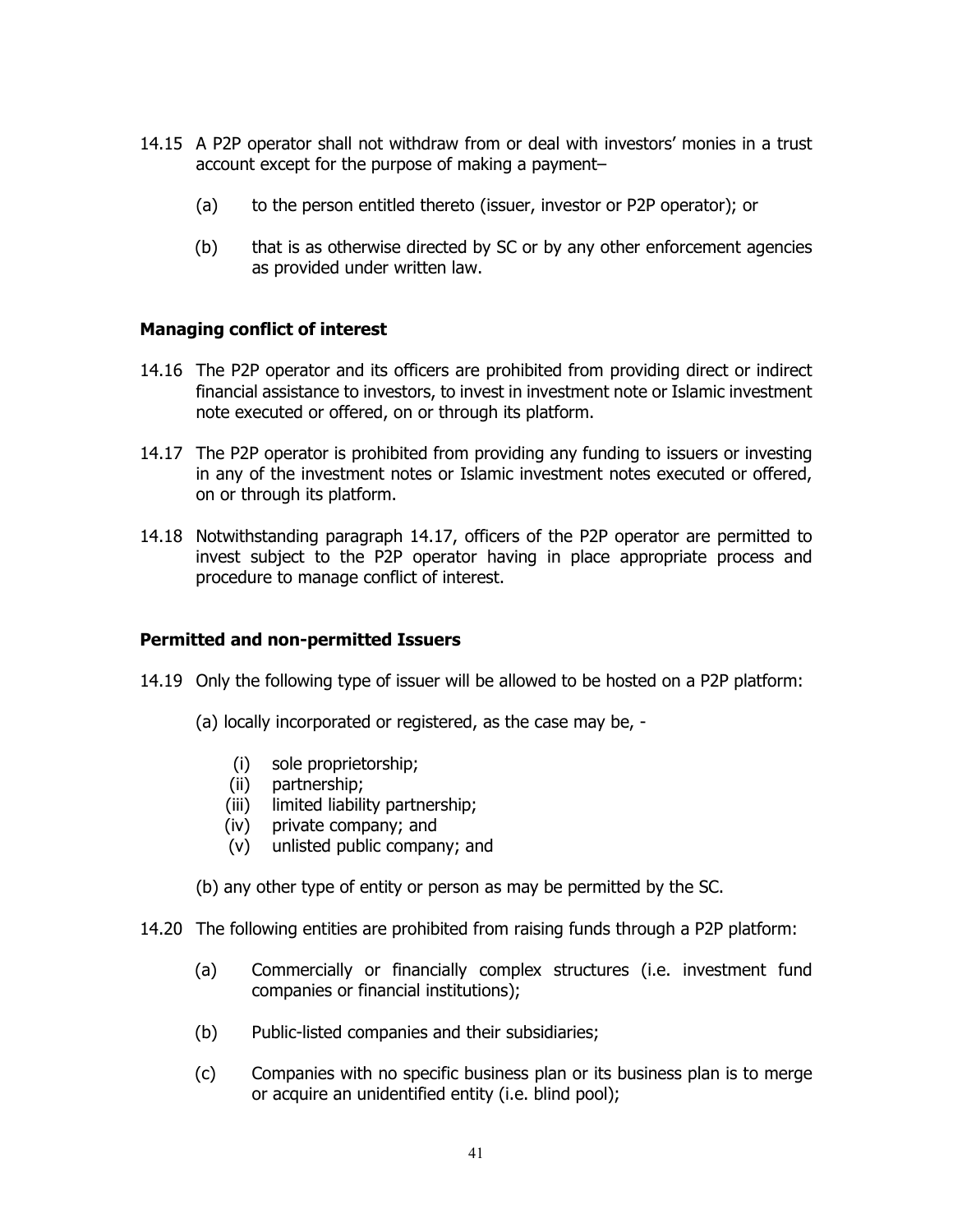- (d) Companies that propose to use the funds raised to provide loans or make investment in other entities; and
- (e) Any other type of entity that is specified by the SC.
- 14.21 An issuer shall not be allowed to be hosted concurrently for the same purpose on multiple P2P platforms.
- 14.22 An issuer may be permitted to be hosted on a P2P platform and ECF platform at the same time, subject to the issuer complying with the disclosure requirements as may be specified by the platform operators.
- 14.23 In the case of invoice financing, the P2P operator shall take reasonable steps to ensure that the receivable or invoice–
	- (a) is payable to and is owned by the issuer;
	- (b) represents a bona fide payment obligation from a client of the issuer to the issuer;
	- (c) has not been offered for financing or otherwise disposed in any way to any person before being hosted on its P2P platform; and
	- (d) is not subject to any encumbrances which may adversely affect an investor's rights, title, interests and benefits.

#### **Risk scoring**

- 14.24 All issues, offers or invitations to subscribe or purchase investment note or Islamic investment note must be rated by the P2P operator.
- 14.25 The P2P operator is accountable for the risk scoring mechanism and methodology employed.
- 14.26 The final risk scoring for the purchase of the investment note or Islamic investment note must be made available to the investor at the time of offer.

#### **Funds raised on a P2P platform**

- 14.27 An issuer is permitted to keep any amount which was raised through a hosting on a P2P platform provided that the issuer must have at least raised 80 per cent of the target amount.
- 14.28 Notwithstanding paragraph 14.27, the issuer is not allowed to keep any amount which exceeds the initial target amount.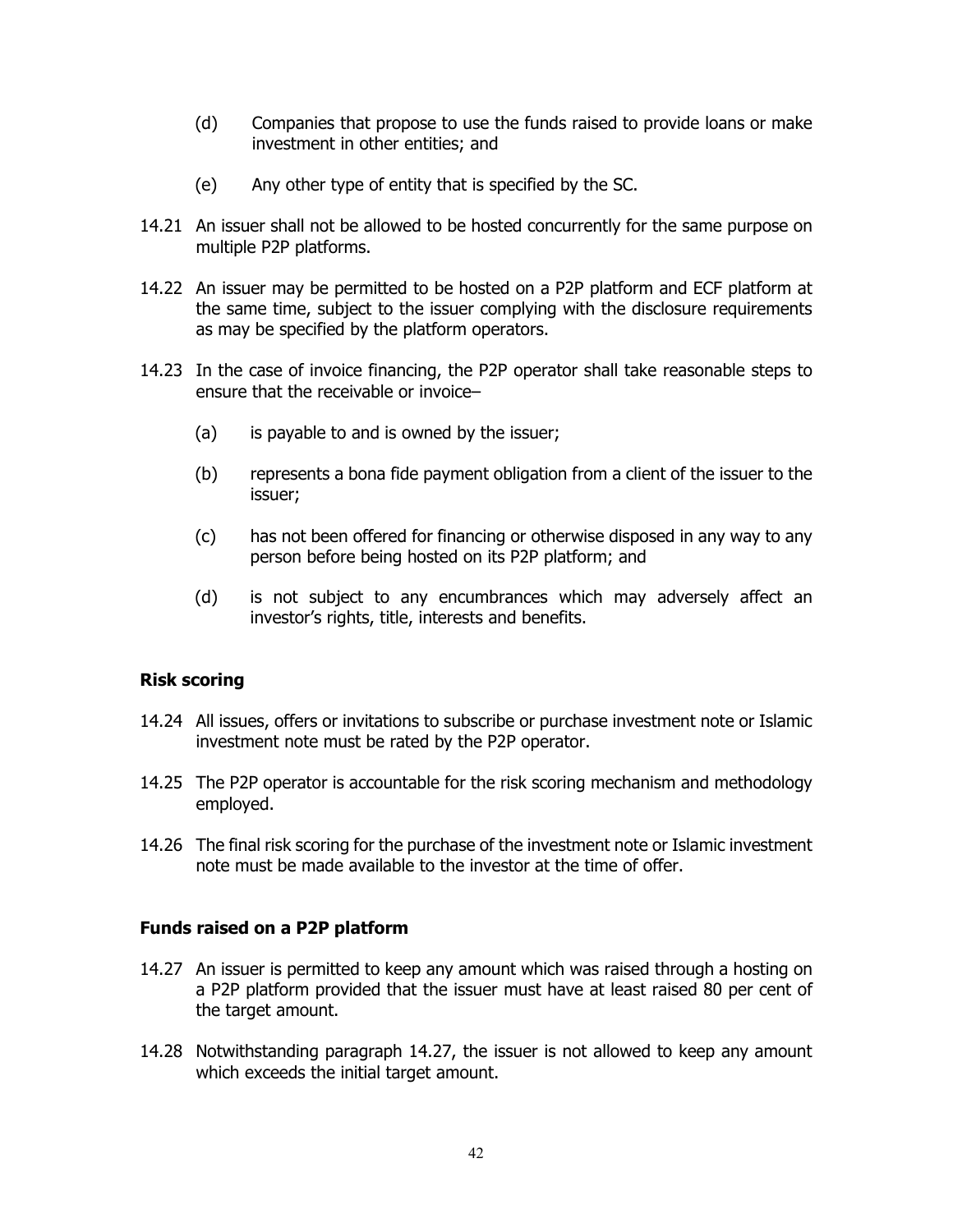#### **Disclosure requirements**

- 14.29 An issuer proposing to be hosted on a P2P platform shall submit the relevant information to the P2P operator including the following:
	- (a) Information that explains key characteristics of the business;
	- (b) Information that explains the purpose of the investment note or Islamic investment note and the targeted offering amount;
	- (c) Information relating to the business plan;
	- (d) Information relating to his intention to seek funding from any other P2P platforms concurrently; and
	- (e) Financial information relating to the business–
		- (i) for offerings below RM500,000:
			- (A) audited financial statements where applicable (e.g. where the issuer has been established for at least 12 months); and
			- (B) where audited financial statements are unavailable (e.g. the issuer is newly established), certified financial statements or information by the issuer's management; or
		- (ii) for offerings above RM500,000, audited financial statements of the company.
- 14.30 An issuer proposing to be hosted on a P2P platform shall ensure that all information submitted or disclosed to a P2P operator is true and accurate and shall not contain any information or statement which is false or misleading or from which there is a material omission.
- 14.31 In addition to the obligations set out in Chapter 6, a P2P operator must disclose and display prominently on its P2P platform, any relevant information relating to the P2P including–
	- (a) information relating to an issuer as specified under paragraph 14.29, at point of offering and throughout the tenor of the investment note or Islamic investment note;
	- (b) information on how the P2P platform facilitates the investor's investment including providing communication channels to permit discussions about offerings hosted on its P2P platform;
	- (c) explanatory notes on risk scoring mechanism, methodology and parameters;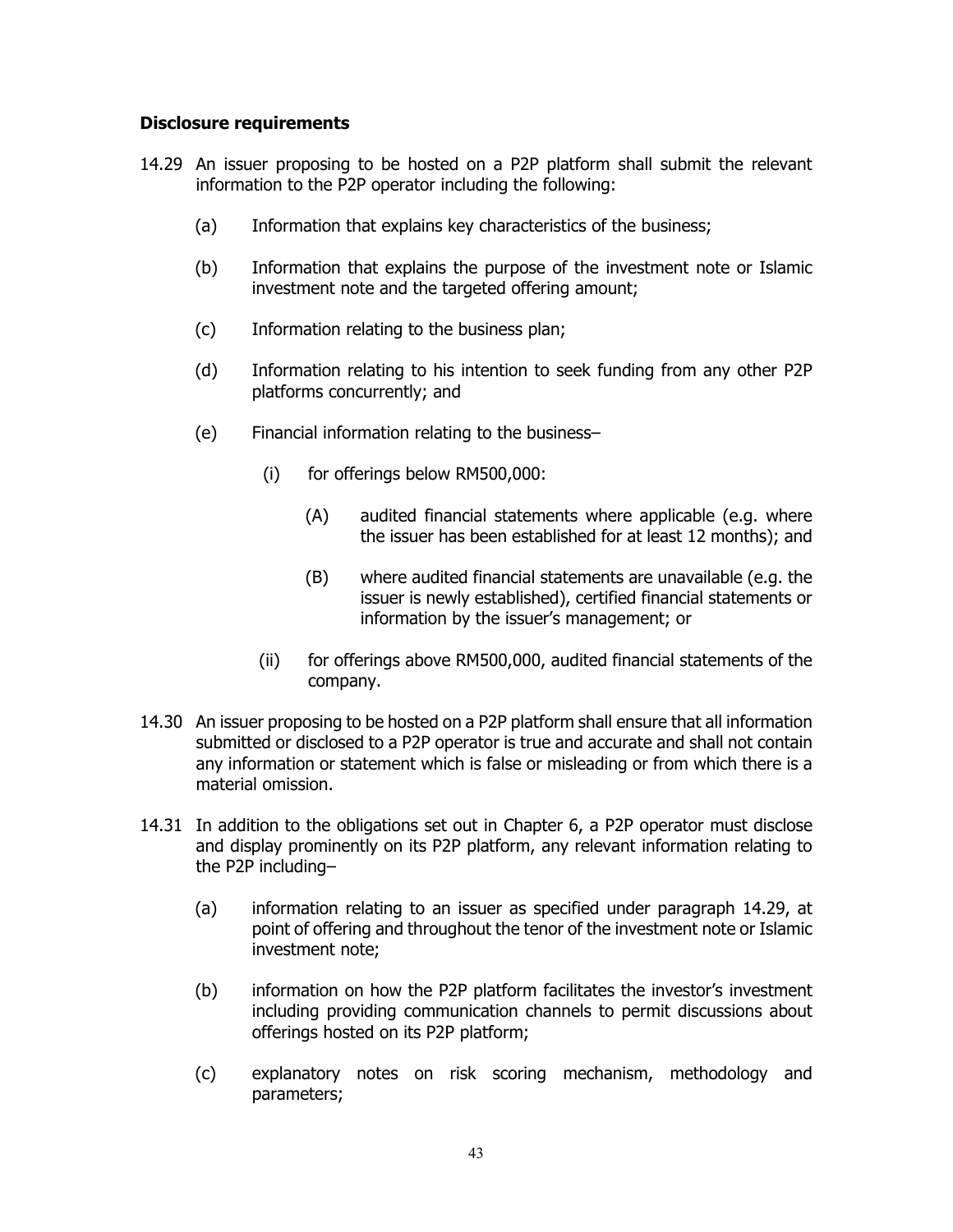- (d) information on the criteria by which an investment note or Islamic investment note is regarded as in default;
- (e) information about processes and policies put in place by the P2P operator to manage default of issuers; and
- (f) information including statistics on late payment and default rate of issuers hosted on the P2P platform.

#### **Investment Limit**

- 14.32 A sophisticated investor or angel investor may invest in any issuer hosted on the P2P platform and shall not be subjected to any restriction in respect of his investment amount.
- 14.33 To manage the risk exposure of retail investors, P2P operators must encourage retail investors to limit their investments on any P2P platform to a maximum of RM50,000 at any period of time.

#### **Secondary market**

- 14.34 A P2P operator who wish to operate a secondary market for the trading of investment notes or Islamic investment notes must seek prior approval of the SC.
- 14.35 Only an investment note or Islamic investment note that fulfils the following criteria may be permitted to be traded on the secondary market–
	- (a) At the point of admission for secondary market trading, the investment note or Islamic investment note has a remaining repayment period of at least 3 months;
	- (b) The investment note or Islamic investment note is executed or offered through the P2P platform; and
	- (c) The investment note or Islamic investment note has been issued to the investor.

#### **Obligations of a P2P operator operating a secondary market**

- 14.36 Where a P2P operator operates a secondary market, the P2P operator must, among others–
	- (a) have arrangements on how the secondary market will operate, and ensure that the secondary market trading activities on its platform is conducted in a fair, orderly and transparent manner;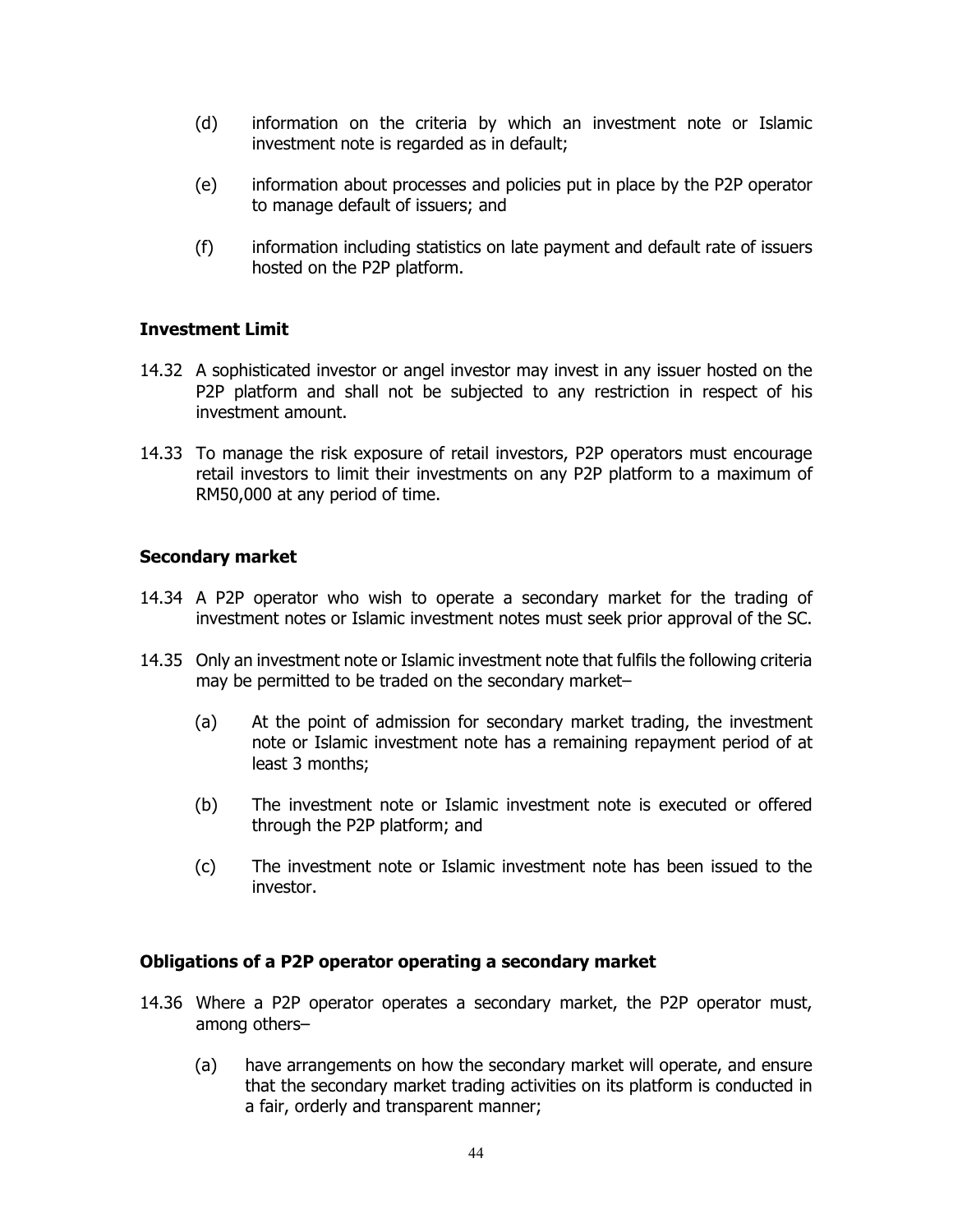- (b) ensure that access to its secondary market is fair, transparent and objective, including treating all its users fairly by, among others, providing equal access to information;
- (c) disclose information about its market structure, order types, and the interactions of the order types;
- (d) have in place policies and procedures for the fair and transparent referencing and pricing of investment notes or Islamic investment notes to be traded on the secondary market;
- (e) have in place policies and procedures for the trading, clearing and settlement of investment notes or Islamic investment notes on the P2P Platform;
- (f) have additional resources, including financial, technological and human resources that is sufficient to operate its secondary market;
- (g) have adequate arrangements for–
	- (i) notifying disclosures made to it and for continuing to make those disclosures available;
	- (ii) handling all conflicts of interest and all risks that may arise from the conduct of its secondary market activities; and
	- (iii) monitoring and ensuring compliance of its rules, including conducting on-going market surveillance; and
- (h) have in place mechanisms to help ensure the resiliency, reliability and integrity of the system, including the security of critical systems.
- 14.37 Any proposed trading rules of a P2P operator or any proposed amendments to its existing trading rules relating to secondary market shall comply with paragraph 7.01.

#### **Market Integrity Provisions**

#### Trading Operations

- 14.38 A P2P operator must–
	- (a) disclose the order execution rules and any cancellation procedures and ensure they are applied fairly to all its users;
	- (b) establish a robust operational framework with appropriate systems, policies, procedures and controls to manage and monitor trading activities on the platform;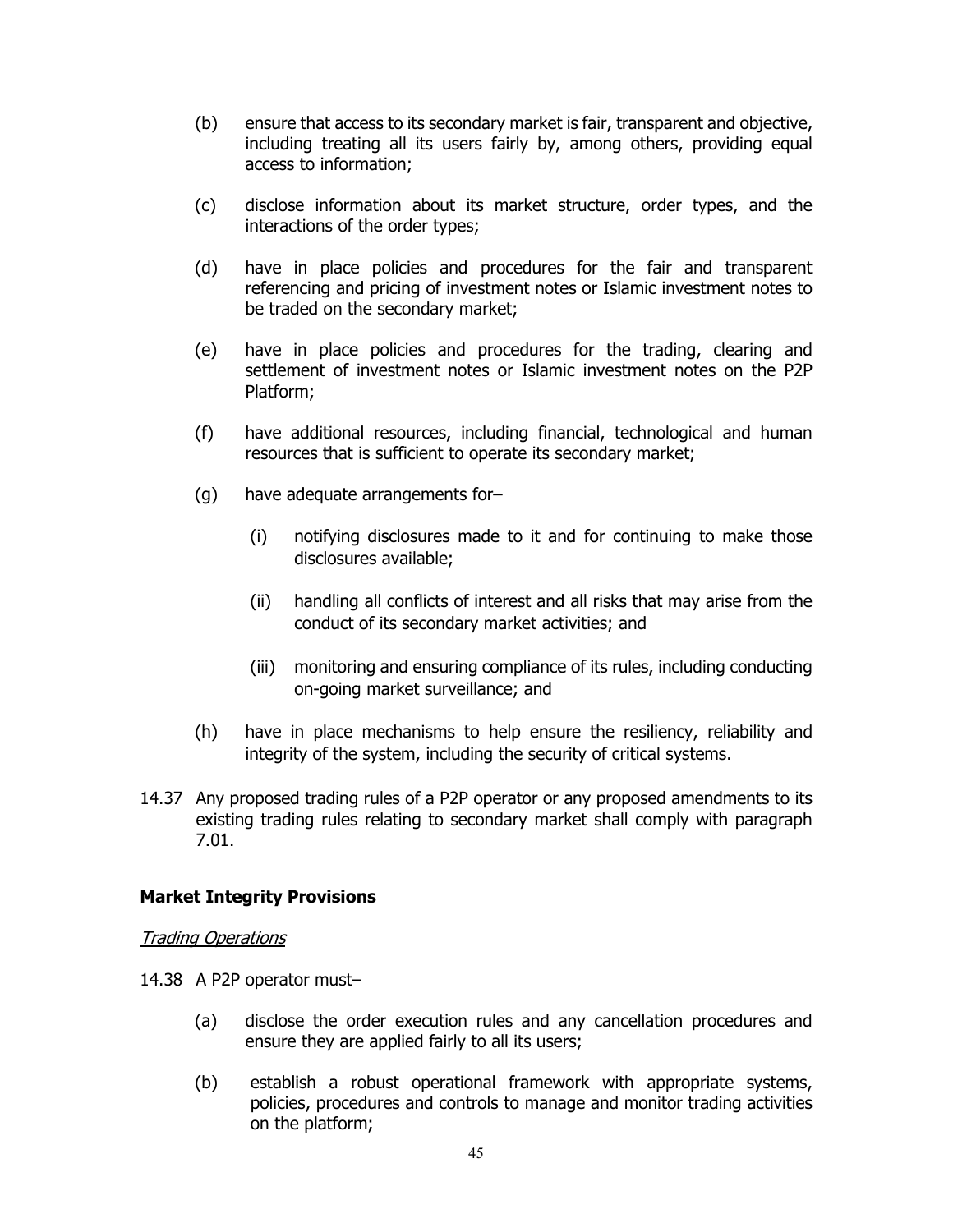- (c) have in place adequate arrangements and processes to manage error trades;
- (d) have in place adequate arrangements and processes to manage systems error, failure or malfunction;
- (e) have in place adequate arrangements and processes to manage excessive volatility of its market which may include circuit breakers, price limits and trading halts;
- (f) have in place adequate arrangements and processes for trading halts in relevant securities, which should include the length of the trading halt and how it will resume trading on its market after the trading halt;
- (g) have in place adequate arrangements and processes to manage investors' assets in the event of any suspension or outages of the platform, including transfer or withdrawal procedures;
- (h) have in place adequate arrangements and processes to deter manipulative activities on the platform and ensure proper execution of trades; and
- (i) have clearly defined operational reliability objectives and have policies in place that is designed to achieve those objectives.

#### **Market Transparency**

- 14.39 A P2P operator must–
	- (a) ensure trading information, both pre-trade and post-trade, is made publicly available on a timely or real-time basis, as the case may be;
	- (b) make available in a comprehensive manner and on a timely basis, material information or changes to the tradable securities;
	- (c) ensure all information relating to the trading arrangements and circumstances arising thereof where relevant, are made publicly available; and
	- (d) ensure timely and accurate disclosure of all material information necessary for informed investing and take reasonable steps to ensure that all investors enjoy equal access to such information.

#### **Clearing and settlement**

14.40 A P2P operator must ensure there are orderly, clear and efficient clearing and settlement arrangements.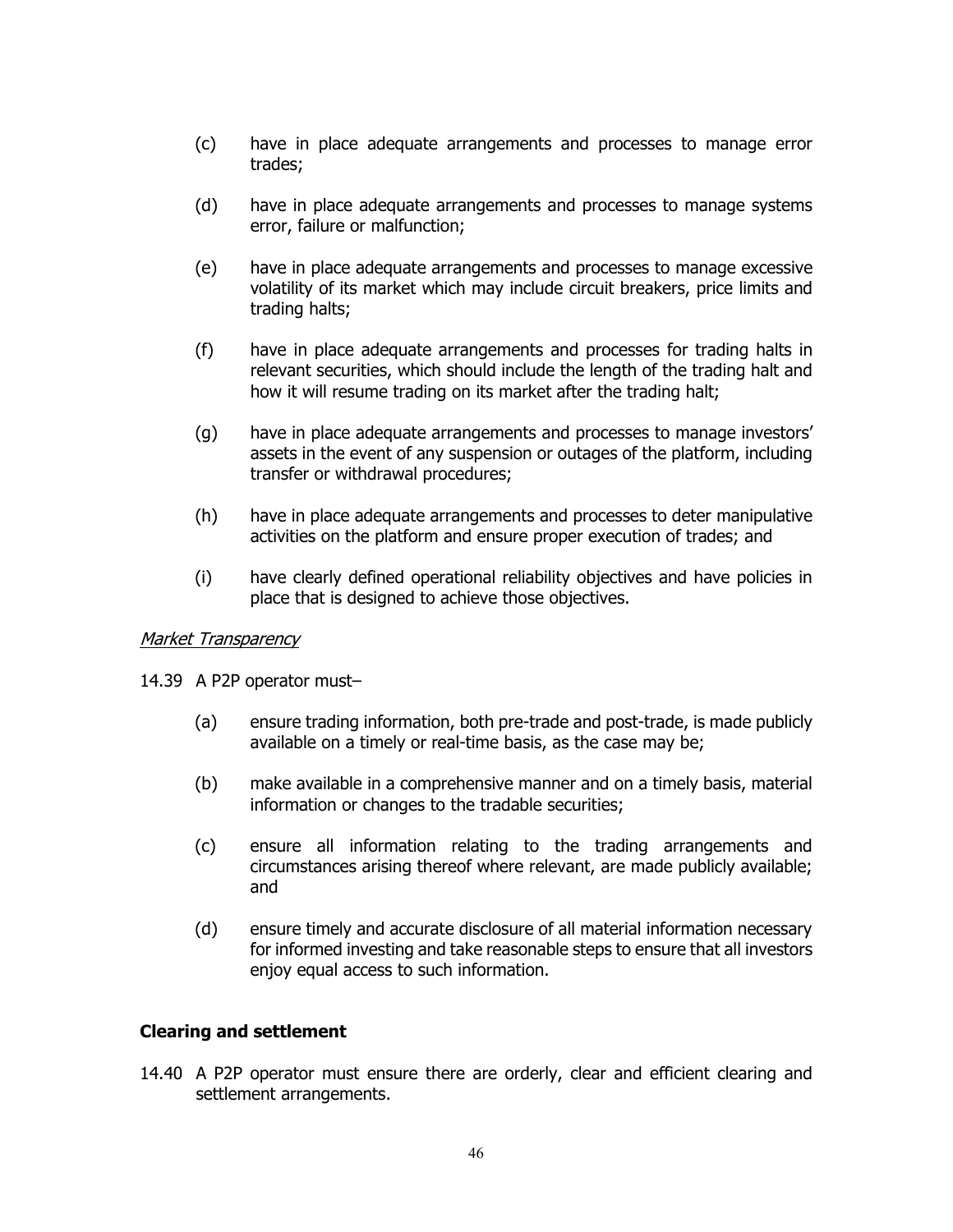14.41 A P2P operator must provide clear and certain final settlement, at a minimum, by end of the value date, intra-day or real time.

#### **Risk management**

- 14.42 A P2P operator that is operating a secondary market should identify possible sources of operational risk in secondary market trading activities, both internal and external, and mitigate their impact through the use of appropriate systems, policies, procedures and controls. Systems should be designed to ensure a high degree of security and operational reliability including having adequate capacity.
- 14.43 In relation to paragraph 14.42, a P2P operator must–
	- (d) establish an operational risk-management framework with appropriate systems, policies, procedures and controls identify, monitor, mitigate and manage operational risks;
	- (e) have in place clearly defined roles and responsibilities for addressing operational risks; and
	- (f) have a comprehensive physical and information security policy that addresses all potential vulnerabilities and threats in secondary market trading activities.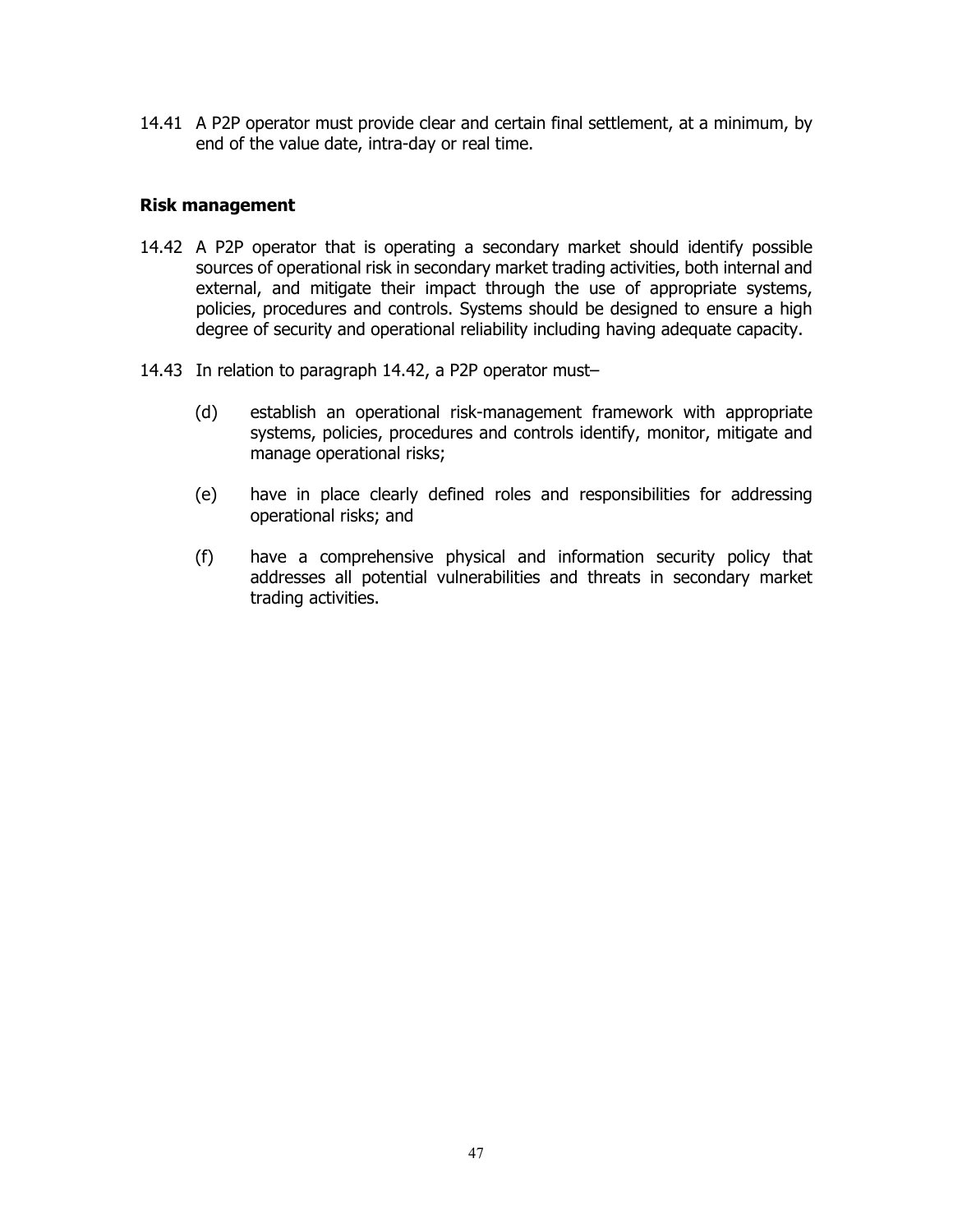# **PART G: ADDITIONAL REQUIREMENTS RELATING TO A DIGITAL ASSET EXCHANGE**

#### **CHAPTER 15**

#### **Digital Asset Exchange (DAX)**

#### **Definitions**

15.01 For the purposes of this chapter, unless context otherwise requires–

| Digital Asset           | refers to a Digital Currency or Digital Token, as the<br>case may be;                                                                                                |
|-------------------------|----------------------------------------------------------------------------------------------------------------------------------------------------------------------|
| <b>DAX</b>              | means an electronic platform which facilitates the<br>trading of a Digital Asset;                                                                                    |
| DAX Operator            | means a RMO who operates a DAX;                                                                                                                                      |
| <b>Digital Currency</b> | has the same meaning assigned to it in the <i>Capital</i><br>Markets and Services (Prescription of<br>Securities)(Digital currency and digital token)<br>Order 2019; |
| Digital Token           | has the same meaning assigned to it in the <i>Capital</i><br>Markets and Services (Prescription of<br>Securities)(Digital currency and digital token)<br>Order 2019; |

#### **DAX operator**

15.02 All other requirements stated in these Guidelines are applicable to a DAX Operator, unless otherwise stated.

#### **Eligibility and financial requirements**

- 15.03 All DAX Operators must be locally incorporated and have a minimum paid-up capital of RM5 million.
- 15.04 The SC may at any time impose additional financial requirements or other terms and conditions on the DAX Operator that commensurate with the nature, operations and risks posed by the DAX Operator.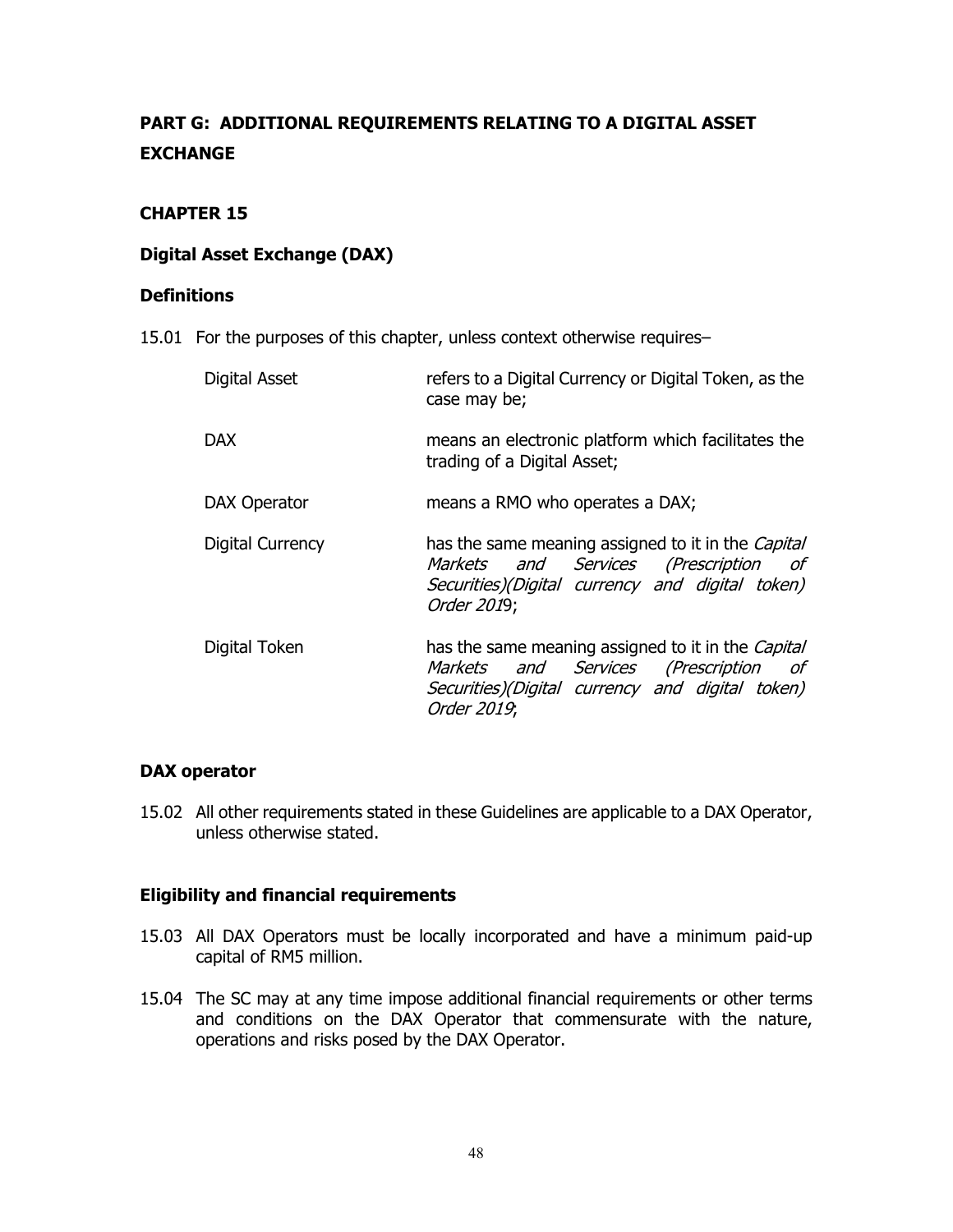#### **Independent director**

15.05 In the case where a DAX Operator is a public company, at least one member of the board must be an independent director.

#### **Managing conflict of interest**

- 15.06 The DAX Operator's framework relating to conflict of interest must include policies and procedures relating to, among others–
	- (a) proprietary trading by the DAX Operator on its platform;
	- (b) trading in Digital Assets by its officers and employees on its own or other platforms;
	- (c) the management of non-public material information; and
	- (d) the offering of any Digital Asset to be traded on its platform.

#### **Prohibition on financial assistance**

15.07 A DAX Operator is prohibited from providing direct or indirect financial assistance to investors, including its officers and employees, to invest or trade in Digital Assets on its platform.

#### **Risk Management**

- 15.08 A DAX Operator should identify possible sources of operational risk, both internal and external, and mitigate their impact through the use of appropriate systems, policies, procedures, and controls. Systems should be designed to ensure a high degree of security and operational reliability including having adequate capacity.
- 15.09 In relation to paragraph 15.08, a DAX Operator must, among others–
	- (a) establish a robust operational risk-management framework with appropriate systems, policies, procedures, and controls to identify, monitor, mitigate and manage operational risks;
	- (b) have in place clearly defined roles and responsibilities for addressing operational risk;
	- (c) have in place clearly defined operational reliability objectives and have policies in place that is designed to achieve those objectives;
	- (d) ensure that it has adequate capacity proportionate to stress volumes to achieve its service-level objectives; and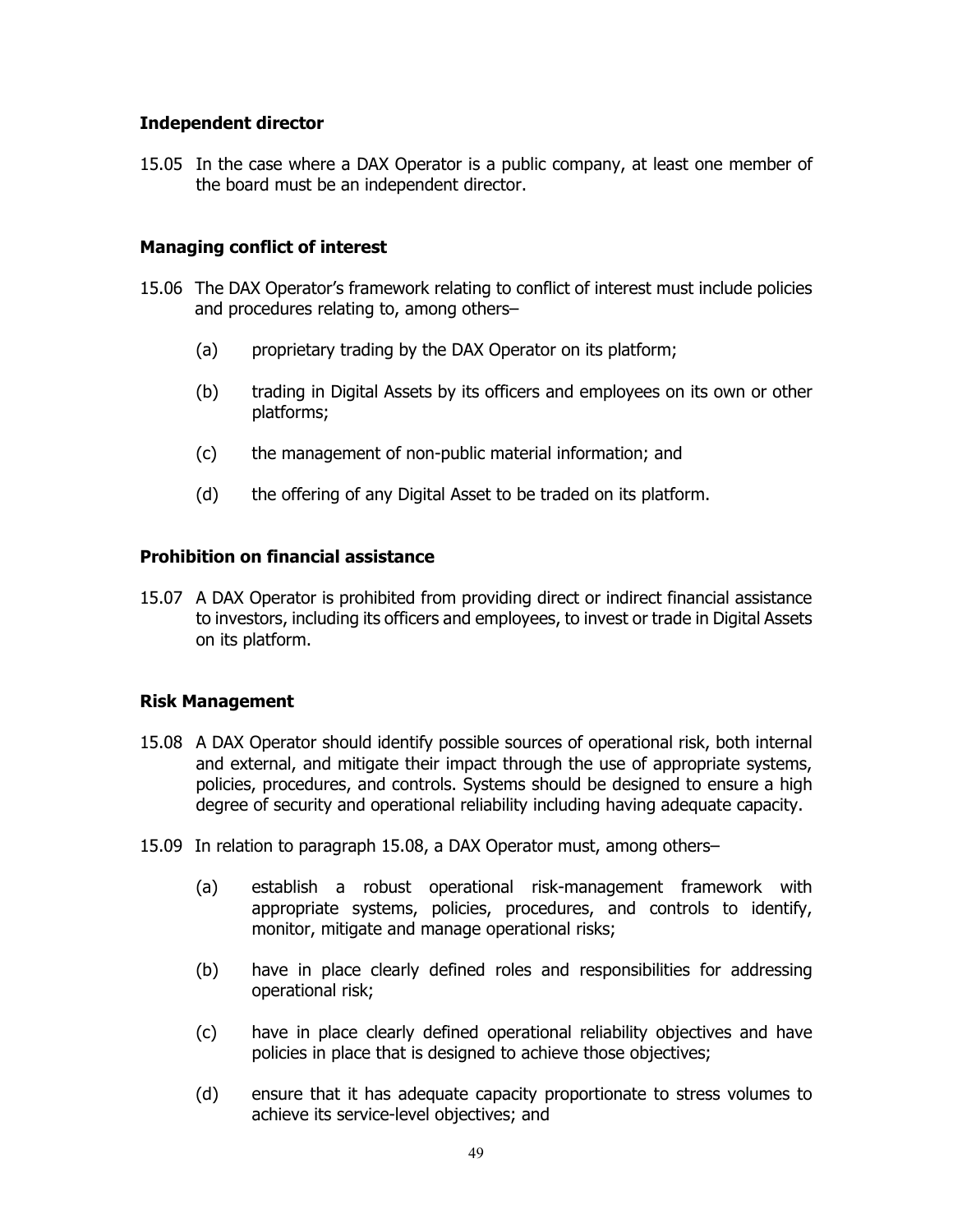- (e) have a comprehensive physical and information security policy that addresses all potential vulnerabilities and threats.
- 15.10 A DAX Operator must have a business continuity plan that addresses events posing a significant risk of disrupting operations, including events that could cause a widescale or major disruption.
- 15.11 The business continuity plan should incorporate the use of a secondary site and should be designed to ensure that critical information technology systems can resume operations within reasonable recovery time objectives (RTO) following disruptive events.
- 15.12 A DAX Operator must carry out periodic reviews, audits and testing on systems, operational policies, procedures, and controls relating to risk management and its business continuity plan.

#### **Internal Audit**

15.13 A DAX Operator must establish an internal audit function to develop, implement and maintain an appropriate internal audit framework which commensurate with its business and operations.

#### **Trading of Digital Assets**

- 15.14 No DAX Operator shall facilitate the trading of any Digital Asset unless the SC has approved the trading of the said Digital Asset.
- 15.15 In relation to paragraph 15.14, a DAX Operator is required to submit an application to the SC enclosing the following:
	- (a) The nature of the project, the profile of its founders and management team if the Digital Asset has not been issued pursuant to an Initial Exchange Offering as set out in the relevant guidelines issued by the SC;
	- (b) The rights, benefits or utility represented by the Digital Asset;
	- (c) The liquidity of the Digital Asset, including but not limited to–
		- (i) the amount of Digital Assets in circulation;
		- (ii) past trading volumes; and
		- (iii) the demand for the Digital Asset in Malaysia;
	- (d) The level of distribution of the Digital Asset, including but not limited to–
		- (i) the number of addresses created and active;
		- (ii) concentration of the Digital Asset in specific addresses; and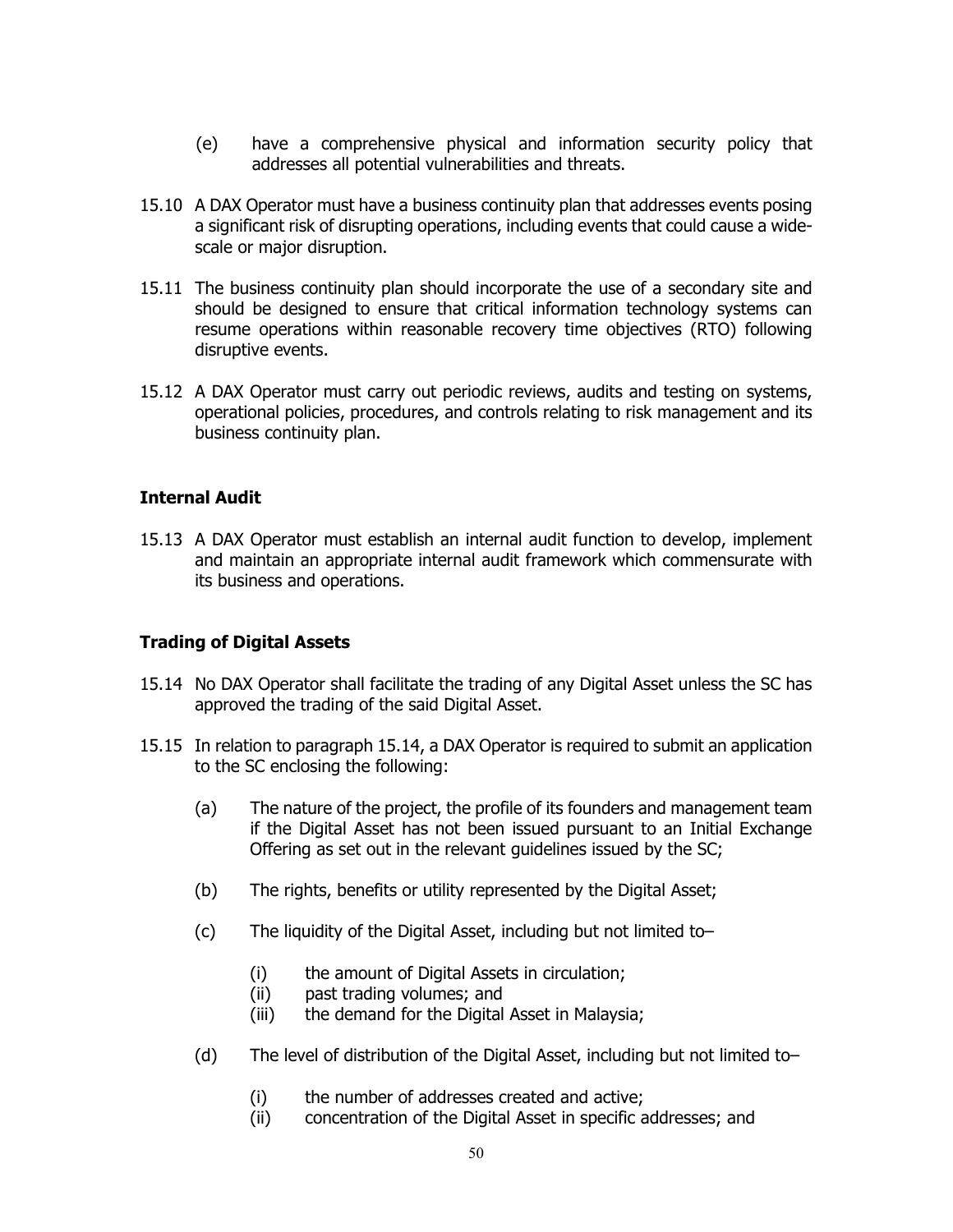- (iii) patterns and concentration of transactions;
- (e) Demonstrate availability of information related to the project, including but not limited to–
	- (i) the whitepaper or any other disclosure document accompanying the Digital Asset; and
	- (ii) the progress of the project including both business and technical aspects;
- (f) Security of the underlying distributed ledger, including but not limited to–
	- (i) the number of nodes;
	- (ii) any history of hacks and other form of attacks; and
	- (iii) any known security vulnerabilities; and
- (g) Compliance with all other legal and regulatory frameworks in Malaysia and other jurisdictions which the project operates in.
- 15.16 Notwithstanding paragraph 15.15 above, if a person wishes to issue a Digital Token it must comply with the relevant guidelines issued by the SC. Such Digital Token would still require approval from the SC prior to being traded on any Digital Asset Exchange.

#### **Obligations of the Digital Asset Exchange Operator**

- 15.17 In addition to the obligations specified in chapter 6, a DAX Operator must–
	- (a) ensure that its platform is operating in an orderly, fair and transparent manner;
	- (b) have in place rules and procedures for the trading, clearing and settlement of Digital Assets on the platform; and
	- (c) conduct real-time market surveillance.
- 15.18 Notwithstanding paragraph 7.01, any proposed rules of a DAX or any proposed amendments to its existing rules shall not have effect unless it has been approved by the SC.

#### **Client's asset protection**

- 15.19 A DAX Operator must–
	- (a) establish systems and controls for maintaining accurate and up to date records of investors and any monies or Digital Assets held in relation thereto;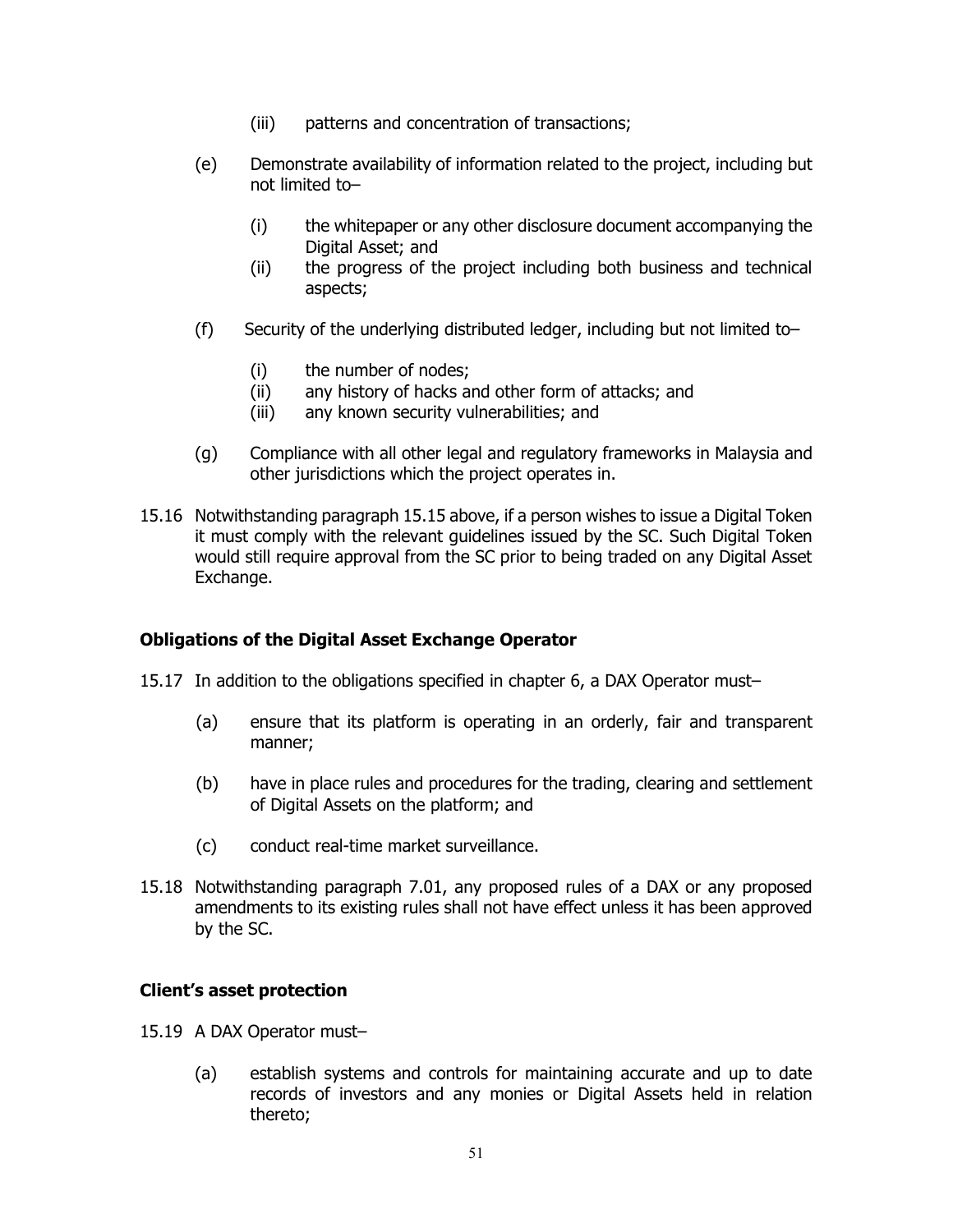- (b) ensure investors monies and digital assets are properly safeguarded from conversion or inappropriate use by any person, including but not limited to implementing multi-signature arrangements;
- (c) establish and maintain in a licensed Malaysian financial institution one or more trust accounts, designated for the monies received from investors;
- (d) ensure that the trust accounts under paragraph  $15.19(c)$  are administered by an independent registered trustee;
- (e) establish and maintain a sufficiently and verifiably secured storage medium designated to store Digital Assets from investors; and
- (f) in relation to investors' Digital Assets, have arrangements and processes in place to protect against the risk of loss, theft or hacking.

#### **Settlement and custody**

- 15.20 A DAX Operator must ensure there are orderly, clear and efficient clearing and settlement arrangements.
- 15.21 These arrangements must include prior or upfront deposit of monies and Digital Assets with the DAX Operator before entering into a transaction on the Digital Asset Exchange.
- 15.22 A DAX Operator should provide clear and certain final settlement, intra-day or real time.

#### **Market Integrity Provisions**

#### Trading Operations

- 15.23 A DAX Operator must disclose information about its market structure, order types and the interactions of the order types, if any, on the platform.
- 15.24 A DAX Operator must have adequate arrangements and processes to deter manipulative activities on the platform and ensure proper execution of trades.
- 15.25 A DAX Operator must have adequate arrangements and processes to manage excessive volatility of its market which may include circuit breakers, price limits and trading halts.
- 15.26 A DAX Operator must have adequate arrangements and processes to manage error trades.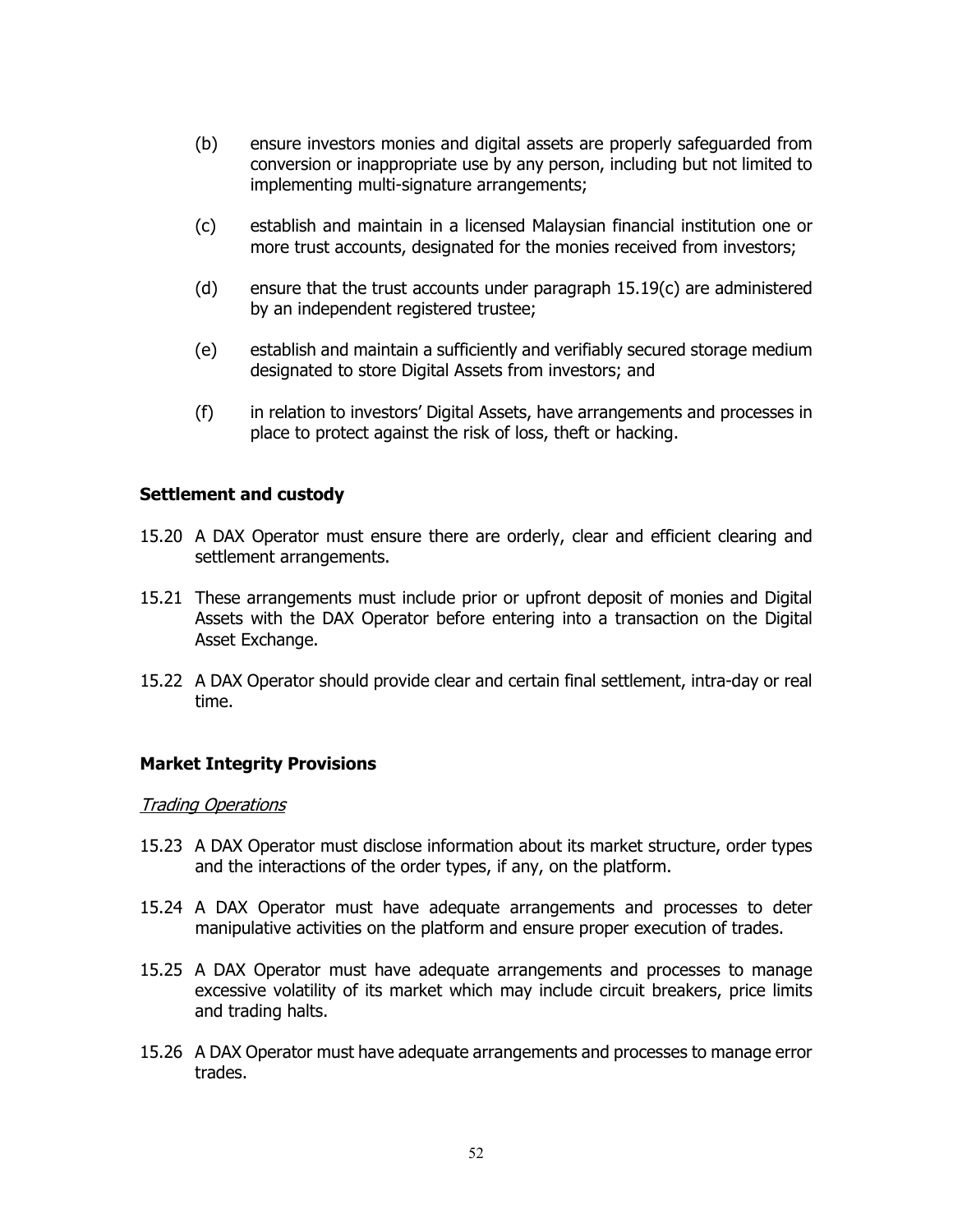- 15.27 A DAX Operator must have adequate arrangements and processes to manage systems error, failure or malfunction.
- 15.28 A DAX Operator must have adequate arrangements and processes to manage investors' assets in the event of any suspension or outages of the platform, including transfer or withdrawal procedures.

#### Market Transparency

- 15.29 A DAX Operator must ensure trading information, both pre-trade and post-trade, is made publicly available on a real-time basis.
- 15.30 A DAX Operator must make available in a comprehensible manner and on a timely basis, material information or changes to the tradable Digital Assets.
- 15.31 A DAX Operator must ensure all information relating to the trading arrangements pursuant to paragraphs 15.23 to 15.28, including the circumstances arising thereof and where relevant, are made publicly available.

#### Market making

- 15.32 A DAX Operator may provide or carry out market making activities to provide liquidity to its market, subject to SC's approval.
- 15.33 A DAX Operator must ensure sufficient disclosure of all market making arrangements to its investors.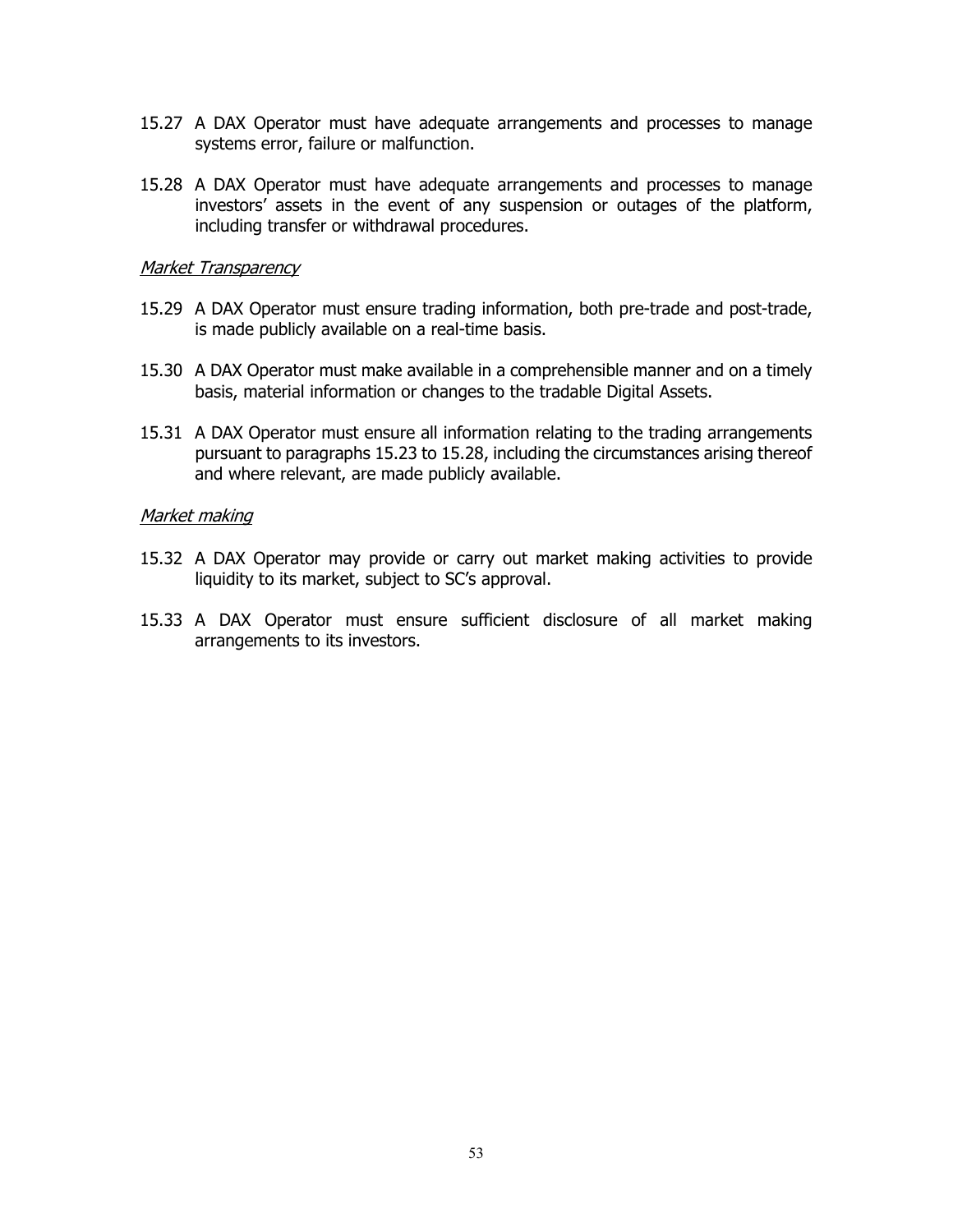# **PART H: ADDITIONAL REQUIREMENTS RELATING TO A PROPERTY CROWDFUNDING PLATFORM**

#### **CHAPTER 16**

#### **Property Crowdfunding Platform**

#### **Definitions**

16.01 For the purposes of this chapter, unless context otherwise requires–

| PCF operator         |                                                                                                                                                                                                     | means a RMO who operates a property crowdfunding<br>(PCF) platform;     |
|----------------------|-----------------------------------------------------------------------------------------------------------------------------------------------------------------------------------------------------|-------------------------------------------------------------------------|
| registered valuer    | means a person registered with the Board of Valuers,<br>Appraisers, Estate Agents and Property Managers Malaysia<br>under the Valuers, Appraisers, Estate Agents and Property<br>Managers Act 1981; |                                                                         |
| PCF platform         |                                                                                                                                                                                                     | means an electronic platform that facilitates-                          |
|                      | (c)                                                                                                                                                                                                 | crowdfunding for residential property; and                              |
|                      | (d)                                                                                                                                                                                                 | secondary trading of the investment note or<br>Islamic investment note; |
| residential property | means a house, a condominium unit, an apartment or a<br>flat, purchased or obtained solely to be used as a dwelling<br>house, and includes a service apartment;                                     |                                                                         |
| officer              | means any director or employee of the PCF operator.                                                                                                                                                 |                                                                         |

#### **PCF operator**

16.02 All other requirements stated in these Guidelines are applicable to a PCF operator, unless otherwise stated.

#### **Eligibility criteria of a PCF operator**

16.03 All PCF operators must be locally incorporated and have a minimum shareholders' funds of RM10 million, of which RM5 million must be set aside and maintained in a segregated bank account at all times throughout the operation of the PCF platform.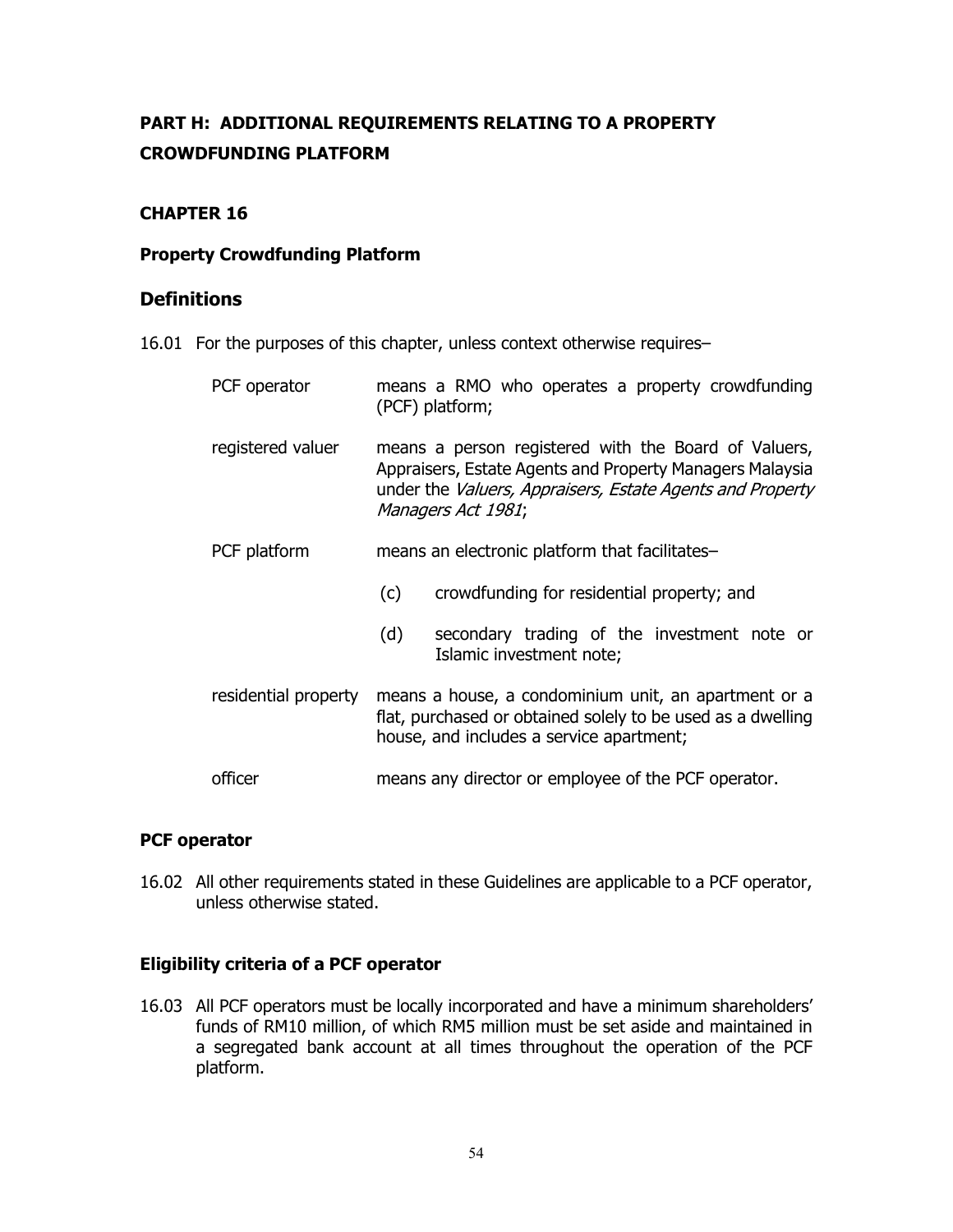- 16.04 For the purpose of paragraph 16.03, the RM5 million set aside shall only be utilised for the purposes of ensuring and facilitating the exit certainty of the investment notes or Islamic investment notes hosted on its PCF platform.
- 16.05 The SC may at any time impose additional financial requirements or other terms and condition on the PCF operator that commensurate with the nature, operations and risks posed by the PCF platform.

#### Independent director

16.06 In the case where a PCF operator is a public company, at least one member of the board must be an independent director.

#### Managing conflict of interest

- 16.07 The PCF operator's framework relating to conflict of interest, must include policies and procedures relating to, among others–
	- (a) the PCF operator or its officers seeking to participate on any PCF platform as a user;
	- (b) any transaction entered into by the PCF operator which a director, substantial shareholder or person connected with such director or substantial shareholder of the PCF operator may have interest in, whether direct or indirect;
	- (c) prevention of abuse of non-public material information by the PCF operator or its officers; and
	- (d) any fees or remuneration received for the hosting of a residential property or any investment note or Islamic investment note on its PCF platform.

#### **Prohibition on financial assistance**

16.08 The PCF operator is prohibited from–

- (a) providing direct or indirect financial assistance–
	- (i) to investors to invest or trade in any investment note or Islamic investment note hosted on its platform; and
	- (ii) to homebuyers seeking residential property financing, investing or trading in any investment note or Islamic investment note hosted on its platform.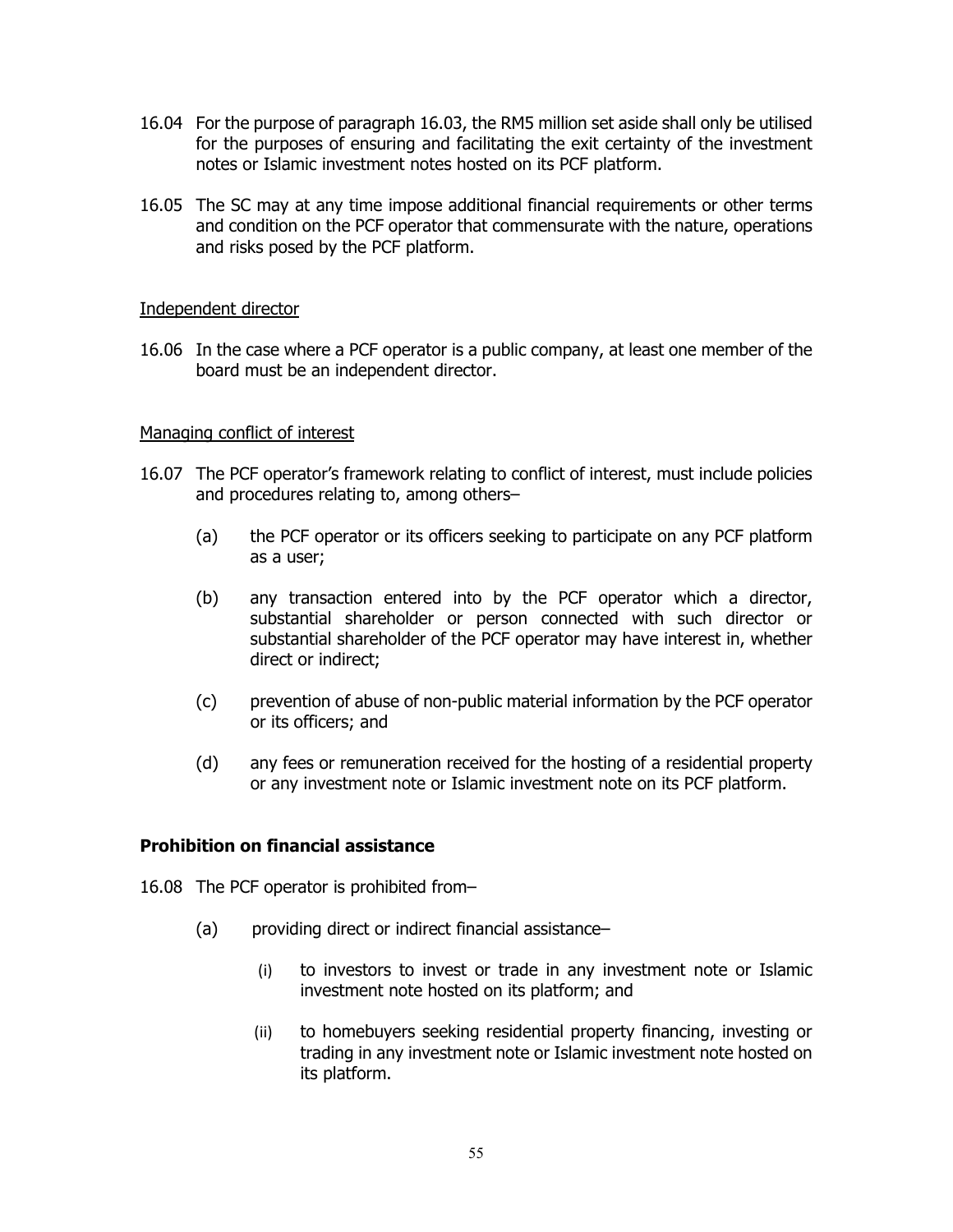#### Risk Management

16.09 A PCF operator must, among others–

- (a) establish a robust operational risk-management framework with appropriate systems, policies, procedures, and controls to identify, monitor, mitigate and manage operational risks;
- (b) have in place clearly defined roles and responsibilities for addressing operational risk; and
- (c) have a comprehensive physical and information security policy that addresses all potential vulnerabilities and threats.

#### Internal Audit

16.10 A PCF operator must establish an internal audit function to develop, implement and maintain an appropriate internal audit framework that commensurate with its business and operations.

#### **Obligations of the PCF operator**

- 16.11 In addition to the obligations specified in chapter 6, a PCF operator must–
	- (a) ensure that its platform is operating in an orderly, fair and transparent manner;
	- (b) have in place rules and procedures for the hosting of a residential property and the issuance, trading, clearing and settlement of investment note or Islamic investment note on its platform;
	- (c) obtain and retain a self-declared acknowledgement form from each homebuyer confirming that he has satisfied the eligibility criteria and will comply with his obligations under the property crowdfunding scheme;
	- (d) inform an investor of any material adverse change in relation to the homebuyer or the investment note or Islamic investment note;
	- (e) ensure that all fees and charges including any stamp duties, legal fees and other costs payable in relation to the sale and purchase of the residential property, trading fees and management fees imposed are fair and transparent, as the case may be;
	- (f) appoint an independent registered valuer to carry out the valuation of the residential property to ascertain its market value, upon hosting and before the expiry of the tenor of the investment note or Islamic investment note;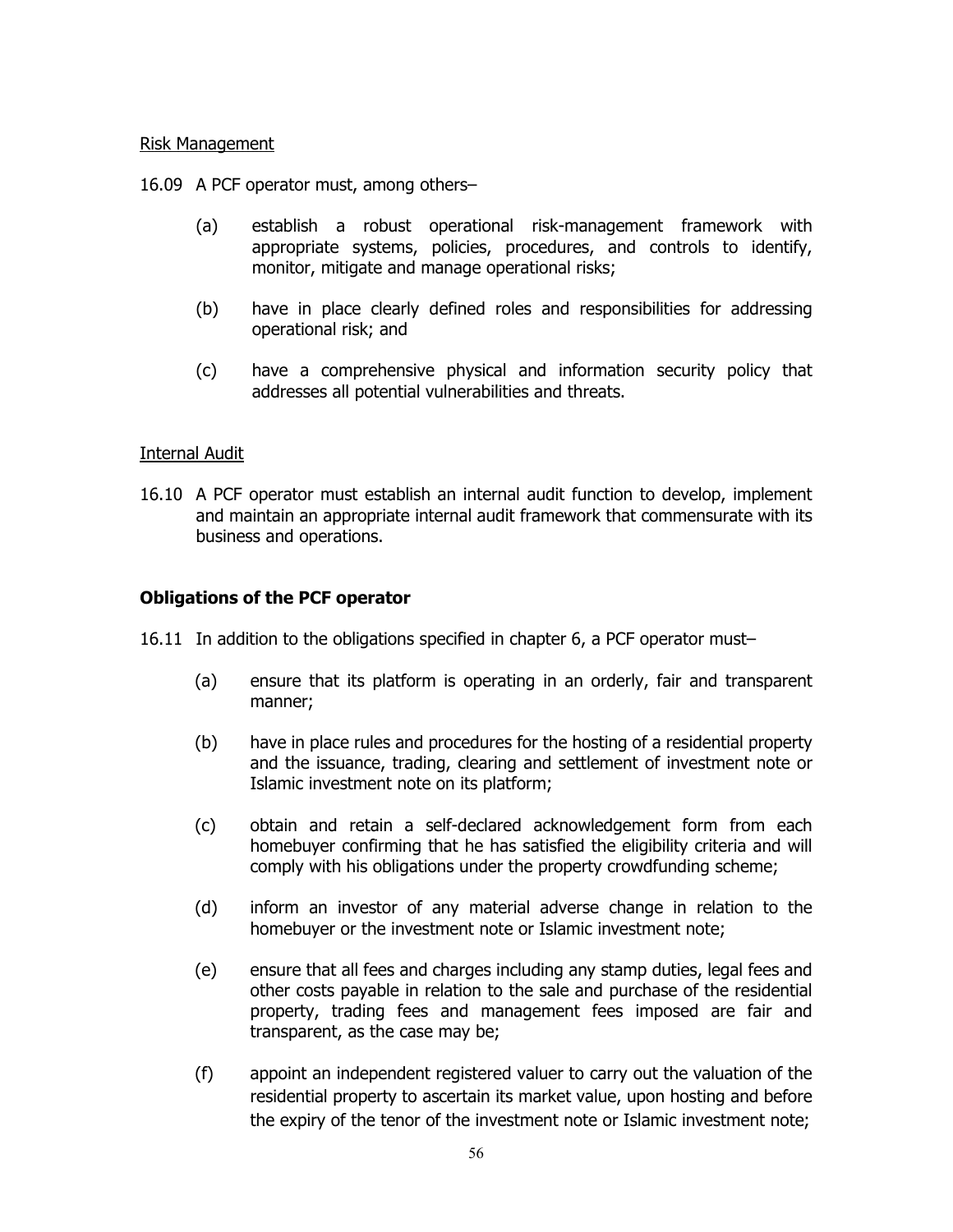- (g) maintain a register of homebuyers and investors for each residential property; and
- (h) have in place policies and processes relating to the obligation of each party at the end of tenor of the investment note or Islamic investment note including using its best endeavours to recover any amount due to an investor.

#### **Exit certainty**

- 16.12 A PCF operator must have in place policies and processes to ensure exit certainty for homebuyers and investors at the end of the tenor of the investment note or Islamic investment note.
- 16.13 A PCF operator must ensure that the exit terms are disclosed, including how returns, if any, will be distributed to the investors and homebuyers.

#### **Eligibility and obligations of homebuyers**

- 16.14 A PCF operator must ensure that a homebuyer must be–
	- (a) an individual Malaysian citizen;
	- (b) at least 21 years of age; and
	- (c) a first time homebuyer.
- 16.15 A homebuyer must–
	- (a) ensure he occupies the residential property;
	- (b) not sell or transfer the residential property; and
	- (c) use his best endeavours to maintain the property in good condition,

during the tenor of the investment note or Islamic investment note.

16.16 A homebuyer shall ensure that all information submitted or disclosed to a PCF operator is true and accurate and shall not contain any information or statement which is false or misleading or from which there is a material omission.

#### **Eligible properties**

16.17 Only a property which satisfies the following criteria, is eligible to be hosted on a PCF platform: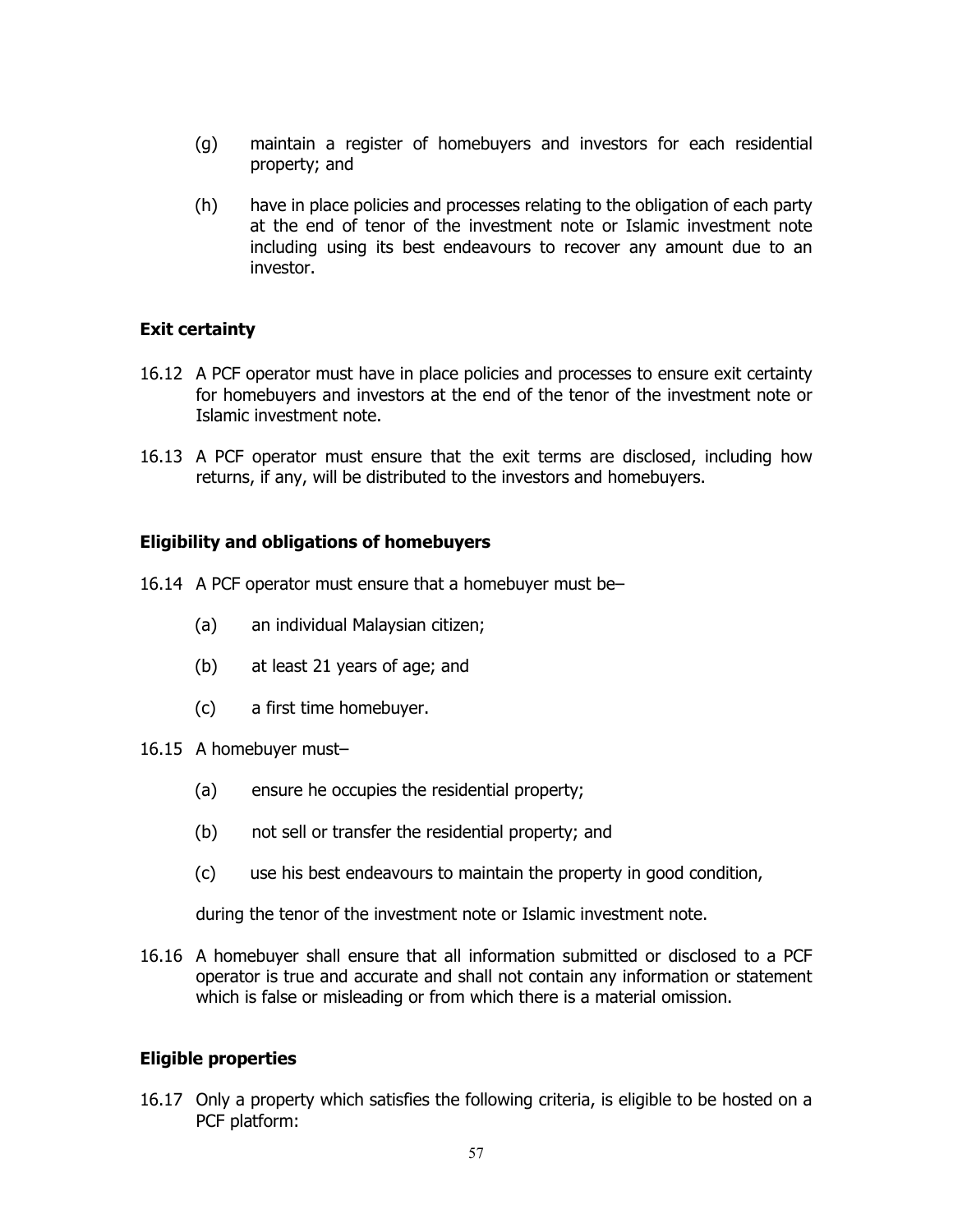- (a) It is a completed residential property located in Malaysia;
- (b) It has a valid and effective legal title with no encumbrances attached;
- (c) It has been issued a certificate of completion and compliance by the relevant authority; and
- (d) It is valued at RM500,000 or below.
- 16.18 The PCF operator must ensure delivery of vacant possession of the residential property to the homebuyer.

#### **Funds raised on a PCF platform**

- 16.19 A homebuyer is permitted to seek residential property financing of up to a maximum of 90 per cent of the value of the residential property.
- 16.20 Notwithstanding paragraph 16.19, the homebuyer is not allowed to retain any amount raised during the tenor of the property crowdfunding scheme which exceeds the target financing amount.

#### **Disclosure requirements**

- 16.21 A PCF operator must disclose and display prominently relevant information on its PCF platform, including–
	- (a) information relating to the residential property, upon hosting of and throughout the tenor of the investment note or Islamic investment note;
	- (b) information relating to the homebuyer, upon hosting of and throughout the tenor of the investment note or Islamic investment note;
	- (c) information relating to the developer or in the case of a sub-sale, the existing owner of the residential property, upon hosting of the residential property on its platform;
	- (d) information relating to the independent registered valuer appointed to prepare the valuation reports on the residential property;
	- (e) provide communication channels to permit discussion among its users;
	- (f) information relating to all applicable fees and charges that are to be borne by a homebuyer and investors under the property crowdfunding scheme including stamp duties, legal fees, insurance costs, quit rent and assessment;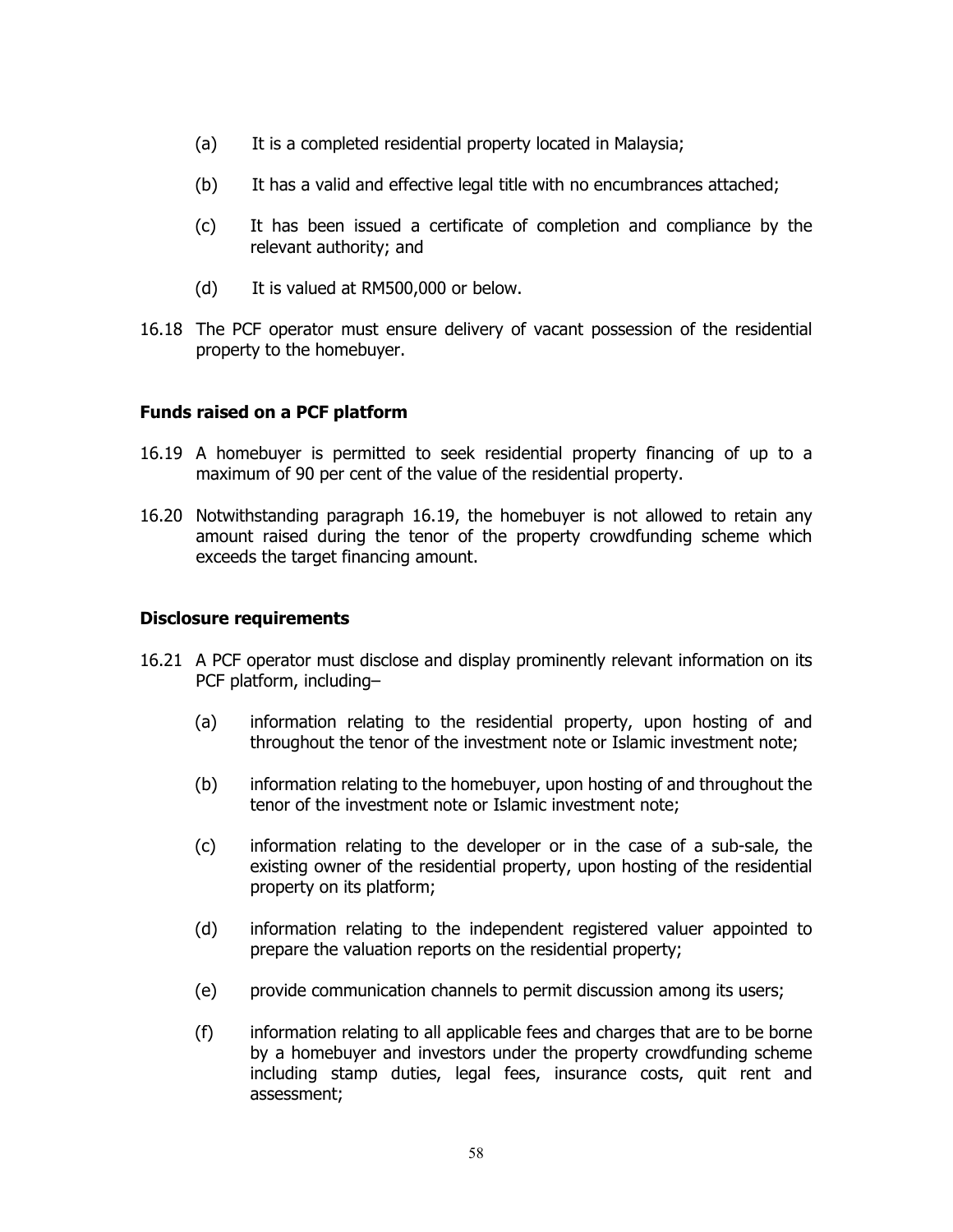#### **Client's asset protection**

16.22 A PCF operator must–

- (a) establish and maintain in a licensed Malaysian financial institution one or more trust accounts, designated for the monies received from users;
- (b) ensure that the trust accounts under paragraph 16.22(a) are administered by an independent registered trustee;
- (c) establish systems and controls for maintaining accurate and up to date records of users' monies held; and
- (d) ensure users' monies are properly segregated and safeguarded from conversion or inappropriate use by any person.
- 16.23 A PCF operator can only release the monies to the person entitled to it, provided that the following conditions are met:
	- (a) The targeted amount sought to be raised has been met and there is no material adverse change during that period; or
	- (b) Upon the sale price of the residential property having been fully paid at the end of tenor of the investment note or Islamic investment note and there is no material adverse change during that period.
- 16.24 For the purpose of paragraph 16.23, a material adverse change may include any of the following matters:
	- (a) The discovery of a false or misleading statement in any disclosures relating to the investment notes or Islamic investment note;
	- (b) The discovery of a material omission of information required to be disclosed in relation to the investment note or Islamic investment note; or
	- (c) There is a material change or development in the circumstances relating to the investment note or Islamic investment note, the homebuyer, the residential property, the developer or the existing residential property owner, as the case may be.
- 16.25 Notwithstanding paragraph 16.23, the PCF operator may impose any other additional conditions precedent before releasing the fund, provided that they serve the investors' interest.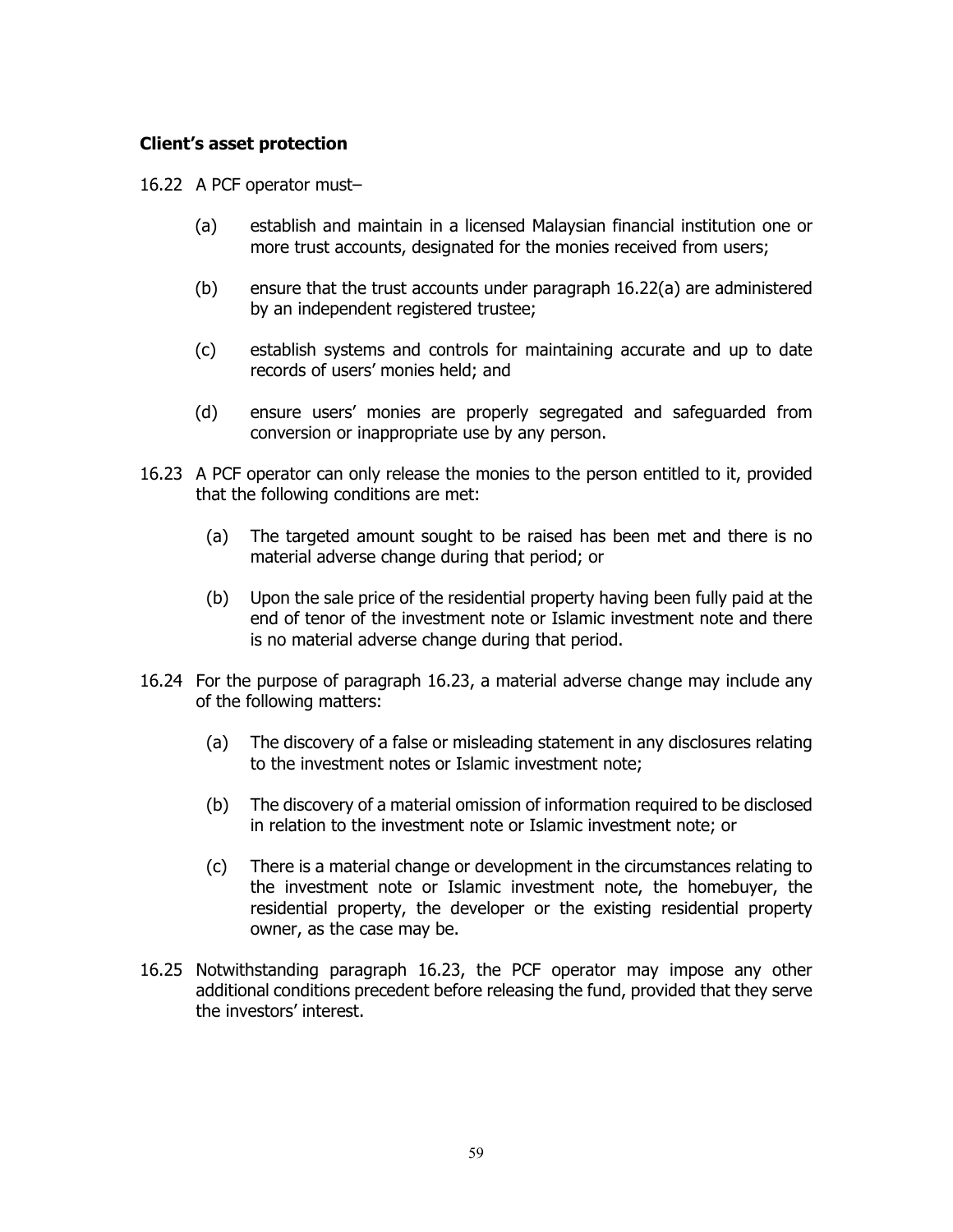#### **Secondary market**

- 16.26 Only investment note or Islamic investment note that have been hosted and successfully funded through the PCF platform will be permitted to be traded on its platform.
- 16.27 A PCF operator must disclose information about its market structure, order types, and the interactions of the order types.
- 16.28 A PCF operator must have adequate arrangements to deter market manipulation and abuse and ensure proper execution of trades.
- 16.29 A PCF operator must have adequate arrangements and processes to manage error trades.
- 16.30 A PCF operator must have adequate arrangements and processes to manage systems error, failure or malfunction.
- 16.31 A PCF operator must make available pre-trade and post-trade information on a non-discriminatory basis to all users on a timely basis.
- 16.32 A PCF operator must make available in a comprehensive manner and on a timely basis, material information or changes relating to the investment note or Islamic investment note.
- 16.33 A PCF operator must determine and disclose the anomalous order threshold for the investment note or Islamic investment note that is offered on its secondary market, taking into account, at a minimum, the price at which a single order deviates substantially from prevailing market conditions and historical trading patterns.
- 16.34 The SC may notify the PCF operator where its anomalous order threshold is not appropriate to promote market integrity or a fair, orderly and transparent market.
- 16.35 A PCF must have policies and procedures for trading pause/halt in a relevant investment note, which include the length of the trading pause/halt and how it will resume trading on its market after the trading pause/halt.
- 16.36 A PCF operator must have policies and procedures to monitor, manage and mitigate risks of any system failure or malfunction by the PCF operator, including suspension of trading or take any action the PCF operator deems fit.

#### **Settlement and clearing**

16.37 A PCF operator must ensure there are orderly, clear and efficient settlement and clearing arrangements.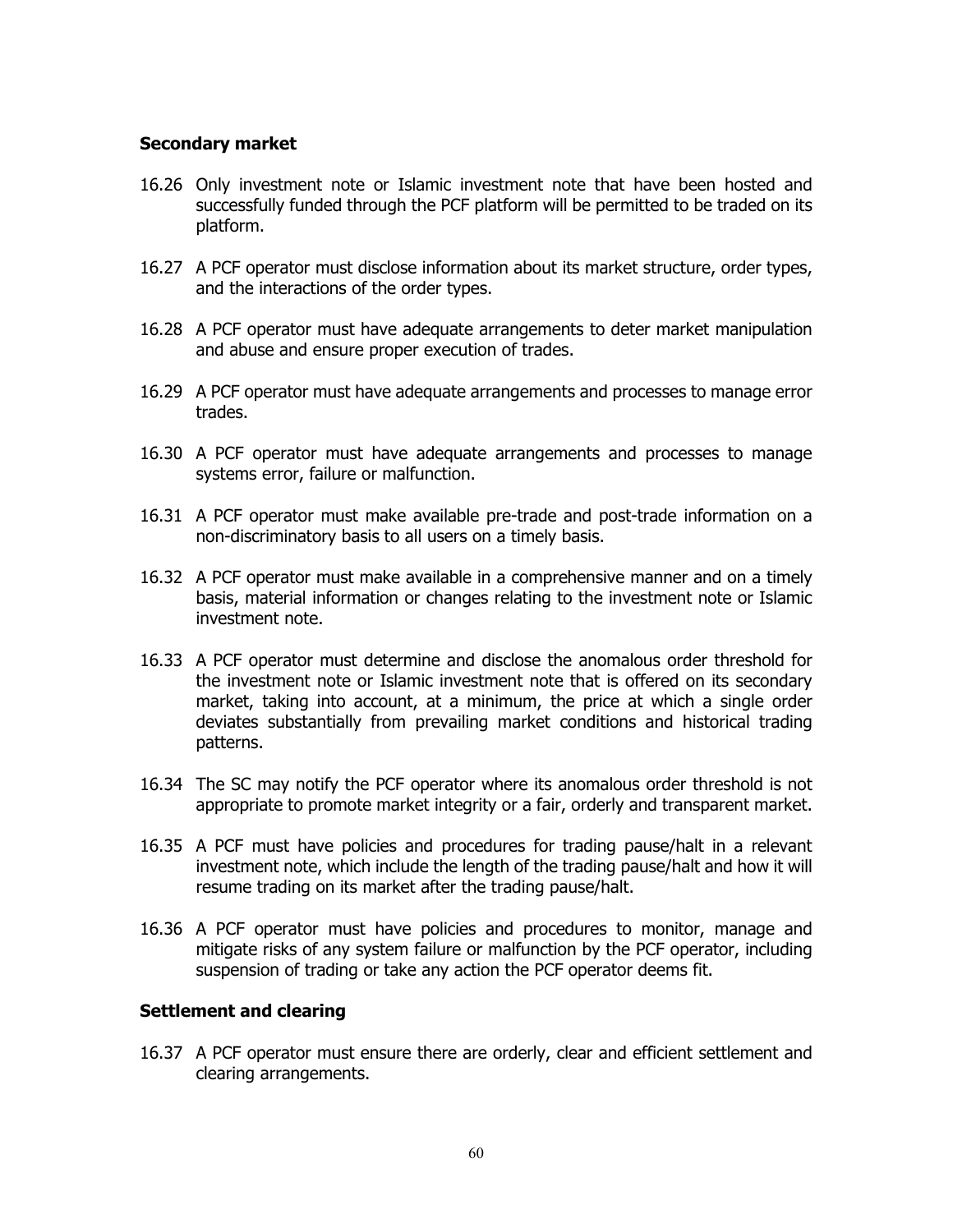#### **PART I: ADDITIONAL REQUIREMENTS RELATING TO AN E-SERVICES PLATFORM**

#### **CHAPTER 17**

#### **E-Services Platform**

#### **Definitions**

17.01 For the purposes of this chapter, unless context otherwise requires–

| <b>CMSL holder</b>              | means a holder of a Capital Markets Services Licence;                                                                                                                  |
|---------------------------------|------------------------------------------------------------------------------------------------------------------------------------------------------------------------|
| e-services platform             | means an electronic platform which arranges or facilitates<br>the sale, purchase or subscription of a capital market<br>product offered by a CMSL holder to investors; |
| e-services platform<br>operator | means an RMO who operates an e-services platform.                                                                                                                      |

#### **Related requirements**

- 17.02 All other requirements stated in these Guidelines are applicable to an e-services platform operator, unless otherwise stated.
- 17.03 These Guidelines shall not apply to–
	- (i) CMSL holder licensed for dealing in securities where the holder operates an e-services platform for buying and selling of securities;
	- (ii) CMSL holder licensed for dealing in derivatives where the holder operates an e-services platform for buying and selling of derivatives;
	- (iii) registered person registered for dealing in securities where the person operates an e-services platform for buying and selling of unit trust scheme;
	- (iv) private retirement scheme administrator approved under the CMSA where it operates an e-services platform pursuant to its function;
	- (v) Pos Malaysia Bhd; and
	- (vi) Employees Provident Fund (EPF).
- 17.04 The Guidelines on Online Transactions and Activities in relation to Unit Trust shall not apply to an e-services platform operator who offers unit trust products on its e-services platform.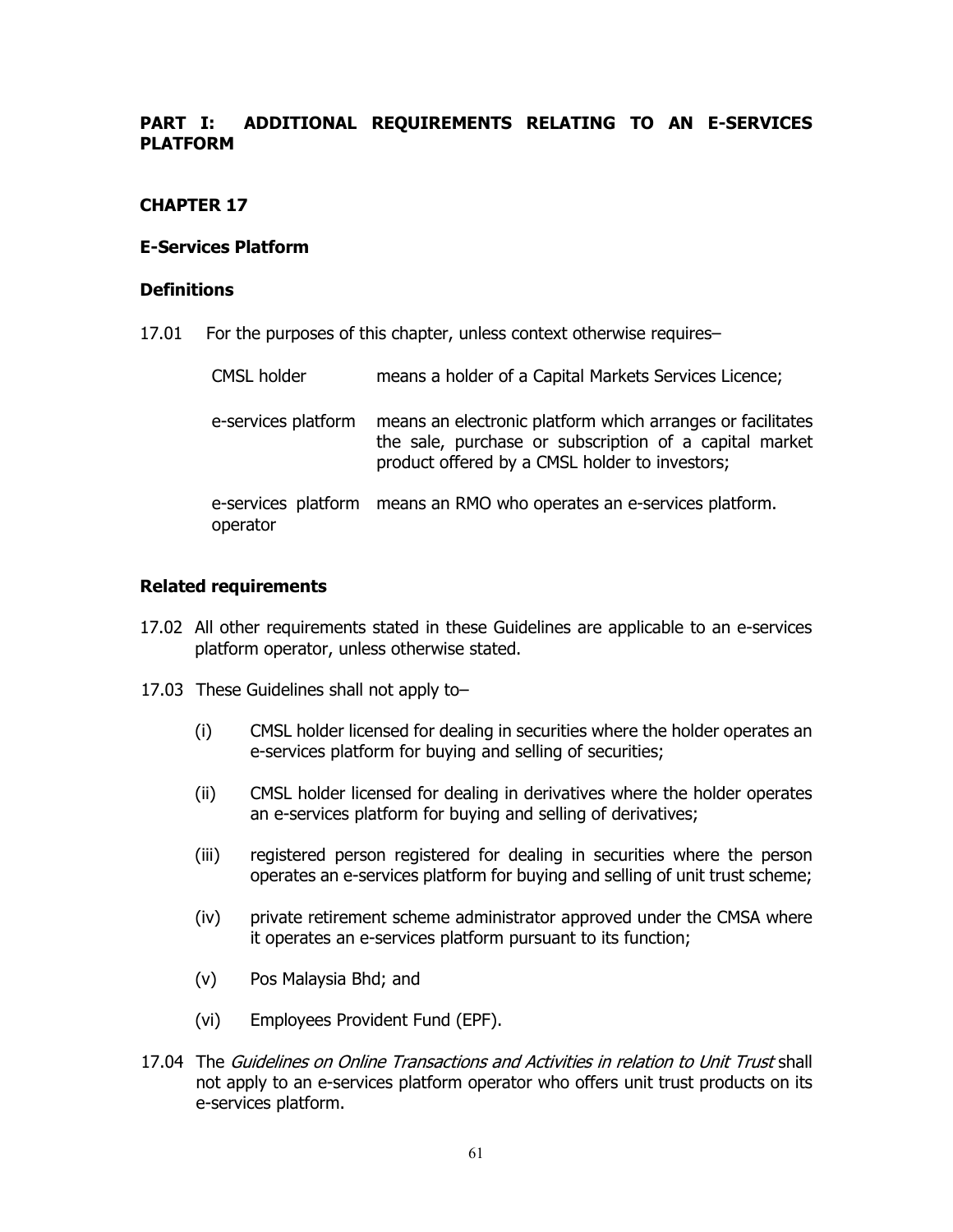#### **Eligibility criteria of an e-services platform operator**

- 17.05 An e-services platform operator must be locally incorporated and have a minimum paid up capital of RM500,000.
- 17.06 An e-services platform operator must obtain the approval of the relevant sectorial regulator when making the application to the SC as provided for under paragraph 2.05.
- 17.07 The SC may at any time impose additional financial requirements or other terms and conditions on the e-services platform operator that commensurate with the nature, operations and risks posed by the e-services platform.

#### **Managing conflict of interest**

- 17.08 The e-services platform operator's framework relating to conflict of interest must include policies and procedures relating to, among others–
	- (a) buying and selling of a capital market product for its own account; and
	- (b) buying and selling of a capital market product by its officers and employees on its e-services platform.

#### **Prohibition on financial assistance**

17.09 An e-services platform operator is prohibited from providing direct or indirect financial assistance to investors, including to its officers and employees, for purposes of investing in a capital market product offered on its e-services platform. [5](#page-65-0)

#### **Risk Management**

- 17.10 An e-services platform operator should identify possible sources of operational risk, both internal and external, and mitigate their impact through the use of appropriate systems, policies, procedures, and controls. Systems should be designed to ensure a high degree of security and operational reliability including having adequate capacity.
- 17.11 An e-services platform operator must, among others–
	- (a) establish a robust operational risk-management framework with appropriate systems, policies, procedures, and controls to identify, monitor, mitigate and manage operational risk;

<span id="page-65-0"></span> $\overline{a}$ <sup>5</sup> Financial assistance does not include any gifts or rebates that are offered to the investors.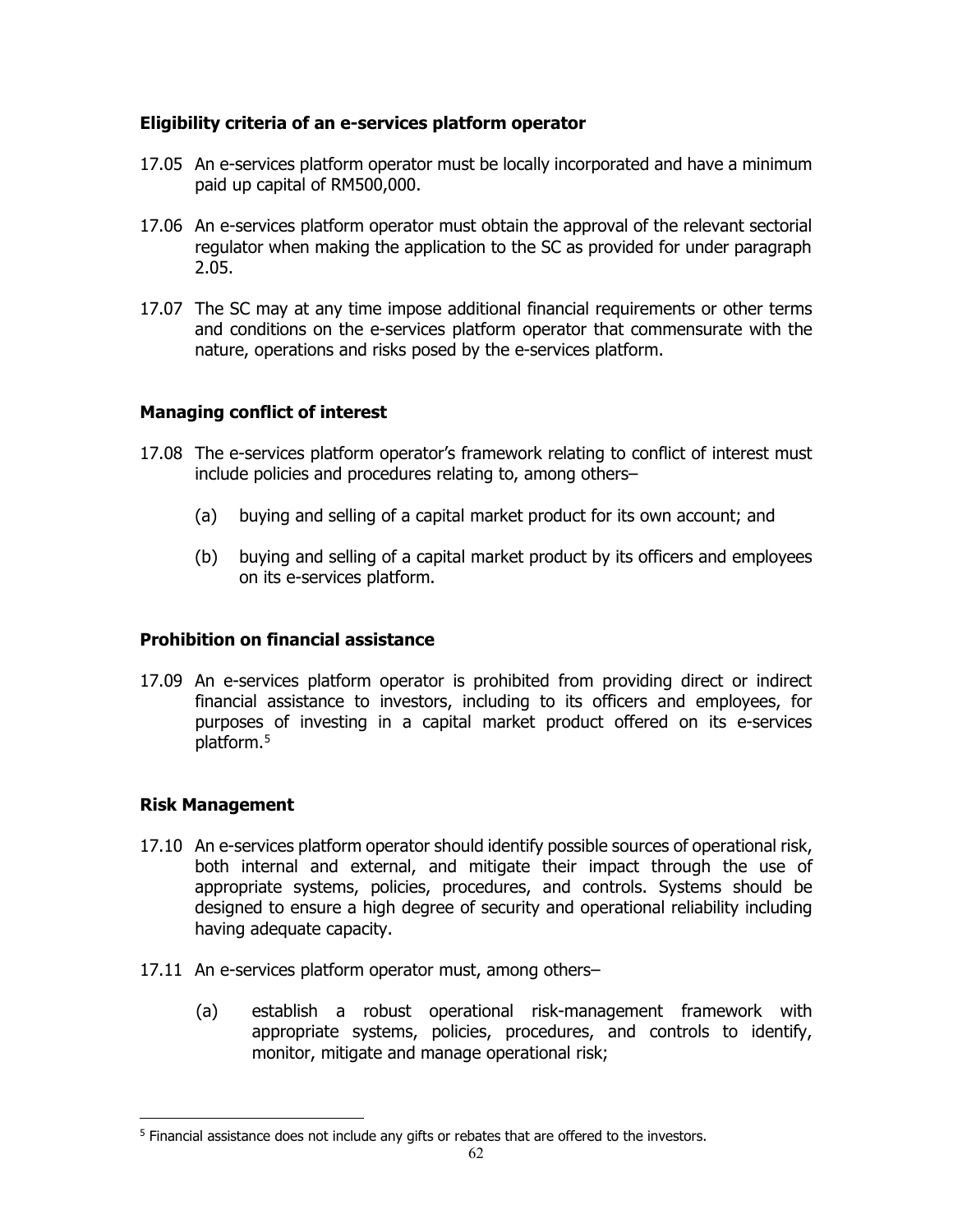- (b) have in place clearly defined roles and responsibilities for addressing operational risk; and
- (c) have a comprehensive physical and information security policy that addresses all potential vulnerabilities and threats.

#### **Adding-on additional capital market product**

17.12 An e-services platform operator must not add-on a different type of capital market product from the initial capital market products offered on its e-services platform without the SC's prior approval. [6](#page-66-0)

#### **Obligations of the e-services platform operator**

- 17.13 In addition to the obligations specified in chapter 6, an e-services platform operator must–
	- (a) ensure that its e-services platform is operating in an orderly, fair and transparent manner;
	- (b) where applicable, have in place rules and procedures governing the provision of services in relation to the capital market products offered on the platform;
	- (c) carry out continuous awareness and education programmes;
	- (d) disclose any information or provide any information to the SC as it may require; and
	- (e) ensure the responsible person carries out his responsibilities and duties.
- 17.14 Paragraph 6.01(i) shall not apply to an e-services platform operator provided that the CMSL holder carries out the obligation to monitor anti-money laundering, counter terrorism financing and counter proliferation financing requirements.
- 17.15 In the event incentives such as gifts or rebates are offered to investors, an eservices platform operator must ensure that such gifts or rebates do not detract investors from making an informed investment decision.

<span id="page-66-0"></span> $6$  Example: If an e-services platform operator has been approved to facilitate the buying and selling of units in a unit trust scheme and now wishes to add-on debenture, the e-services platform operator must obtain the SC's prior approval before adding-on debentures on its e-services platform.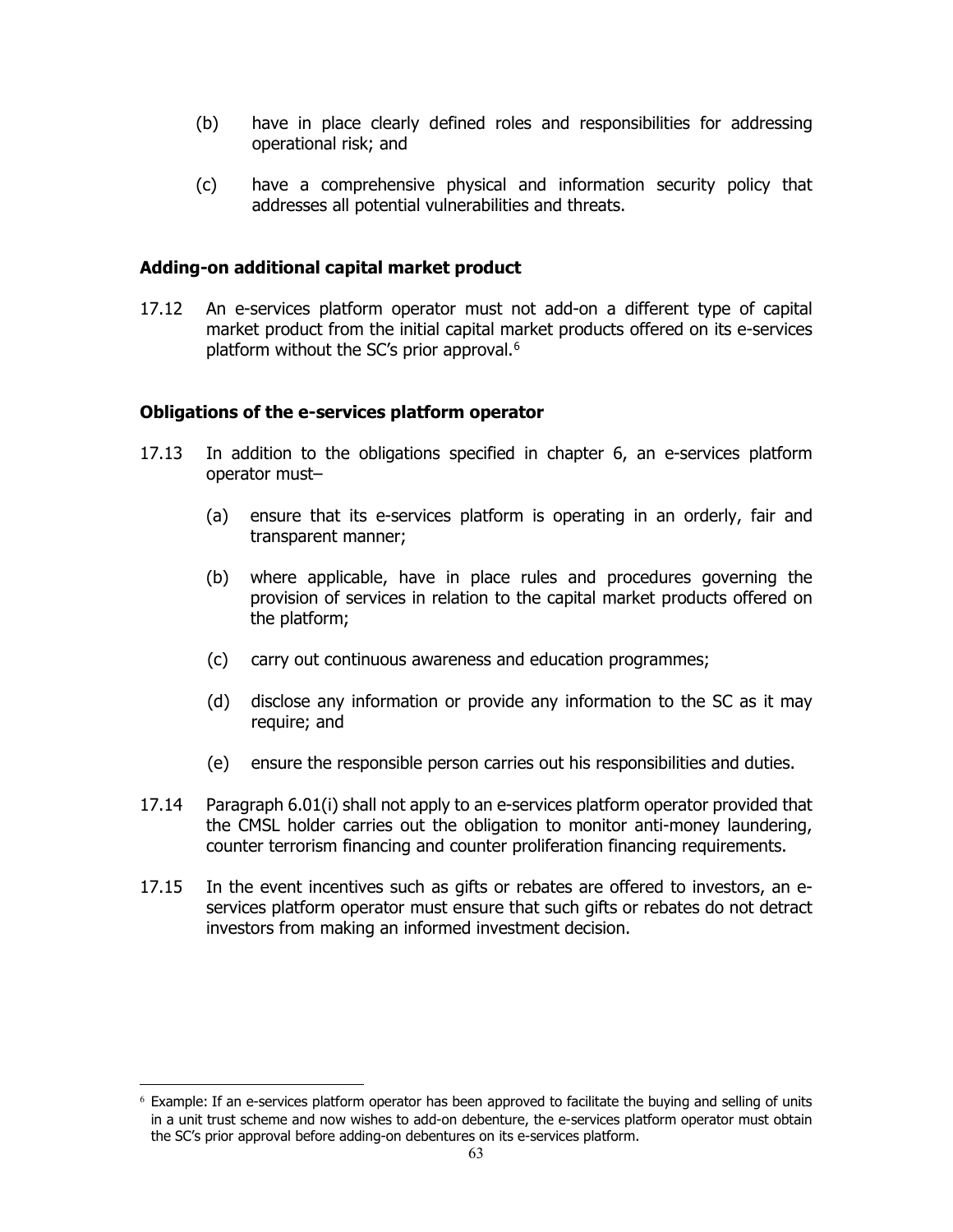#### **Client's asset protection**

17.16 An e-services platform operator must–

- (a) establish systems and controls for maintaining accurate and up to date records of investors, the investors' transactions and any monies or capital market products held in relation thereto; and
- (b) ensure investors' monies and assets belonging to the investors are properly segregated and safeguarded from conversion or inappropriate use by any person.

#### **Settlement and payment**

- 17.17 An e-services platform operator must ensure there is in place an orderly, clear and efficient clearing and settlement arrangement.
- 17.18 An e-services platform must ensure that any monies received from the CMSL holder that is due to an investor must be credited into the investor's account as soon as practicable.